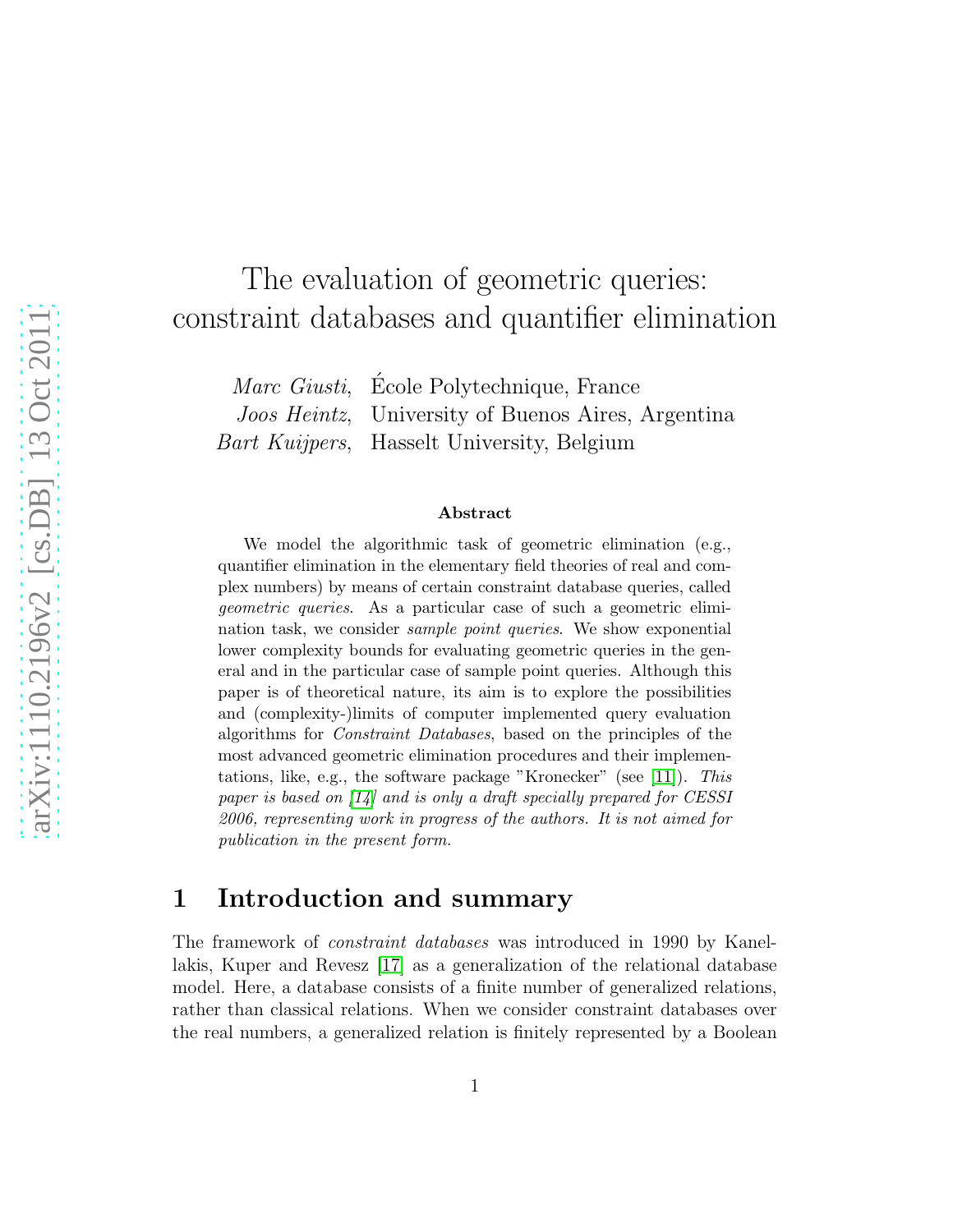combination of polynomial equalities and inequalities over the reals. These so called constraint formulas finitely represent possibly infinite sets in some real space  $\mathbb{R}^n$ . Therefore, the constraint database model provides an elegant and powerful model for applications that deal with infinite sets of points in some finite dimensional real space, and is hence well-suited for modelling, e.g., spatial databases. For example, the spatial relation consisting of the set of points on the northern hemisphere together with the points on the equator of the unit sphere in the three-dimensional space  $\mathbb{R}^3$  can be represented by the constraint formula  $x^2 + y^2 + z^2 = 1 \wedge z \ge 0$ .

The constraint model has been extensively studied by now and various logic-based query languages have been considered [\[18\]](#page-43-3). First-order logic over the reals,  $FO(+, \times, =, <, 0, 1)$ , augmented with relation names to address (generalized) relations in the input database, is the standard query language for constraint databases. As an example we may consider, for an input database, which contains just one ternary relation represented by  $S$ , the query expressed by the  $FO(+, \times, =, <, 0, 1, S)$ -sentence

$$
(\exists r)(\forall x)(\forall y)(\forall z)(S(x, y, z) \rightarrow x^2 + y^2 + z^2 < r^2).
$$

This query expresses that the three-dimensional spatial relation S is bounded.

The standard way to evaluate this query on a particular database, e.g., the hemisphere above, consists in replacing the subexpression  $S(x, y, z)$  in the query expression by the formula  $x^2 + y^2 + z^2 = 1 \wedge z \ge 0$  and next to eliminate from the resulting  $FO(+, \times, =, <, 0, 1)$ -formula the quantifiers that were introduced by the query expression. In our example, this adds up to eliminating the quantifiers from

$$
(\exists r)(\forall x)(\forall y)(\forall z)((x^2 + y^2 + z^2 = 1 \land z \ge 0) \to x^2 + y^2 + z^2 < r^2),
$$

which would result in the value *true*.

In this paper, we do not consider the traditional application domains of constraint databases, such as spatial databases, but focus on a completely different domain, namely geometric elimination theory. Hereto, we extend the constraint database model in the sense that we allow databases also to contain functions, rather than only relations. In this paper, a typical (input) database schema will be of the form

$$
(R_1, ..., R_r; F_1, ..., F_s)
$$

with relation names  $R_i$   $(i = 1, ..., r)$  and function names  $F_i$   $(j = 1, ..., s)$ . The relation names are interpreted, following the context, by algebraic or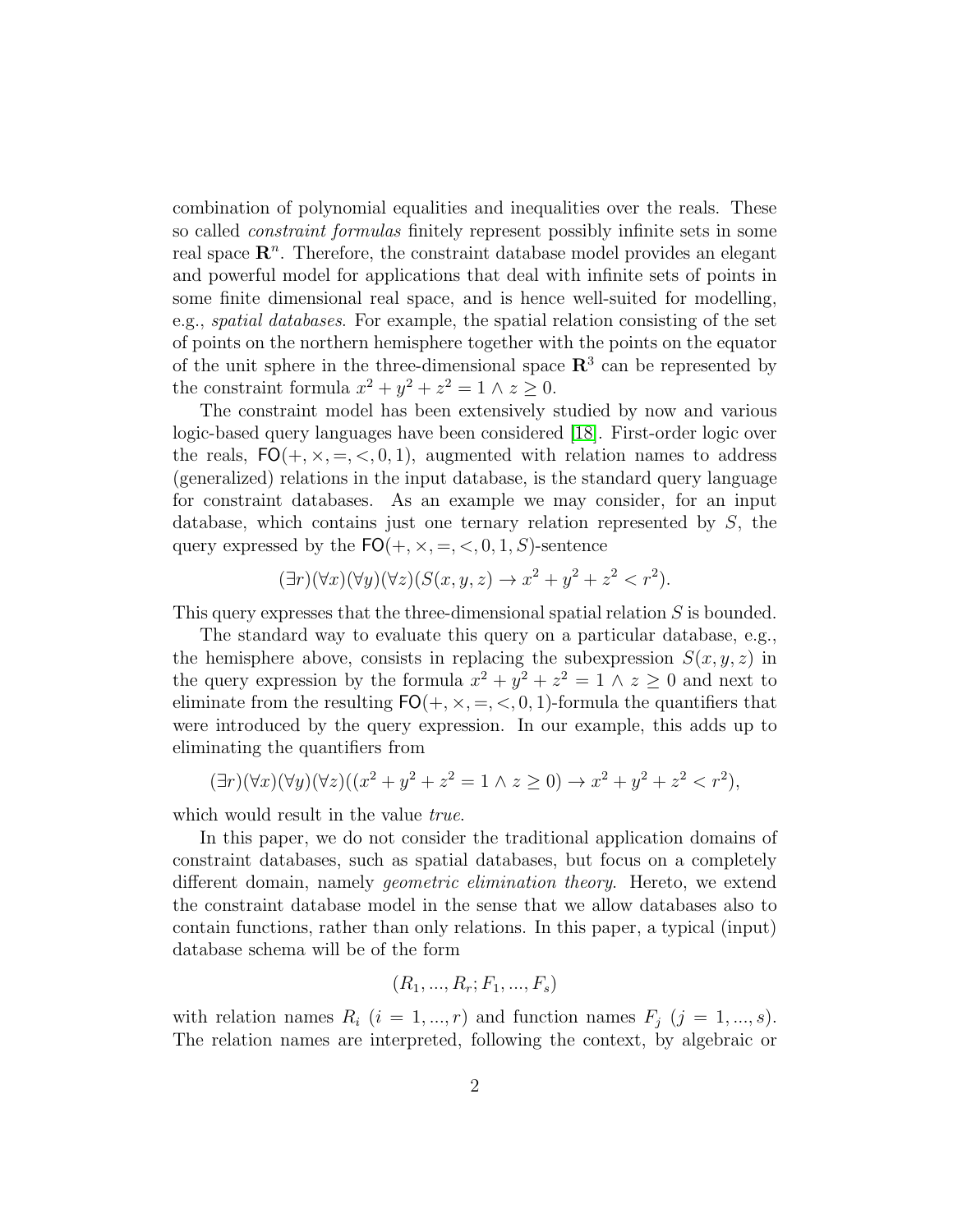semi-algebraic sets and the function names by polynomial, or exceptionally, rational functions defined over the complex or real numbers.

The reason to include function symbols is two-fold. Firstly, functions appear naturally as byproducts of quantifier-elimination procedures and it is therefore suitable to consider them as in- or outputs of such algorithms. So, it is natural to include them if we want to model appropriately the new application domain of geometric elimination theory. Typical examples of such functions are the determinant and the resultants of systems of  $n$  homogeneous equations in  $n$  unknowns in the linear and non-linear case, respectively.

The second reason is based on a complexity argument and explains why it does not suffice to represent a k-ary function just by a  $(k+1)$ -ary relation that stores the graph of the function. When we extend the constraint database model with functions and likewise extend the first-order query language including function symbols for the representation of input functions, we are sometimes able to write queries more economically with respect to the number of quantifiers. This leads in turn to more efficient evaluation of these queries. As an example consider a input schema containing a unary function symbol F. The first-order query formula

$$
y = F(F(x))
$$

of  $FO(+, \times, =, <, 0, 1, F)$  defines, for each interpretation of the symbol F by a unary real-valued function f, all tuples  $(x, y)$  of real numbers satisfying  $y = f<sup>2</sup>(x)$ . On the other hand, if we model the function symbol F by means of the graph of  $f$ , i.e., using a database schema containing a binary relation symbol R, then the relation  $y = f^2(x)$  becomes first-order expressible by the  $FO(+, \times, =, <, 0, 1, R)$ -query

$$
(\exists z)(R(x,z)\wedge R(z,y)),
$$

which contains a quantifier. Observe that the evaluation of this query cannot be done directly, it requires the elimination of this quantifier.

First-order logic over the real or complex numbers extended with relation and function names, used to address input relations and functions, allows to define output relations in the traditional way. On the other hand, the creation of output functions requires an extension of first-order logic by special terms in order to specify these functions. To illustrate this, we consider the following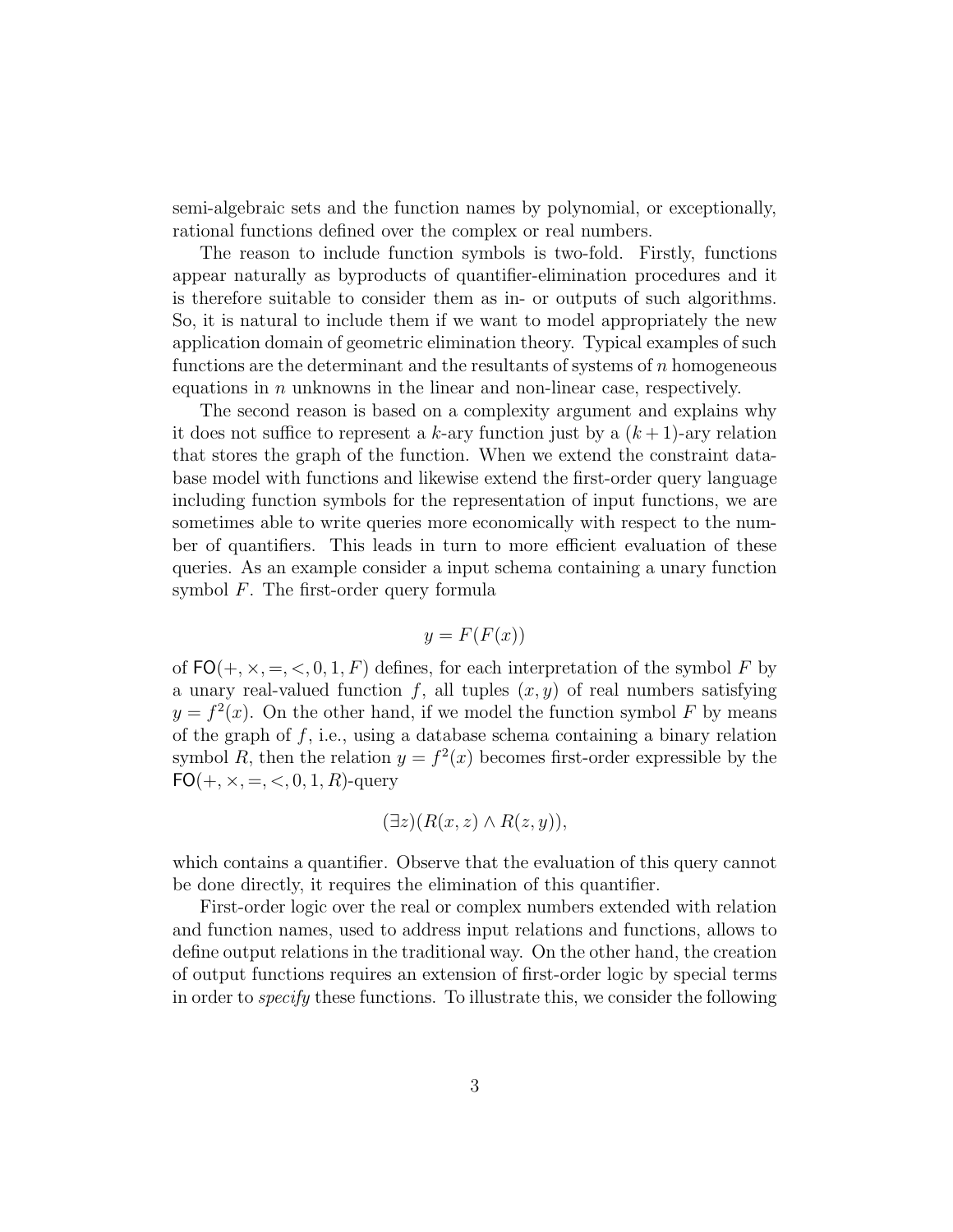example. Let be given the  $FO(+, \times, =, <, 0, 1, F_{11}, ..., F_{nn}, F)$ -formula

$$
(\exists x_1) \cdots (\exists x_n) (\bigwedge_{i=1}^n F_{i1}(u_1, ..., u_m)x_1 + \cdots + F_{in}(u_1, ..., u_n)x_n = 0 \qquad (*)
$$
  

$$
\wedge \bigvee_{i=1}^n x_i \neq 0) \leftrightarrow F(u_1, ..., u_m) = 0,
$$

in which the the input schema is given by the function names  $F_{ij}$   $(i, j =$  $1, ..., n$ , representing polynomial input functions  $f_{ij}(u_1, ..., u_m)$  and where the output schema is given by the term  $F$  representing a polynomial function  $f(u_1, \ldots, u_m)$ . The formula (†) may be interpreted as a specification of the function  $f(u_1, ..., u_m)$  by the requirement that the condition  $F(u_1, ..., u_m) = 0$ in (†) reflects that the linear homogeneous equation system given by the matrix  $\Phi(u_1, ..., u_m) = (f_{ij}(u_1, ..., u_m))_{1 \leq i,j \leq n}$  has a non-zero solution. An example function that satisfies this specification is the determinant of the matrix  $\Phi$ . Another example of a function that satisfies the specification (†) is the square of the determinant. In Section ??, we will discuss generalizations of this example to non-linear systems of homogeneous equations and it turns out that possible interpretations of the output functions are resultants.

We remark that the variables  $u_1, ..., u_m$  and  $x_1, ..., x_n$  play a different rôle in the expression  $(†)$ . Therefore, we shall use the following terminology: we call  $u_1, ..., u_m$  parameters and  $x_1, ..., x_n$  variables. The idea behind this distinction is the following. Suppose we are given a concrete database instance  $(f_{11}(u_1, ..., u_m), ..., f_{nn}(u_1, ..., u_m))$  of the the database schema  $(F_{11}(u_1, ..., u_m), ..., F_{nn}(u_1, ..., u_m))$  $(F_{11}(u_1, ..., u_m), ..., F_{nn}(u_1, ..., u_m))$  $(F_{11}(u_1, ..., u_m), ..., F_{nn}(u_1, ..., u_m))$ <sup>1</sup>. This instance gives rise to a new database containing a single  $(m + n)$ -ary relation described by the expression

$$
\bigwedge_{i=1}^{n} \sum_{j=1}^{m} f_{ij}(u_1, ..., u_m)x_j = 0.
$$

This relation can be viewed as an algebraic family, which is parameterized by  $u_1, \ldots, u_m$ , of database instances consisting of a single *n*-ary relation in the variables  $x_1, ..., x_n$ .

<span id="page-3-0"></span><sup>&</sup>lt;sup>1</sup>Or better?: Suppose we are given a concrete algebraic family of database instances  $(f_{11}(u_1, ..., u_m), ..., f_{nn}(u_1, ..., u_m))$ , parameterized by  $u_1, ..., u_m$ , over the the database schema  $(F_{11},..., F_{nn})$ . This way we avoid using parameterized schemas, which are little bit strange. See also next page.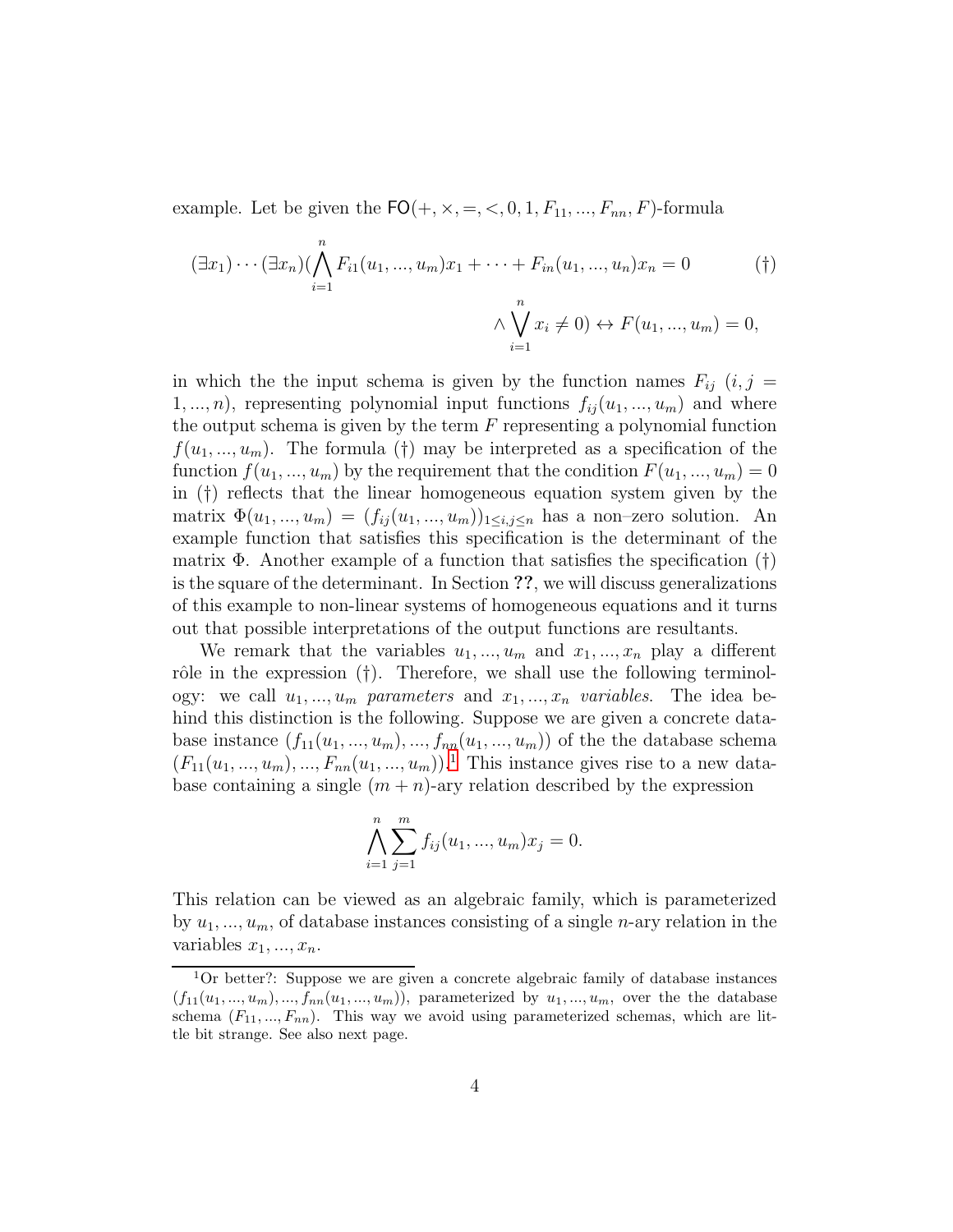The expression (†) is exemplary for the way we shall specify output functions in this paper. Thus, output functions will typically take parameters as arguments.

We also remark that specifications like  $(†)$  are no longer first-order formulas, but rather higher-order expressions. On the other hand, we may view these expressions as queries in our new constraint database model (extended with function symbols). Indeed, a (constraint database) *query* is usually defined as a partial computable function that transforms a given \* constraint database instance (over a previously fixed input schema) into a new constraint database instance (over an also previously fixed output schema). Observe that the example described by the expression (†) fits in this setup. Indeed, for a given instance of the input symbols  $F_{ij}$   $(i, j = 1, ..., n)$  any instantiation of the function symbol  $F$ , satisfying  $(†)$ , can be considered as an output of the corresponding query.

In the sequel, any algorithm that produces an output satisfying a specification like (†) will be considered as a query evaluation algorithm.

Once the constraint database model is extended with functions \*, the constraint database formalism may be used to describe the algorithmic task of geometric elimination. Hereto, we introduce the notion of geometric query, which is based on the distinction between parameters and variables, considered before. The idea is to apply queries, which are specified as above, to algebraically parameterized families of input databases. Roughly speaking, a geometric query is a transformation of algebraic families of constraint databases that is parameterization independent. In this sense, the query which transforms an given input instance  $(f_{11}(u_1, ..., u_m), ..., f_{nn}(u_1, ..., u_m))$  of the the previous database schema  $(F_{11}(u_1, ..., u_m), ..., F_{nn}(u_1, ..., u_m))$  into the determinant of the matrix  $\Phi = (f_{ij}(u_1, ..., u_m))_{1 \le i,j \le n}$ , satisfies the specification (†) and is geometric.

A central contribution of this paper is the conclusion that in the largest possible sense, any known or thinkable geometric elimination procedure can be modeled as the evaluation of a suitable geometric query. This allows us now to use descriptive specifications in order to formulate basic tasks of geometric elimination theory. Note that the descriptive specifications are much more flexible and problem adaptive than the traditional operative ones as, e.g., the task of the computation of a certain determinant, resultant or Chow form. In order to make the statement of this conclusion precise, we have to concretize the data structures which will be used to represent the databases which occur as inputs and outputs of geometric query evaluation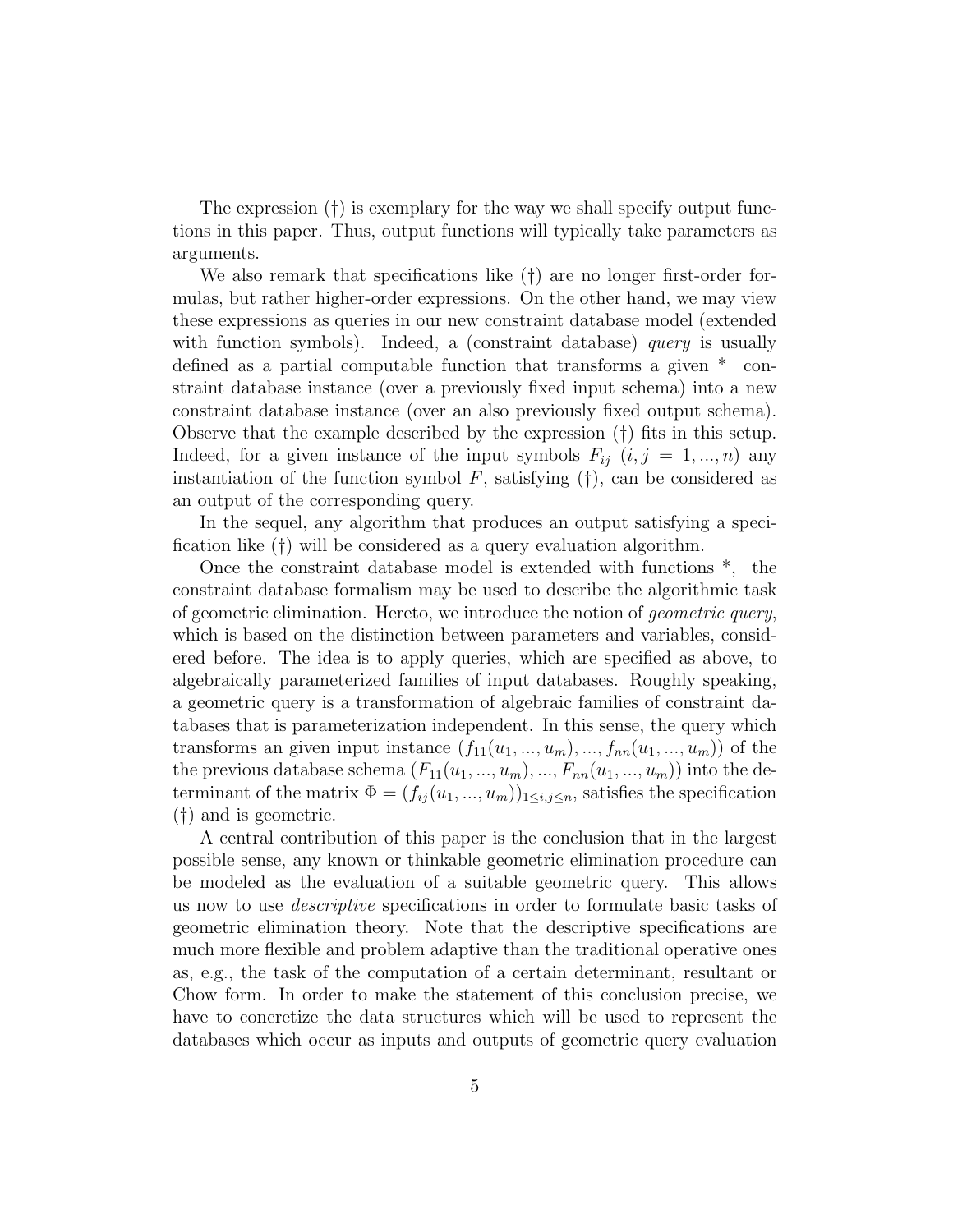algorithms, i.e., of elimination procedures.

In view of progress made in  $\parallel$  concerning the complexity of geometric elimination algorithms, we shall describe the relations and functions of a given database instance by the complexity model of essentially division-free boolean-arithmetic and arithmetic circuits, respectively (see Section ?? and [] for details on this model). By the way, we observe that the classical representation of database instances by quantifier-free  $FO(+, \times, =, <, 0, 1)$ -formulas (or  $FO(+, \times, =, 0, 1)$ -formulas) is contained in this complexity model.

With this conceptual tool at hand, we shall be able to certify the intrinsic non-polynomial character of geometric elimination (Theorem ??). However, this complexity result does not exclude that particular elimination tasks, as, e.g., the evaluation of certain resultants, would be solvable in polynomial time. Motivated by practical applications, we shall therefore consider the particular elimination task of evaluating sample point queries.

The classical data model for constraint databases [\[18\]](#page-43-3) does not support data exploration and local visualization. Indeed, a quantifier-free formula in disjunctive normal form, describing the output of a query, allows the answering of, for instance, the membership question, but it is does not allow an easy<sup>[2](#page-5-0)</sup> exhibition of the output, by, e.g., the production of sample points, or, for low dimensions, a visualization of the output. To increase the tangibility of the output, we suggest considering a new type of query that produces sample points. Furthermore, it could be desirable to support an exploration of the neighborhood of a given sample point. Both aspects, namely finding a sample point and exploration of its neighborhood, encounter a simple expression in case of rationally parameterizable algebraic or semi-algebraic varieties. Therefore, we shall extend the concept of sample point query to queries that return rationally parameterized families of polynomial functions as output. Such queries will be called extended sample point queries. In Section ??, we shall prove that extended sample point queries, associated to first-order formulas containing a fixed number of quantifier alternations, cannot be evaluated in polynomial sequential time by so-called "branchingparsimonious algorithms". This lower bound result suggest that further research on the complexity of query evaluation in constraint database theory should be directed towards the identification of database and query classes that have a strongly improved complexity behavior. As a pattern for the de-

<span id="page-5-0"></span><sup>&</sup>lt;sup>2</sup>Remark: By *definable choice*<sup>[\[23\]](#page-44-0)</sup> you can produce sample points in FO. The correctness of this satement is in the easy.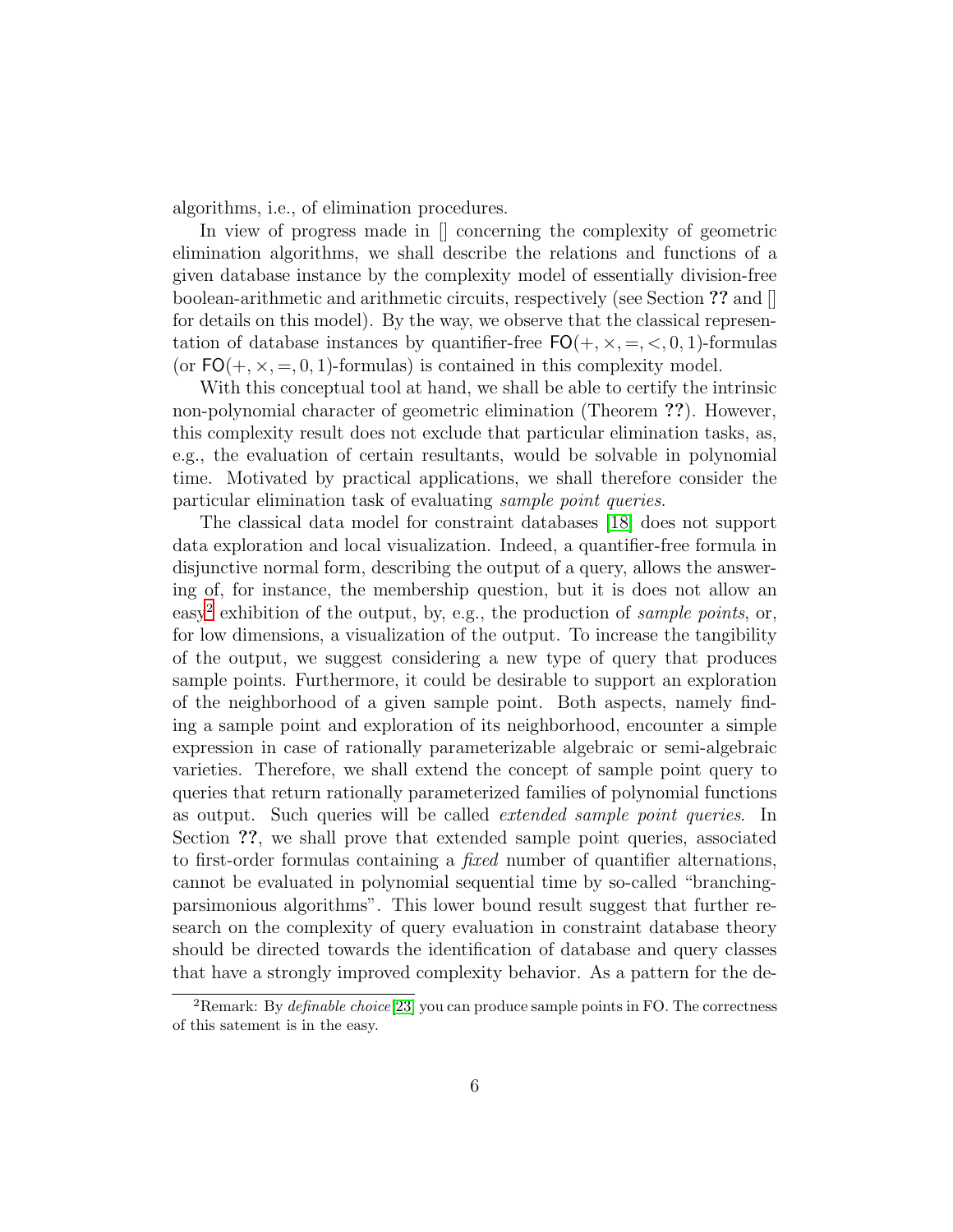velopment of such a theory, we suggest a new type of elimination algorithms which are based on the notion of system degree and use non-conventional data structures (see [\[2,](#page-42-0) [3,](#page-42-1) [4,](#page-42-2) [8,](#page-42-3) [10,](#page-43-4) [11,](#page-43-0) [13,](#page-43-5) [15,](#page-43-6) [16,](#page-43-7) [20,](#page-44-1) [21\]](#page-44-2)).

This paper introduces a number of new concepts for constraint database theory that sometimes require certain notions from algebraic complexity theory, algebraic geometry and commutative algebra. These notions can be found in standard textbooks, such as  $|6|$  (algebraic complexity theory),  $|1|$ (commutative algebra) and [\[22\]](#page-44-3) (algebraic geometry). The reader only interested in database issues may read this paper while skipping these technical details (and in particular the rather involved proof of Theorems ?? and ?? below).

The remainder of this paper is organized as follows.

# <span id="page-6-0"></span>2 Preliminaries on the constraint database model

We define the notions of constraint database schema and instance. In Section ??, we will discuss representations of database instances. The definitions of constraint database schema and instance are generalizations of the traditional definitions of constraint databases [\[18\]](#page-43-3) that also allow polynomial functions to be included in a database.

We assume the existence of an infinite set of relation names and function names.

Definition 1 An constraint database schema is a finite sequence  $(R_1, ..., R_r; F_1, ..., F_s)$  of relation names  $R_i$   $(i = 1, ..., r)$  and function names  $F_j$  (j = 1, ..., s), where r and s are integers. To each relation and function name  $R_i$  and  $F_j$ , natural numbers  $ar(R_i)$  and  $ar(F_j)$  are associated, called the *arity* of  $R_i$  and  $F_j$ , respectively (we remark that constants are modelled by function names of arity zero). ⊓⊔

Let  $\mathcal{S} = (R_1, ..., R_r; F_1, ..., F_s)$  be a constraint database schema. Further on, we shall be interested in expressing queries in first-order logic over the real numbers extended with the relation and function names appearing in  $S$ . We shall write  $FO(+, \times, =, <, 0, 1, S)$  for  $FO(+, \times, =, <, 0, 1, R_1, ..., R_r; F_1, ..., F_s)$ and  $FO(+, \times, =, 0, 1, S)$  for  $FO(+, \times, =, 0, 1, R_1, ..., R_r; F_1, ..., F_s)$  for these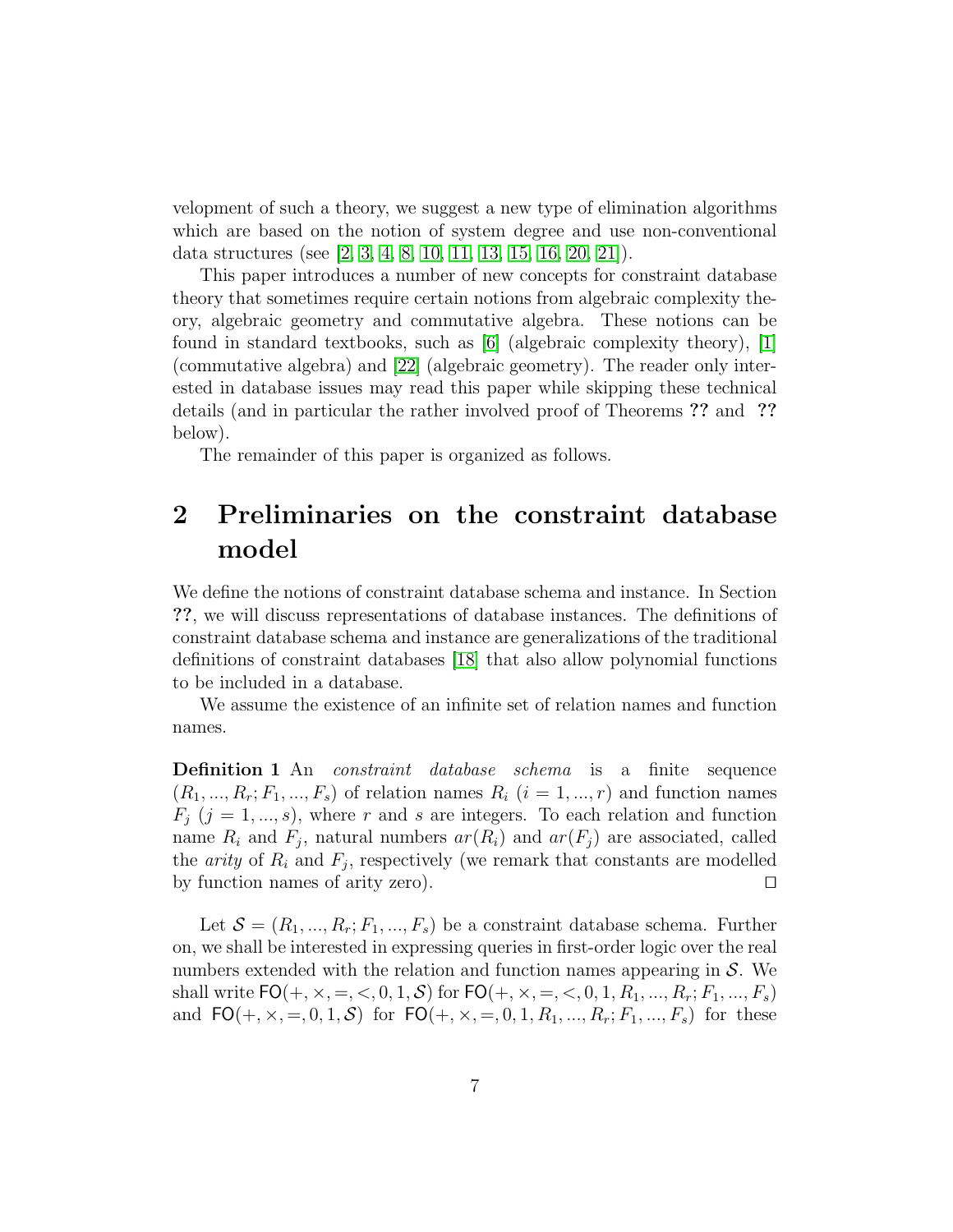first-order languages with relation symbols  $R_1, ..., R_r$  and function symbols  $F_1, ..., F_s.$ 

We denote by  **and**  $**C**$  **the sets of the real and complex numbers.** 

**Definition 2** Let  $S = (R_1, ..., R_r; F_1, ..., F_s)$  be a constraint database schema. An *constraint database instance* over S is a finite sequence An *constraint database instance* over  $S$  is a finite sequence  $(A_1, ..., A_r; f_1, ..., f_s)$  such that  $A_i$  is a semi-algebraic subset of  $\mathbf{R}^{ar(R_i)}$  or a constructible subset<sup>[3](#page-7-0)</sup> of  $\mathbf{C}^{ar(R_i)}$   $(i = 1, ..., r)$  and such that  $f_j$  is a polynomial or rational function from  $\mathbf{R}^{ar(F_i)}$  to  $\mathbf{R}$  or from  $\mathbf{C}^{ar(F_i)}$  to  $\mathbf{C}$   $(j = 1, ..., s)$ .  $\Box$ 

Below, we will refer to an constraint database schema and instance simply as database schema and database instance.

Data objects such as the semi-algebraic and constructible sets and polynomial functions can be modeled in various ways. In the sequel, we shall use the term data model to refer to a conceptual model that is used to describe data objects. Quantifier-free first-order formulas over the reals represent an example of a data model which describes semi-algebraic sets. We use the term data structure to refer to the actual structure that implements the data models. For example, quantifier-free formulas may be given in disjunctive normal form and the polynomials appearing in them may be given in dense or sparse representation.

It is important to remark that there are different data structures for constraint database instances and that for each particular structure there are different representations of particular instances. For example, relation and function instances can not only be finitely described by means of (sometimes unique) first-order formulas over the real numbers but also by, e.g., (never unique) essentially division-free arithmetic-boolean circuits and arithmetic circuits, respectively (see Section ?? and ??). For the purpose of this section, it is enough to assume some fixed data structure. When we speak about a representation of a database instance, it will be with respect to this fixed data structure. The reader should think that representations of database instances in this data structure are typically not unique.

Next, we define the notion of query.

**Definition 3** Let an input schema  $S = (R_1, ..., R_r; F_1, ..., F_s)$  and an output schema  $\tilde{\mathcal{S}} = (\tilde{R}_1, ..., \tilde{R}_p; \tilde{F}_1, ..., \tilde{F}_q)$  be given.

<span id="page-7-0"></span><sup>3</sup>Maybe Chevally's QE for algebraically closed fields should be mentioned. The constraint database audience is probably not familiar with that.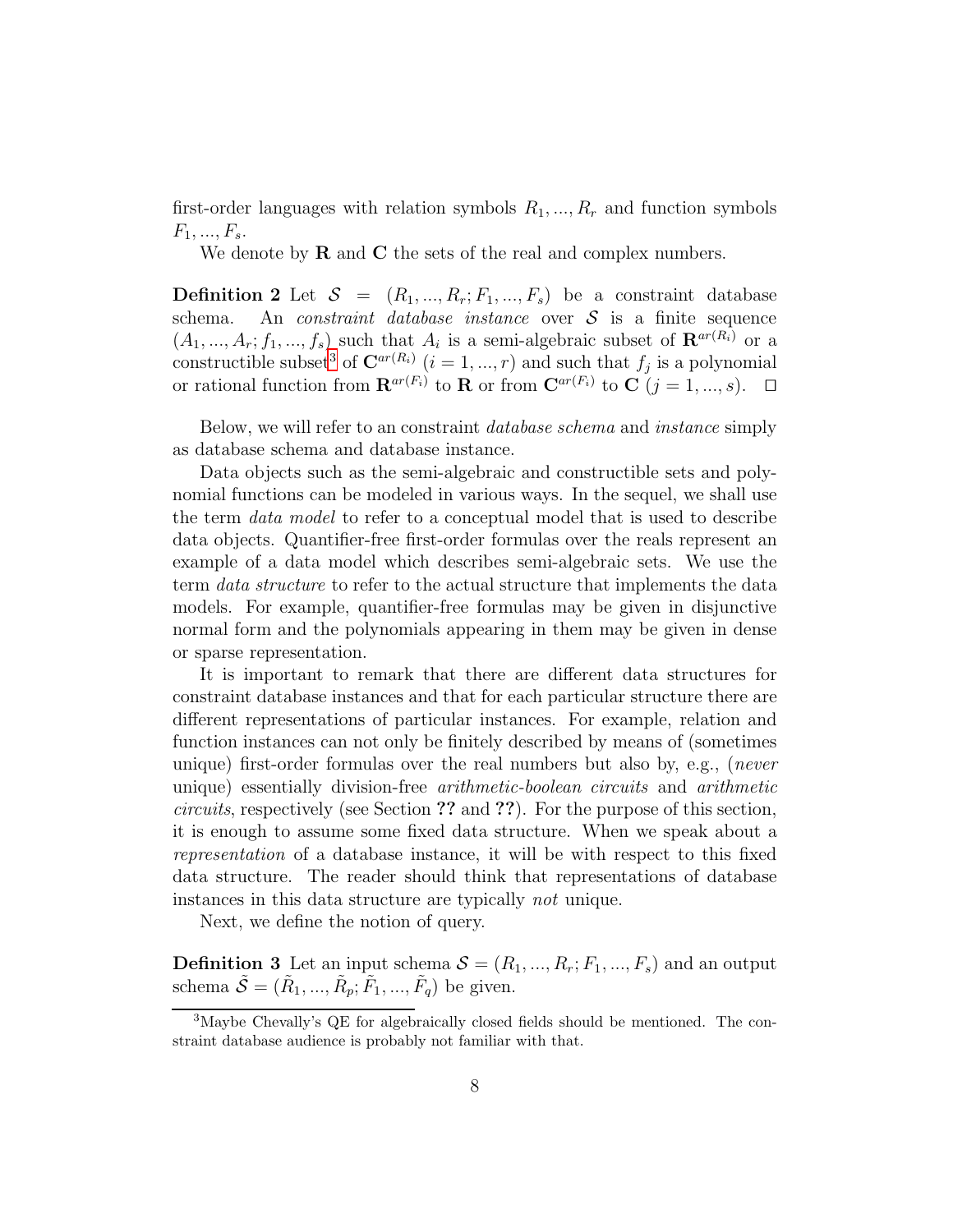A query over the input schema S and output schema  $\tilde{S}$  is a partial mapping  $Q$  that maps database instances over  $S$  to database instances over  $S$ . This mapping Q can also be interpreted as a series of partial mappings  $(Q_{\tilde{R}_1},...,Q_{\tilde{R}_p};Q_{\tilde{F}_1},...,Q_{\tilde{F}_q}),$  where  $Q_{\tilde{R}_i}$   $(i = 1,...,p)$  maps database instances over S to semi-algebraic or constructible subsets of  $\mathbf{R}^{ar(\tilde{R}_i)}$  or  $\mathbf{C}^{ar(\tilde{R}_i)}$  and where  $Q_{\tilde{F}_j}$   $(j = 1, ..., q)$  maps database instances over  $S$  to a polynomial or rational function from  $\mathbf{R}^{ar(\tilde{F}_j)}$  to  $\mathbf{R}$  or from  $\mathbf{C}^{ar(\tilde{F}_j)}$  to  $\mathbf{C}$ . We shall always suppose that queries are induced by partial mappings which map representations of input instances to representations of output instances. Hence, semantically equivalent representations of input instances (interpreted as semi-algebraic or constructible sets or polynomial or rational functions) are mapped to semantically equivalent representations of output instances. These mappings of representations of input instances or output instances always will be given implicitly by the context and we shall not specify them further. The reader may assume that these mappings are computable (in some suitable sense), but we will not rely on this fact in this paper. ⊓⊔

We use the terminology *relational query* and *functional query* in case of  $q = 0$  and  $p = 0$ , respectively.

Below, we will simply refer to these mappings as *queries* whenever the input and output schemas are clear.

We will be especially interested in relational and functional queries that are expressible in extensions of first-order logic over the real numbers,  $FO(+, \times, =, <, 0, 1)$ , or complex number,  $FO(+, \times, =, 0, 1)$ . Indeed, given an input schema  $S = (R_1, ..., R_r; F_1, ..., F_s)$  and an output schema  $\widetilde{\mathcal{S}} = (\widetilde{R}_1, ..., \widetilde{R}_p; \widetilde{F}_1, ..., \widetilde{F}_q)$ , we can consider  $\mathsf{FO}(+, \times, =, <, 0, 1, \mathcal{S}, \widetilde{\mathcal{S}})$  and  $FO(+, \times, =, 0, 1, S, S)$  as logics to express relations between the input and output databases or as formalisms to specify relations and functions. In particular, any formula  $\varphi$  with k free variables in  $FO(+, \times, =, <, 0, 1, S)$ or  $FO(+, \times, =, 0, 1, S)$ , when evaluated on a database instance over  $S =$  $(R_1, ..., R_r; F_1, ..., F_s)$  defines a k-ary output relation, when we interpret variables to range over the real or complex numbers.

The formula  $\varphi$  may be considered as a relational query that corresponds to an output schema  $\hat{\mathcal{S}}$  which consist of a single k-ary relation symbol.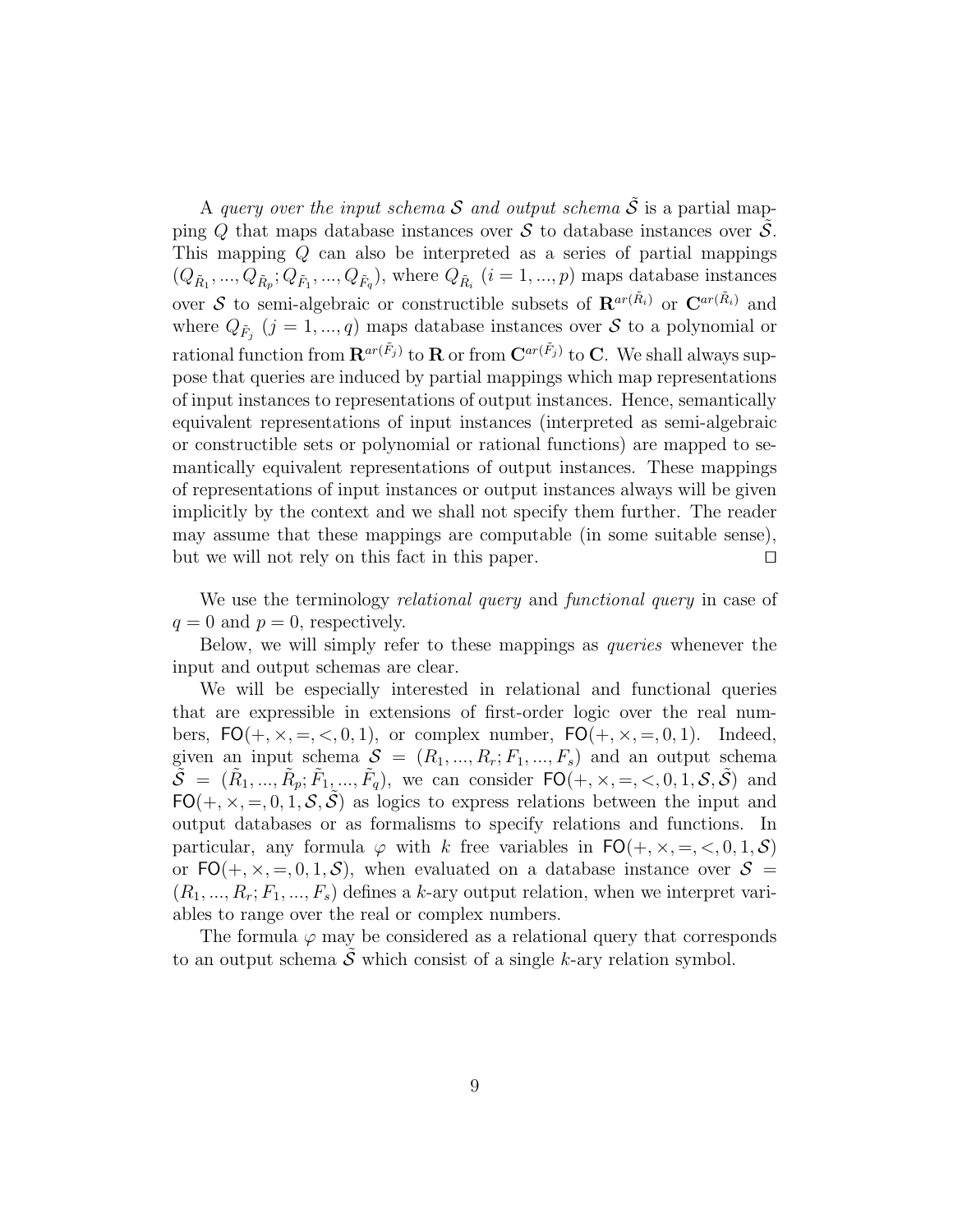# <span id="page-9-1"></span>3 Geometric elimination algorithms modeled as geometric queries

In this section, we argue by means of a number of examples of elimination problems that geometric elimination algorithms can be modeled as geometric queries (to be defined further in this section) that satisfy some precise restrictions. We also discuss the constraint formalism as a specification language.

## <span id="page-9-0"></span>3.1 Elimination algorithms for non-parametric elimination problems

As a first example, let us consider the family (for varying polynomial function g) of elimination problems

$$
(\exists x_1)\cdots(\exists x_n)(\bigwedge_{i=1}^n x_i^2 - x_i = 0 \land g(u_1, ..., u_m, x_1, ..., x_n) = 0), \quad (\dagger_a)
$$

in which  $u_1, \ldots, u_m$  are considered parameters. Elimination problems of the kind  $(\dagger_a)$  are typically solved by algorithms that produce as intermediate results suitable matrices  $M_{x_1},...,M_{x_n} \in \mathbf{Q}^{N \times N}$ , which only depend on the system  $\wedge_{i=1}^n x_i^2 - x_i = 0$  (in case of the elimination problem  $(\dagger_a)$ , we have  $N = 2<sup>n</sup>$ ). These matrices  $M_{x_1},...,M_{x_n}$  are defined in such a way that the parameters  $u_1, ..., u_m$  satisfy the first-order formula  $(\dagger_a)$  if and only if they satisfy the quantifier-free formula

$$
\det g(u_1, ..., u_m, M_{x_1}, ..., M_{x_n}) = 0.
$$
 (†<sub>b</sub>)

By the way, let us observe that the formula  $(\dagger_b)$  represents a declarative specification of the matrices  $M_{x_1}, ..., M_{x_n}$ .

If the system  $\wedge_{i=1}^n x_i^2 - x_i = 0$  is changed by one that defines another zerodimensional variety, in which polynomials of degree at most d appear, then  $N$  will also change and in fact be bounded by  $d<sup>n</sup>$ . More generally, formulas of the form

$$
(\exists x_1)\cdots(\exists x_n)(\varphi(x_1,...,x_n)\wedge g(u_1,...,u_m,x_1,...,x_n)=0), \qquad (\dagger)
$$

where  $\varphi(x_1, ..., x_n)$  defines a zero-dimensional **Q**-definable subvariety of  $\mathbb{C}^n$ , and g is a polynomial function, form a well-known class of elimination problems. Algorithms which solve these elimination problems produce typically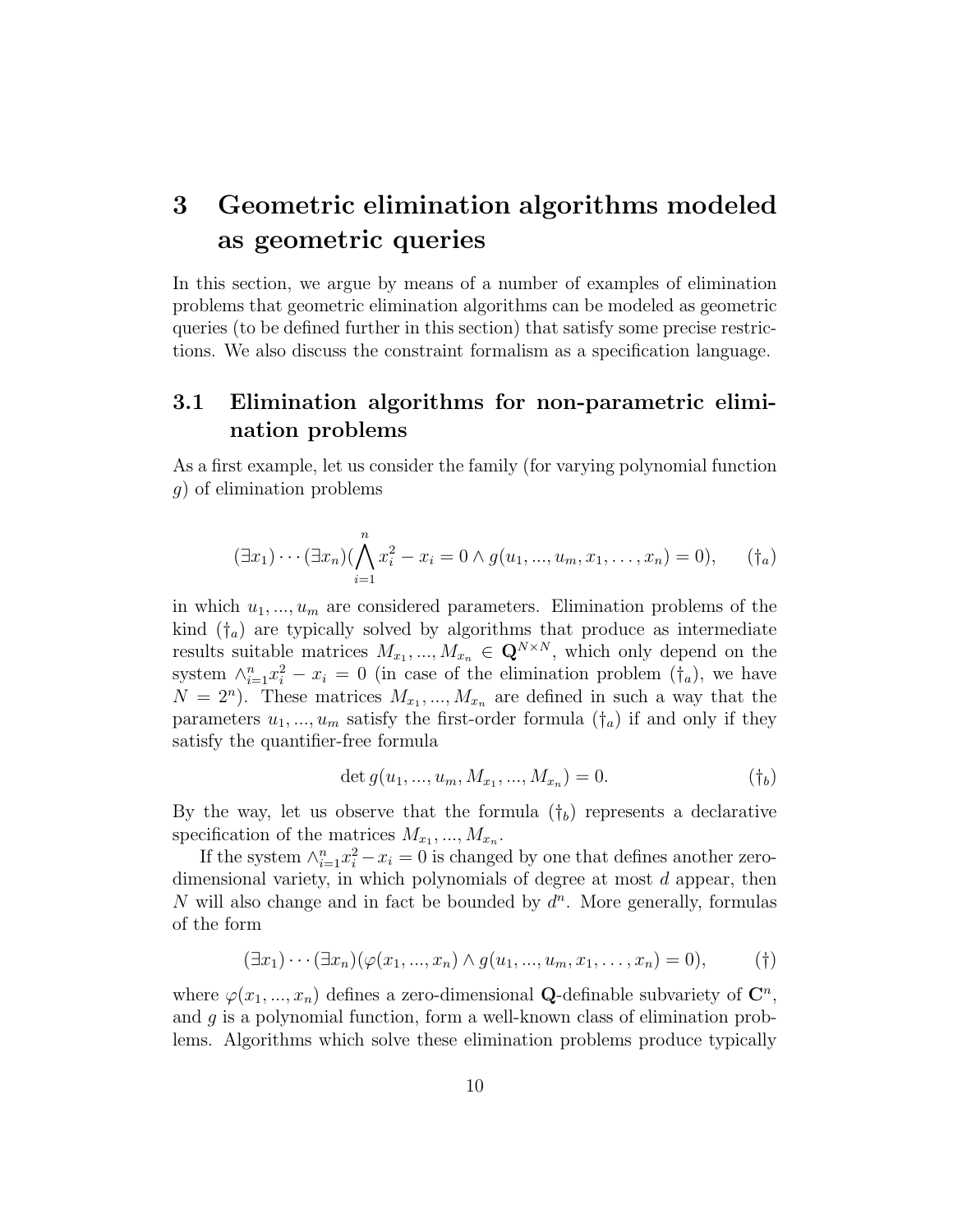matrices  $M_{x_1},...,M_{x_n}$  as output. These matrices depend in size and content only on the subformula  $\varphi(x_1, ..., x_n)$  and they provide an easy way to obtain an elimination formula, namely det  $g(u_1, ..., u_m, M_{x_1}, ..., M_{x_n}) = 0$ , for arbitrary g. These algorithms can therefore be seen as a pre-processing of the formula  $\varphi(x_1, ..., x_n)$  into the matrices  $M_{x_1}, ..., M_{x_n}$ , aimed to facilitate the expression of the solution det  $g(u_1, ..., u_m, M_{x_1}, ..., M_{x_n}) = 0$  of the solution of the elimination problem (†).

If we want to model this class of elimination problems and their elimination polynomials using the language of constraint databases, there are several ways of doing this. Here, we start with one simple formulation and then we explain how the formalism of constraint databases can be flexibly adapted to deal with more general situations.

For instance, we may produce the elimination problem  $(\dagger_a)$  by applying the query expressed by the following  $FO(+, \times, =, 0, 1, F_1, ..., F_n, G)$ -formula

$$
(\exists x_1) \cdots (\exists x_n) (\bigwedge_{i=1}^n F_i(x_1, ..., x_n) = 0 \land G(u_1, ..., u_m, x_1, ..., x_n) = 0) \quad (\dagger_c)
$$

over the input schema  $S = (F_1, ..., F_n, G)$ , to the database instance  $(f_1, ..., f_n, g)$  given by  $f_i(x_1, ..., x_n) := x_i^2 - x_i$   $(i = 1, ..., n)$  and some polynomial  $g(u_1, ..., u_m, x_1, ..., x_n)$ .

Similarly, the more general elimination problem (†) may be produced by the query that is expressed by the  $FO(+, \times, =, 0, 1, R, G)$ -formula

$$
(\exists x_1)\cdots(\exists x_n)(R(x_1,...,x_n)\wedge G(u_1,...,u_m,x_1,...,x_n)=0)
$$

over the input schema  $S' = (R, G)$ , to the database instance  $(A, g)$ , where A is supposed to be the zero-dimensional Q-definable subvariety of  $\mathbb{C}^n$  which is given by the  $\mathsf{FO}(+,\times,-,0,1)$ -formula  $\varphi(x_1,...,x_n)$  and where  $g(u_1, ..., u_m, x_1, ..., x_n)$  is some polynomial. In both cases, the output schema is  $\tilde{\mathcal{S}} = {\{\Delta\}}$ , where  $\Delta$  is a function symbol, with  $ar(\Delta) = m$ . The database instance of  $\tilde{\mathcal{S}}$  which represents the output of the query, is in both cases, the polynomial det  $g(u_1, ..., u_m, M_{x_1}, ..., M_{x_n}).$ 

Another way to produce the elimination problem (†) is the following: we suppose now that  $g(u_1, ..., u_m, x_1, ..., x_n)$  is a fixed polynomial and we consider the query  $Q_g$  expressed by the  $FO(+, \times, =, 0, 1, R)$ -formula

$$
(\exists x_1)\cdots(\exists x_n)(R(x_1,...,x_n)\wedge g(u_1,...,u_m,x_1,...,x_n)=0)
$$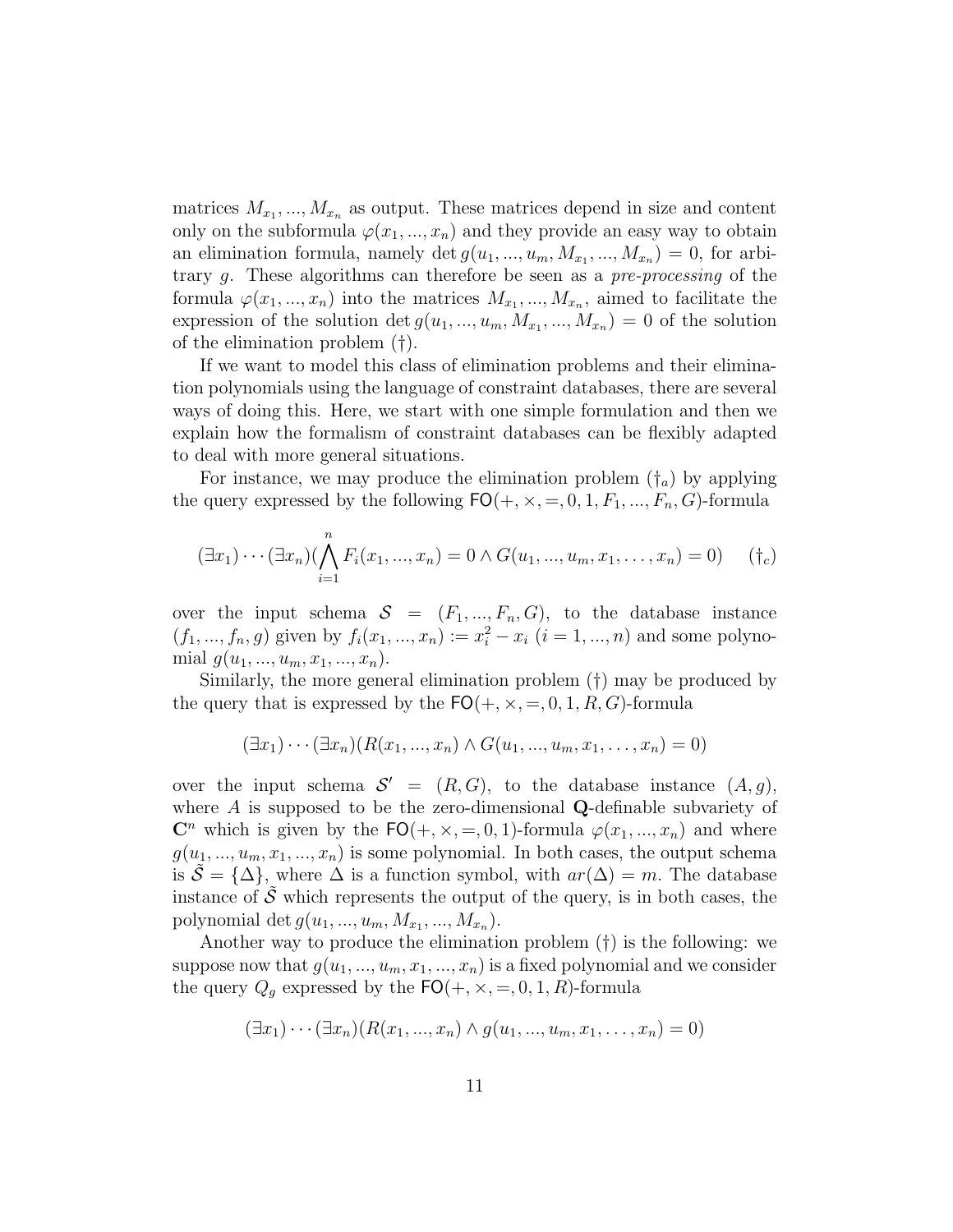over the input schema  $\mathcal{T} = (R)$ .

We restrict our attention to input instances given by  $FO(+, \times, =, 0, 1)$ formulas  $\varphi(x_1, ..., x_n)$  that define zero-dimensional varieties of fixed (strictly positive) cardinality N. Consequently, the output matrices  $M_{x_1}, ..., M_{x_n}$  have also fixed dimension N. In this way, we may view the output  $(M_{x_1},...,M_{x_n})$ of the underlying elimination algorithm as an instance of a schema  $\mathcal{T} =$  $(\tilde{F}_1, ..., \tilde{F}_\ell)$ , with  $ar(\tilde{F}_j) = 0$   $(j = 1, ..., \ell)$ , where  $\ell = n \cdot N^2$ . Here, the function names  $\tilde{F}_j$   $(j = 1, ..., \ell)$  are designed to describe the constant entries of the matrices  $M_{x_1},...,M_{x_n}$  (below, we will slightly abuse the notation by regarding  $(M_{x_1},...,M_{x_n})$  as an instance of the schema  $\tilde{\mathcal{T}} = (\tilde{F}_1,...,\tilde{F}_\ell)$ . Observe that this defines a query Q with input schema  $\mathcal T$  and output schema  $\mathcal T$  which maps the given Q-definable input instance  $A \subset \mathbb{C}^n$  of cardinality N to  $Q(A) := (M_{x_1}, ..., M_{x_n}).$ 

On the other hand, elimination problems like  $(\dagger_b)$ , are obtained by applying the queries  $\tilde{Q}_g$ , expressed by quantifier-free  $\tilde{FO}(+, \times, =, 0, 1, \tilde{F}_1, ..., \tilde{F}_\ell)$ formulas

$$
\det g(u_1, ..., u_m, \tilde{F}_1, ..., \tilde{F}_\ell) = 0
$$
\n(†*d*)

over the input schema  $\tilde{S} = (\tilde{F}_1, ..., \tilde{F}_\ell)$  to the database instance containing the  $\ell = n \cdot N^2$  entries of the matrices  $M_{x_1}, ..., M_{x_n}$  as constants.

Hence, the original input database  $A$  becomes pre-processed into a new databases consisting of the *n*-tuple of matrices  $(M_{x_1}, ..., M_{x_n})$  in such a way that, for arbitrary g, the query  $Q_g$  applied to the input database A and the query  $\tilde{Q}_g$  applied to  $(M_{x_1},...,M_{x_n})$  describe the same sets. For any input instance A, we have therefore

$$
Q_g(A) = \tilde{Q}_g(Q(A)).
$$

We observe that the pre-processing performed by the underlying elimination algorithm can be seen as the computation of a view on the original database instance A, that allows the replacement of the query  $Q_g$ , which is defined using quantifiers, by the query  $\tilde{Q}_g$ , which can be expressed without quantifiers.

Below, we shall pay particular attention to the following variant of the family of elimination problems  $(\dagger_a)$ , namely

$$
(\exists x_1)\cdots(\exists x_n)(\bigwedge_{i=1}^n x_i^2 - x_i = 0 \land y = g(u_1, ..., u_m, x_1, ..., x_n)).
$$
 (\*)

Here,  $u_1, ..., u_m$  are considered as parameters, y as free variable and  $g(u_1, ..., u_m, x_1, ..., x_n)$  is a suitable polynomial function. Let  $M_{x_1}, ..., M_{x_n} \in$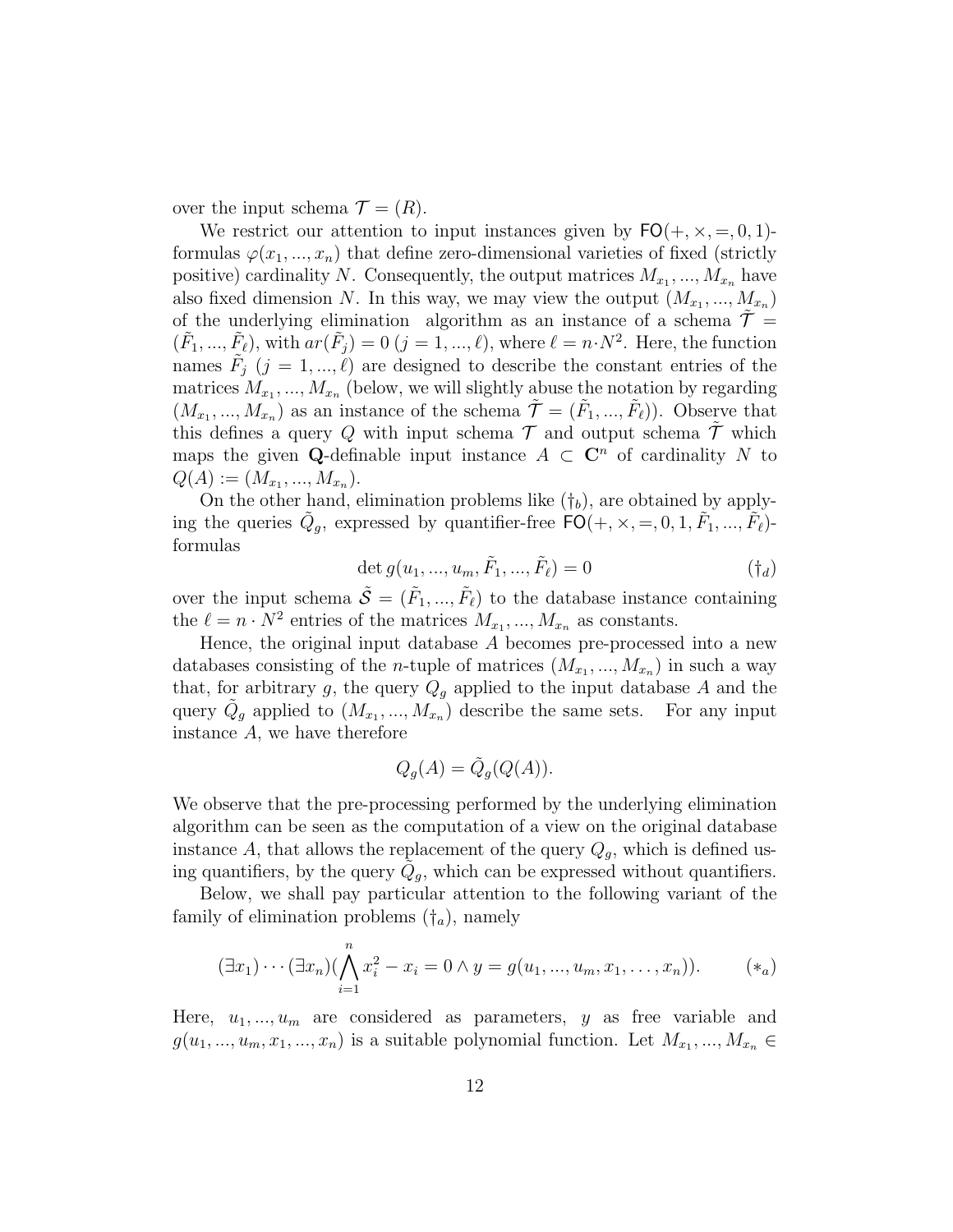$\mathbf{Q}^{2^{n}\times 2^{n}}$  be the matrices introduced before. Then all previous comments remain valid, mutatis mutandis, if one replaces the determinant in the quantifier-free formula  $(t_b)$  by the characteristic polynomial (in the free variable  $y$ , of the matrix

$$
g(u_1, ..., u_m, M_{x_1}, ..., M_{x_n}).
$$

### 3.2 Elimination algorithms for parametric elimination problems

In this section, we discuss three variations of the previous examples of elimination problem.

#### <span id="page-12-0"></span>3.2.1 First variation

We are going to consider the following variation of the example (†) of Section [3.1,](#page-9-0) where the elimination problem takes the form

$$
(\exists x_1) \cdots (\exists x_n) (\bigwedge_{i=1}^n f_i(u_1, ..., u_m, x_1, ..., x_n) = 0 \land g(u_1, ..., u_m, x_1, ..., x_n) = 0).
$$
\n
$$
(\dagger')
$$

Here  $u_1, ..., u_m$  are parameters, possibly subject to some first-order definable restriction (the parameters instances that satisfy this restriction are called *admissible* for the query  $(†')$  and  $f_1, ..., f_n, g$  are polynomials in  $u_1, \ldots, u_m, x_1, \ldots, x_n.$ 

For fixed polynomial  $g(u_1, ..., u_m, x_1, ..., x_n)$  the elimination problem  $( {\dagger}' )$  can be produced by applying the query  $Q_g'$ , expressed by the  $FO(+, \times, =, 0, 1, F_1, ..., F_n)$ -formula

$$
(\exists x_1) \cdots (\exists x_n) (\bigwedge_{i=1}^n F_i(u_1, ..., u_m, x_1, ..., x_n) = 0 \land g(u_1, ..., u_m, x_1, ..., x_n) = 0)
$$
\n
$$
(\dagger'_c)
$$
\n
$$
(f'_c)
$$

over the input schema  $S = (F_1, ..., F_n)$ , where now  $ar(F_i) = m + n$  (i =  $1, ..., n$ , to some suitable database instance  $(f_1, ..., f_n)$ .

For the sake of consistency and conciseness of exposition, we shall require that the input database should satisfy the following two flatness conditions:

• the polynomials  $f_1, ..., f_n$  form a regular sequence in  ${\bf Q}[u_1,...,u_m,x_1,...,x_n];$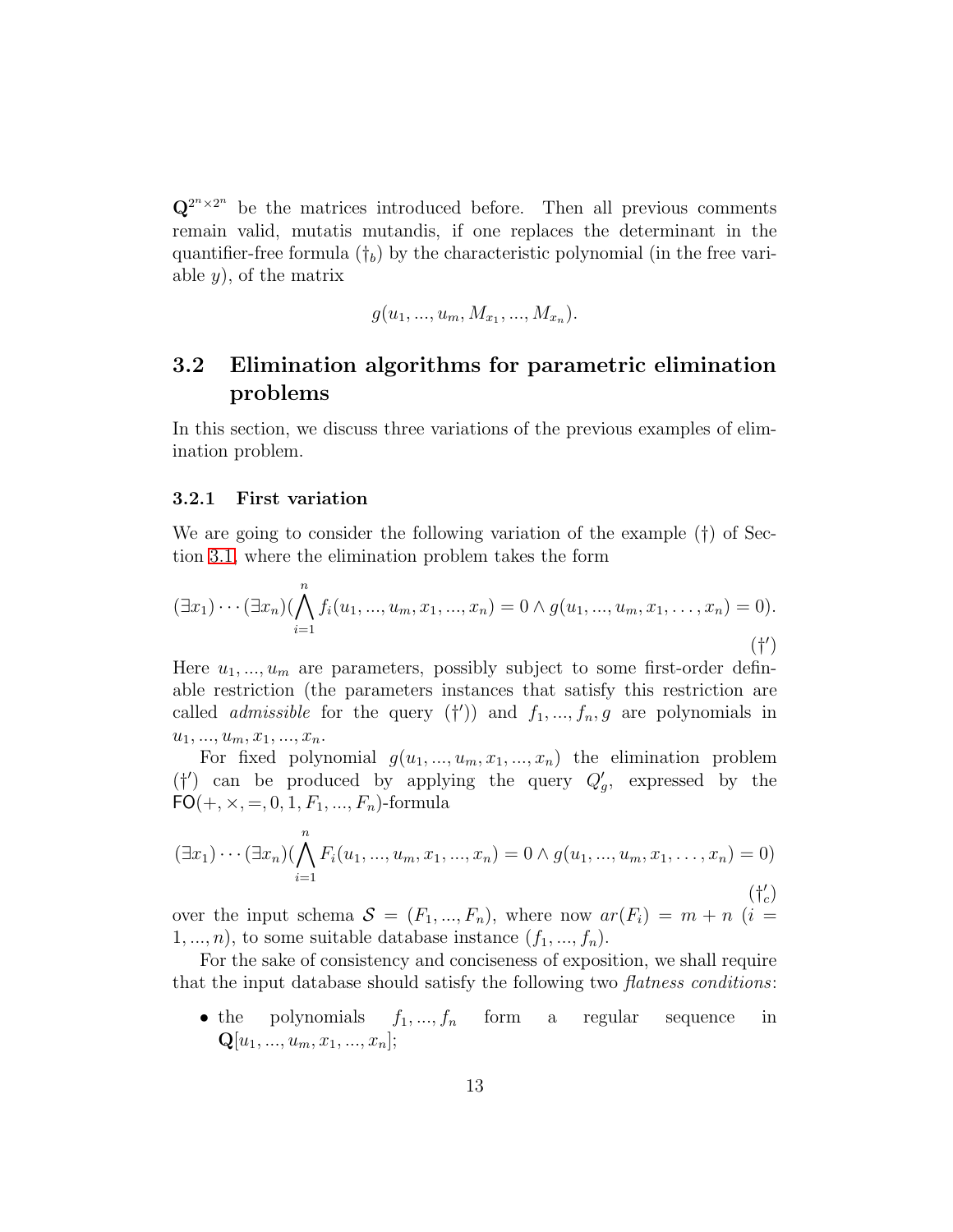• for  $V := \{f_1 = 0, ..., f_n = 0\} \subset \mathbb{C}^m \times \mathbb{C}^n$ , the morphism of affine varieties  $\pi : V \to \mathbb{C}^m$ , induced by the canonical projection  $\mathbb{C}^m \times \mathbb{C}^n \to$  $\mathbf{C}^m$ , is finite.

The elimination problem  $(†')$  is typically solved by algorithms that produce matrices with *rational* entries  $M_{x_1}(u_1, ..., u_m), ..., M_{x_n}(u_1, ..., u_m) \in$  ${\bf Q}(u_1,...,u_m)^{N \times N}.$ 

We observe, that the flatness conditions satisfied by the input database  $(f_1, ..., f_n)$  imply that the characteristic polynomial (and in particular the determinant) of the matrix  $g(u_1, ..., u_m, x_1, ..., x_n)$  becomes a *polynomial* expression in  $u_1, \ldots, u_m$ .

Therefore, if we wish to describe, in a similar way as in Section [3.1,](#page-9-0) such an elimination algorithm as a query mapping input database instances  $(f_1, ..., f_n)$  to output database instances  $(M_{x_1}(u_1, ..., u_m), ..., M_{x_n}(u_1, ..., u_m)),$ the constraint database model should be extended and allow an output schema that is not apriori fixed, e.g., using dynamic arrays of function names in this case.

Since our actual constraint database model is limited to fixed schemas, we are obliged to require that the input database should satisfy a third flatness condition, namely that the typical fiber of the finite morphism of affine varieties  $\pi: V \to \mathbb{C}^m$  should be of cardinality N, where N is a previously fixed, strictly positive integer.

Then we may fix an output schema  $\tilde{S} = (\tilde{F}_1, ..., \tilde{F}_\ell)$  as before, where  $\ell = n \cdot N^2$  and  $ar(\tilde{F}_j) = m$   $(j = 1, ..., \ell)$ . An instance of  $\tilde{S}$  is now given by  $\ell$ *rational* functions belonging to  $\mathbf{Q}(u_1, ..., u_m)$ .

We call a parameter point  $(\alpha_1, ..., \alpha_m) \in \mathbb{C}^m$  admissible if the (rational) entries of  $M_{x_1}(u_1, ..., u_m), \ldots, M_{x_n}(u_1, ..., u_m)$  are well-defined in  $(\alpha_1, ..., \alpha_m)$ . Let us finally remark that the entries of the output matrices  $(M_{x_1}(u_1, ..., u_m), ..., M_{x_n}(u_1, ..., u_m))$  are not arbitrary rational functions in  $u_1, ..., u_n$ . Indeed, for every input instance  $(f_1, ..., f_n)$  over  $S$ , and every two admissible parameter instances  $(\alpha_1, ..., \alpha_m)$  and  $(\alpha'_1, ..., \alpha'_m)$  for which  $f_i(\alpha_1, ..., \alpha'_m)$ ...,  $\alpha_m, x_1, ..., x_n$  and  $f_i(\alpha'_1, ..., \alpha'_m, x_1, ..., x_n)$   $(i = 1, ..., n)$  are the same polynomials (in  $x_1, ..., x_n$ ), also  $M_{x_j}(\alpha_1, ..., \alpha_m)$  and  $M_{x_j}(\alpha'_1, ..., \alpha'_m)$  will be equal. This remark will turn out to be crucial for the lower bound results that follow in the next section and motivate us to introduce the notion of "geometric query" at the end of this section.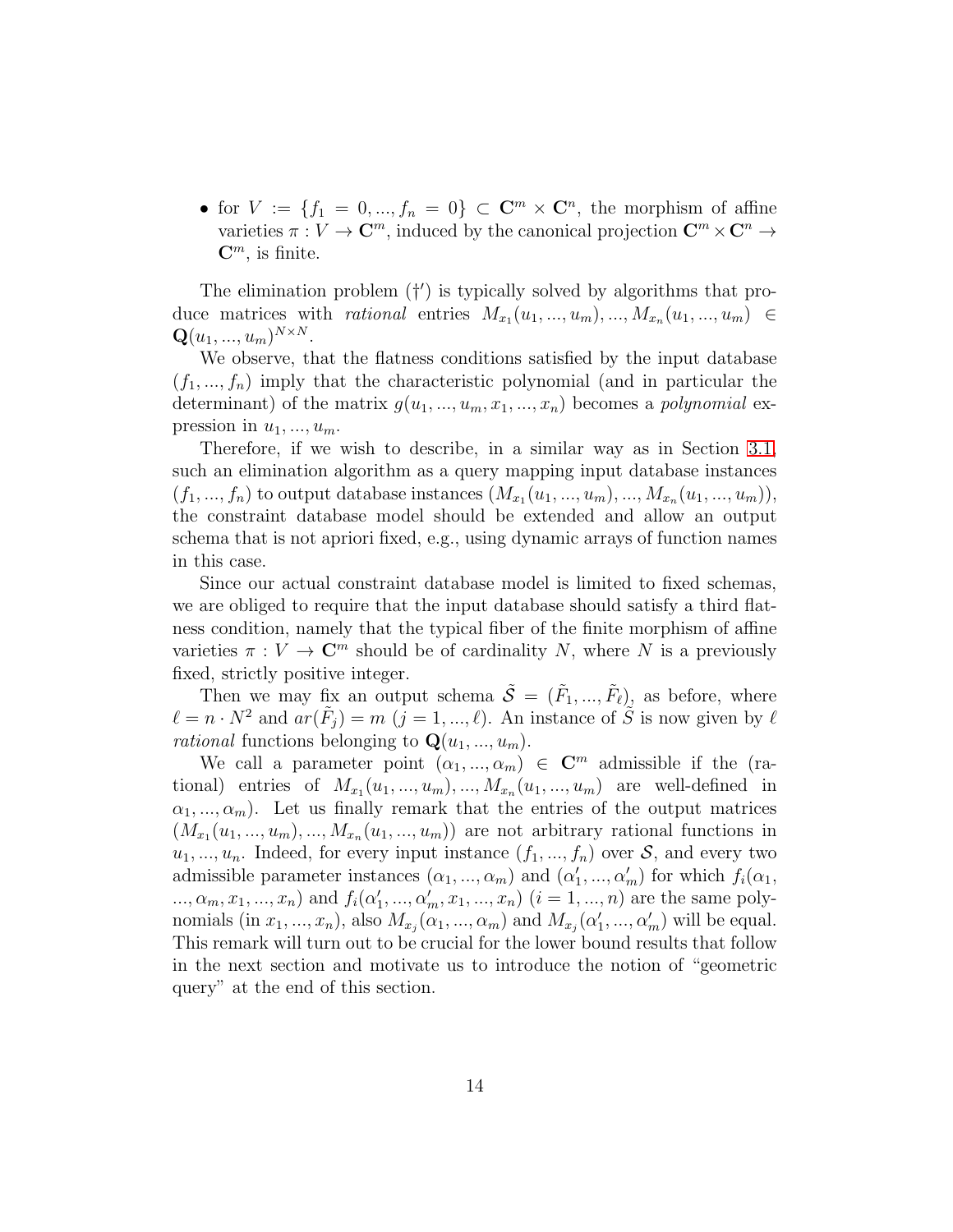#### 3.2.2 Second variation

Let  $f_1, ..., f_n$  be polynomials in the indeterminates  $u_1, ..., u_m, x_1, ..., x_n$  and assume that  $f_1, ..., f_n$  are homogeneous of degrees  $d_1, ..., d_n$  with respect to  $x_1, \ldots, x_n$ . The elimination problem

$$
(\exists x_1) \cdots (\exists x_n) (\bigwedge_{i=1}^n f_i(u_1, ..., u_m, x_1, ..., x_n) = 0 \land \bigvee_{i=1}^n x_i \neq 0)
$$

can be obtained by applying the query, expressed by the  $FO(+, \times, =, 0, 1, F_1, ..., F_n)$ -formula

$$
(\exists x_1) \cdots (\exists x_n) (\bigwedge_{i=1}^n F_i(u_1, ..., u_m, x_1, ..., x_n) = 0 \land \bigvee_{i=1}^n x_i \neq 0)
$$

over the input schema  $S = \{F_1, ..., F_n\}$  with  $ar(F_i) = m + n$   $(i = 1, ..., n)$ to the database instance  $(f_1, ..., f_n)$ . Then the output of an elimination algorithm could be the resultant of the polynomials  $f_1, ..., f_n$  with respect to  $x_1, ..., x_n$ , which we denote by denoted by  $\text{Res}_{x_1, ..., x_n}^{d_1, ..., d_n}(f_1, ..., f_n)$ . Remark that parametric systems of  $n$  homogeneous linear equations in the unknowns  $x_1, \ldots, x_n$  represent a particular case of this situation. In this case the resultant becomes the determinant.

We observe now that for every input instance  $(f_1, ..., f_n)$  over  $S =$  $(F_1, ..., F_n)$  and every two parameter instances  $(\alpha_1, ..., \alpha_m)$  and  $(\alpha'_1, ..., \alpha'_m)$ for which  $f_i(\alpha_1, ..., \alpha_m, x_1, ..., x_n)$  and  $f_i(\alpha'_1, ..., \alpha'_m, x_1, ..., x_n)$   $(i = 1, ..., n)$ are the same polynomials, also  $\text{Res}_{x_1,\dots,x_n}^{d_1,\dots,d_n}(f_1(\alpha_1,\dots,\alpha_m,x_1,\dots,x_n),...,f_n(\alpha_1,\dots,\alpha_m,x_n))$ ...,  $\alpha_m, x_1, ..., x_n$ ) and  $\text{Res}_{x_1, ..., x_n}^{d_1, ..., d_n} (f_1(\alpha'_1, ..., \alpha'_m, x_1, ..., x_n), ..., f_n(\alpha'_1, ..., \alpha'_m, x_1,$  $..., x_n)$  are the same polynomial.

#### <span id="page-14-0"></span>3.2.3 Third variation

As a last variation on of the example of Section [3.1,](#page-9-0) let us reconsider the family (for varying function  $q$ ) of elimination problems

$$
(\exists x_1)\cdots(\exists x_n)(\bigwedge_{i=1}^n x_i^2 - x_i = 0 \land g(u_1, ..., u_m, x_1, ..., x_n) = 0), \qquad (\dagger_a)
$$

where the part  $\wedge_{i=1}^{n} x_i^2 - x_i = 0$  is considered as fixed. This example of a family of zero-dimensional elimination problems may seem trivial, but in fact,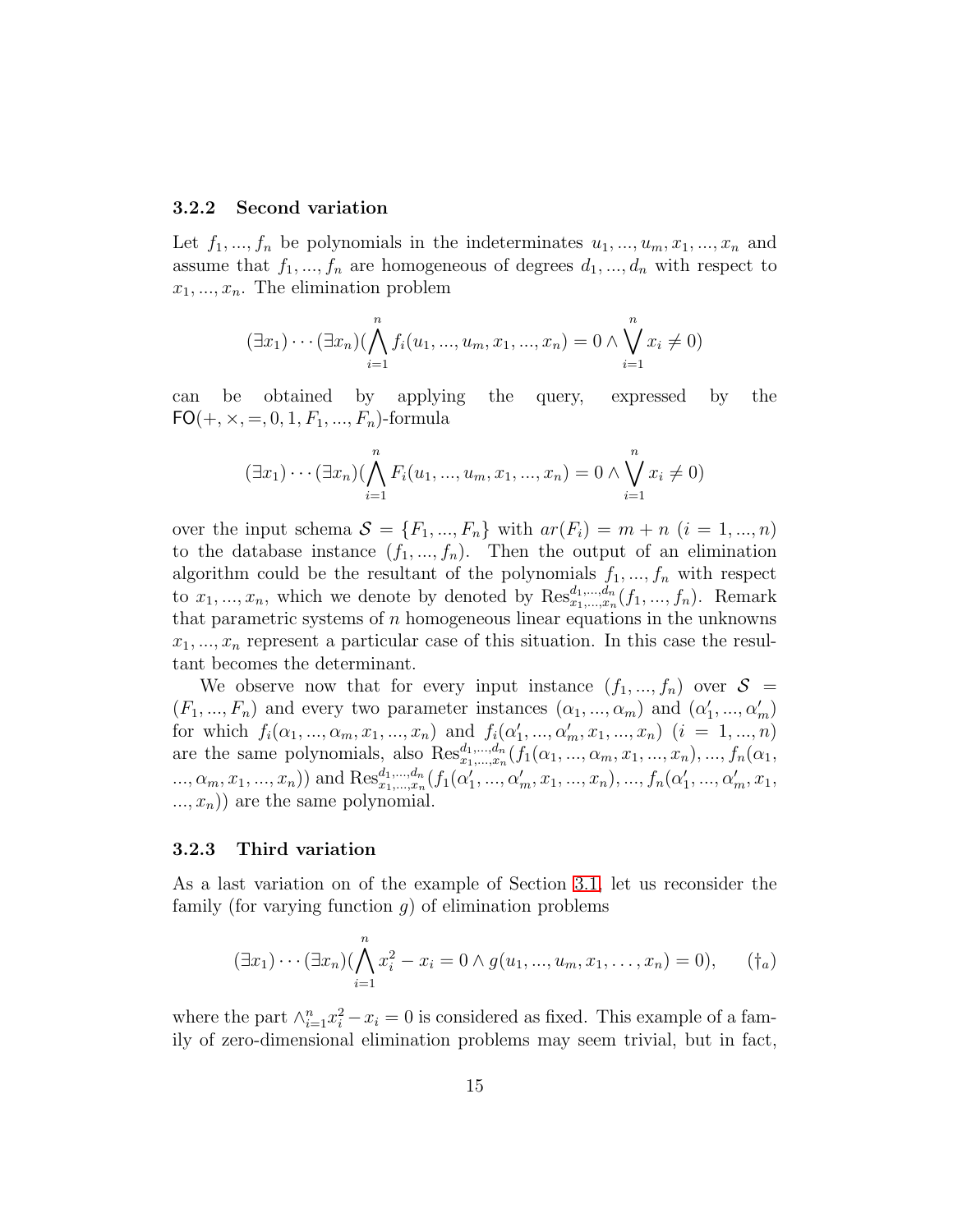no polynomial-time algorithm is known to solve it. It turns out that this example already illustrates the intrinsic difficulty of geometric elimination. For instance, elimination algorithms which use simultaneous Newton iteration to all zeroes of a zero-dimensional equation system lead to the consideration of this kind of problem, see, e.g., [].

The complexity of the most efficient known elimination algorithms for problem  $(\dagger_a)$  depends exponentially on n, and linearly on the circuit complexity of  $g$ .

The elimination problems  $(\dagger_a)$  can be obtained by applying the query expressed by the  $FO(+, \times, =, 0, 1, G)$ -formula

$$
(\exists x_1)\cdots(\exists x_n)(\bigwedge_{i=1}^n x_i^2 - x_i = 0 \land G(u_1, ..., u_m, x_1, ..., x_n) = 0)
$$
 (†*''*<sub>c</sub>)

over the input schema  $S = (G)$ , with  $ar(G) = m + n$ , to the database instance  $(g)$  consisting of the polynomial function g. The matrices  $M_{x_1},...,M_{x_n} \in \mathbf{Q}^{2^n \times 2^n}$ , introduced in Section [3.1,](#page-9-0) are well-defined in this case and the elimination algorithm under consideration produces as output a polynomial of the form  $\det g(u_1, ..., u_m, M_{x_1}, ..., M_{x_n})$ . So, the elimination algorithm can be modeled by a query with input schema  $S = (G)$  and output schema  $\mathcal{S} = (\tilde{G})$ , where  $ar(\tilde{G}) = m$ .

Finally, we remark for any two admissible parameter instances  $(\alpha_1, ..., \alpha_m)$  and  $(\alpha'_1, ..., \alpha'_m)$  for which  $g(\alpha_1, ..., \alpha_m, x_1, ..., x_n)$  and  $g(\alpha'_1, ..., \alpha'_m)$  $\alpha'_m, x_1, ..., x_n$ )  $(i = 1, ..., n)$  are the same polynomials (in  $x_1, ..., x_n$ ), also det  $g(\alpha_1, ..., \alpha_m, M_{x_1}, ..., M_{x_n})$  and det  $g(\alpha'_1, ..., \alpha'_m, M_{x_1}, ..., M_{x_n})$  are the same values.

### 3.3 Definition of geometric queries

The obserations made earlier in Section [3](#page-9-1) motivate the notion of geometric query, which we shall introduce below. First, we shall formalize a distinction between parameters and variables.

#### 3.3.1 Variables versus parameters

From now on, we shall distinguish between two types of indeterminates which we refer to as *variables* on the one hand and as *parameters* on the other hand.

The difference will be reflected in the notation: we use  $u_1, u_2, \ldots$  to indicate parameters and  $x_1, x_2, \ldots$  to indicate variables. In this section, we shall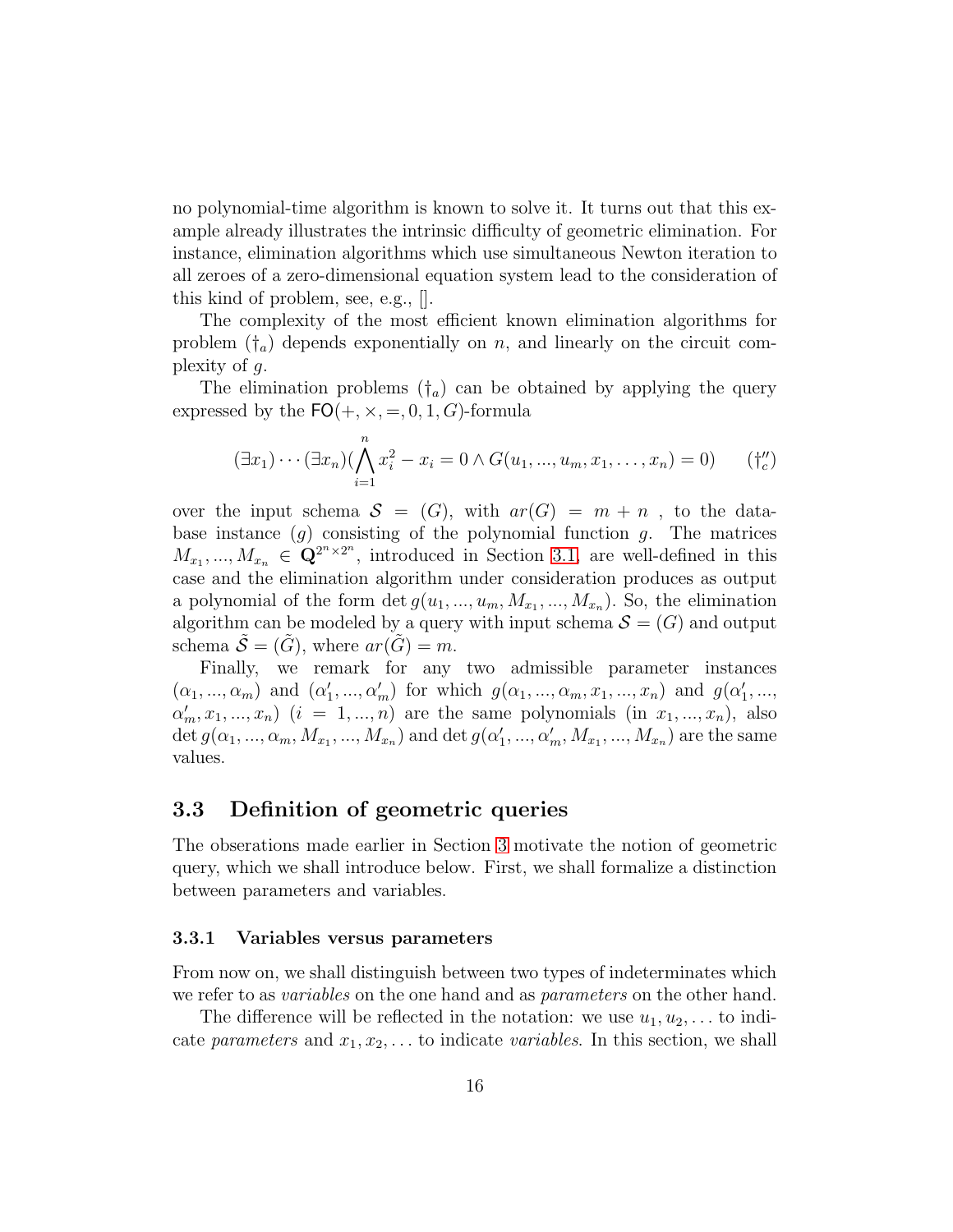limit our attention to this purely syntactic distinction between variables and parameters and postpone the discussion of their (difficult) semantic meaning to Section [4.](#page-21-0)

In particular, when dealing with geometric elimination, we shall always work with an input database schema  $S = (R_1, ..., R_r; F_1, ..., F_s)$  where all relation and function symbols are of arity  $m + n$  and which are such that the first  $m$  indeterminates refer to parameters and the last  $n$  to variables. Our notation reflects this circumstance by by  $R_i(u_1, \ldots, u_m; x_1, \ldots, x_n)$  (i =  $1, ..., r$ ) and  $F_j(u_1, ..., u_m; x_1, ..., x_n)$   $(j = 1, ..., s)$ .

Let  $A_i$  be instances of  $R_i$  and  $f_j$  be instances of  $F_j$ . . We shall always assume that there are  $FO(+, \times, =, <, 0, 1)$ -formulas describing  $A_i(u_1, \ldots, u_m; x_1, \ldots, x_n)$  and polynomials (in the variables  $x_1, \ldots, x_m$ ) over the function field  $\mathbf{Q}(u_1, ..., u_m)$ , describing  $f_i(u_1, ..., u_m; x_1, ..., x_n)$  respectively. For an admissable instance  $(\alpha_1, ..., \alpha_m)$  of the parameters  $u_1, ..., u_m$ , we shall always require that  $f_j(\alpha_1, ..., \alpha_m, x_1, ..., x_n)$  is a well-defined polynomial in  $x_1, \ldots, x_n$ .

**Definition 4** Let  $\mathcal{S} = (R_1, ..., R_r; F_1, ..., F_s)$  be a database schema and let  $(A_1, ..., A_r; f_1, ..., f_s)$  be a database instance over S.

We call two admissible instances  $(\alpha_1, \ldots, \alpha_m)$  and  $(\alpha'_1, \ldots, \alpha'_m)$  of the parameters  $u_1, ..., u_m$  equivalent in the given database  $(A_1, ..., A_r; f_1, ..., f_s)$  (or simply  $(A_1, ..., A_r; f_1, ..., f_s)$ -equivalent) if the following conditions are satisfied:

- $\{(x_1, ..., x_n) \in \mathbb{R}^n \mid A_i(\alpha_1, ..., \alpha_m, x_1, ..., x_n)\} = \{(x_1, ..., x_n) \in \mathbb{R}^n \mid A_i(\alpha_1, ..., \alpha_m, x_1, ..., x_n)\}$  $A_i(\alpha'_1, \ldots, \alpha'_m, x_1, \ldots, x_n)$  for all  $i = 1, \ldots, r$ ; and
- $f_j(\alpha_1, ..., \alpha_m, x_1, ..., x_n)$  and  $f_j(\alpha'_1, ..., \alpha'_m, x_1, ..., x_n)$  are the same polynomials (in  $x_1, ..., x_n$ ) for all  $j = 1, ..., s$ . □

#### 3.3.2 Definition of geometric queries

**Definition 5** Let  $\mathcal{S} = (R_1, ..., R_r; F_1, ..., F_s)$  be an input database schema, in which all relations and functions are of arity  $m+n$  as discussed above, and let  $\tilde{S} = (\tilde{R}_1, ..., \tilde{R}_p; \tilde{F}_1, ..., \tilde{F}_q)$  be an output schema. For the sake of simplicity of exposition, we assume that the relations and functions appearing in instances over S and S depend on the same parameters  $u_1, ..., u_m$ .

A query  $Q = (Q_{\tilde{R}_1},...,Q_{\tilde{R}_p};Q_{\tilde{F}_1},...,Q_{\tilde{F}_q})$  over the input schema  $S$  and output schema  $\tilde{\mathcal{S}}$  is called a *geometric query* if for any database instance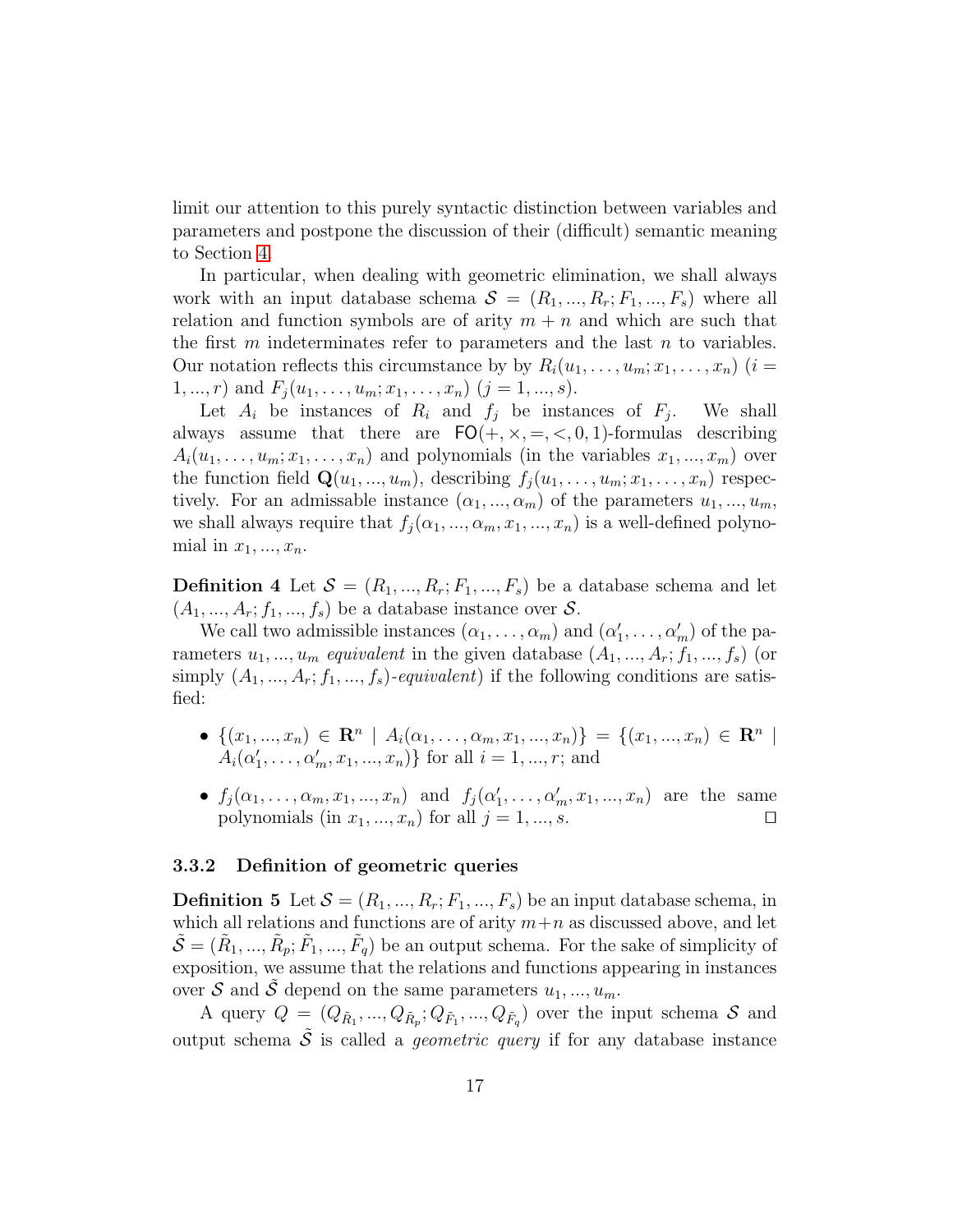$(A_1, ..., A_r; f_1, ..., f_s)$  and any two admissible  $(A_1, ..., A_r; f_1, ..., f_s)$ -equivalent instances  $(\alpha_1, \ldots, \alpha_m)$  and  $(\alpha'_1, \ldots, \alpha'_m)$  for the parameters  $u_1, \ldots, u_m$ , the parameter instances  $(\alpha_1, \ldots, \alpha_m)$  and  $(\alpha'_1, \ldots, \alpha'_m)$  are also admissible and equivalent in the database

$$
Q(A_1, ..., A_r; f_1, ..., f_s) =
$$
  
\n
$$
(Q_{\tilde{R}_1}(A_1, ..., A_r; f_1, ..., f_s), ..., Q_{\tilde{R}_p}(A_1, ..., A_r; f_1, ..., f_s);
$$
  
\n
$$
Q_{\tilde{F}_1}(A_1, ..., A_r; f_1, ..., f_s), ..., Q_{\tilde{F}_q}(A_1, ..., A_r; f_1, ..., f_s)).
$$

⊓⊔

In the case of arbitrary first-order expressible queries, it may occur that the parameters appearing in the relations and functions in the output schema are different from those appearing in the relations and functions of the input schema. Nevertheless, this fact does not really restrict the applicability of our notion of geometric query, since the formula that defines the given first-order query may easily be rewritten (unnested) into an equivalent one in which the input and output schema depend on the same parameters. Since we will not relay on this more general situation, we shall not go into more details.

It is clear that our notion of geometric query captures the reality of existing elimination algorithms when the query-formula only uses symbols belonging to the given database schema, as, e.g.,  $(t_c)$  in Section [3.1.](#page-9-0) If the query-formula contains both subexpressions without database symbols and subexpressions with database sysmbols, as, e.g.,  $(\dagger_c)$  in Section [3.2.1](#page-12-0) and  $(\dagger''_c)$  in Section [3.2.3,](#page-14-0) then the notion of geometric query still has an intuitive sense for elimination algorithms. In the general case, the query-formula must possibly be rewritten, before the formal definition of geometric query may be meaningfully applied.

We end this section with some trivial examples of geometric queries. The transformation that maps the function  $u_1u_2x_1$  to the function  $x_1$  is an example of a geometric query, as is the identity and the transformation that maps the functions  $u_1x_1, u_2x_1$  to  $u_1u_2x_1$ .

The transformation that maps the function  $u_1u_2x_1$  to the function  $u_1$  is an example of a non-geometric query. Taking  $(\alpha_1, \alpha_2) := (1, 0)$  and  $(\alpha'_1, \alpha'_2) =$  $(0, 1)$  gives two equal functions for what concerns  $u_1u_2x_1$ , but not for for what concerns  $u_1$ . □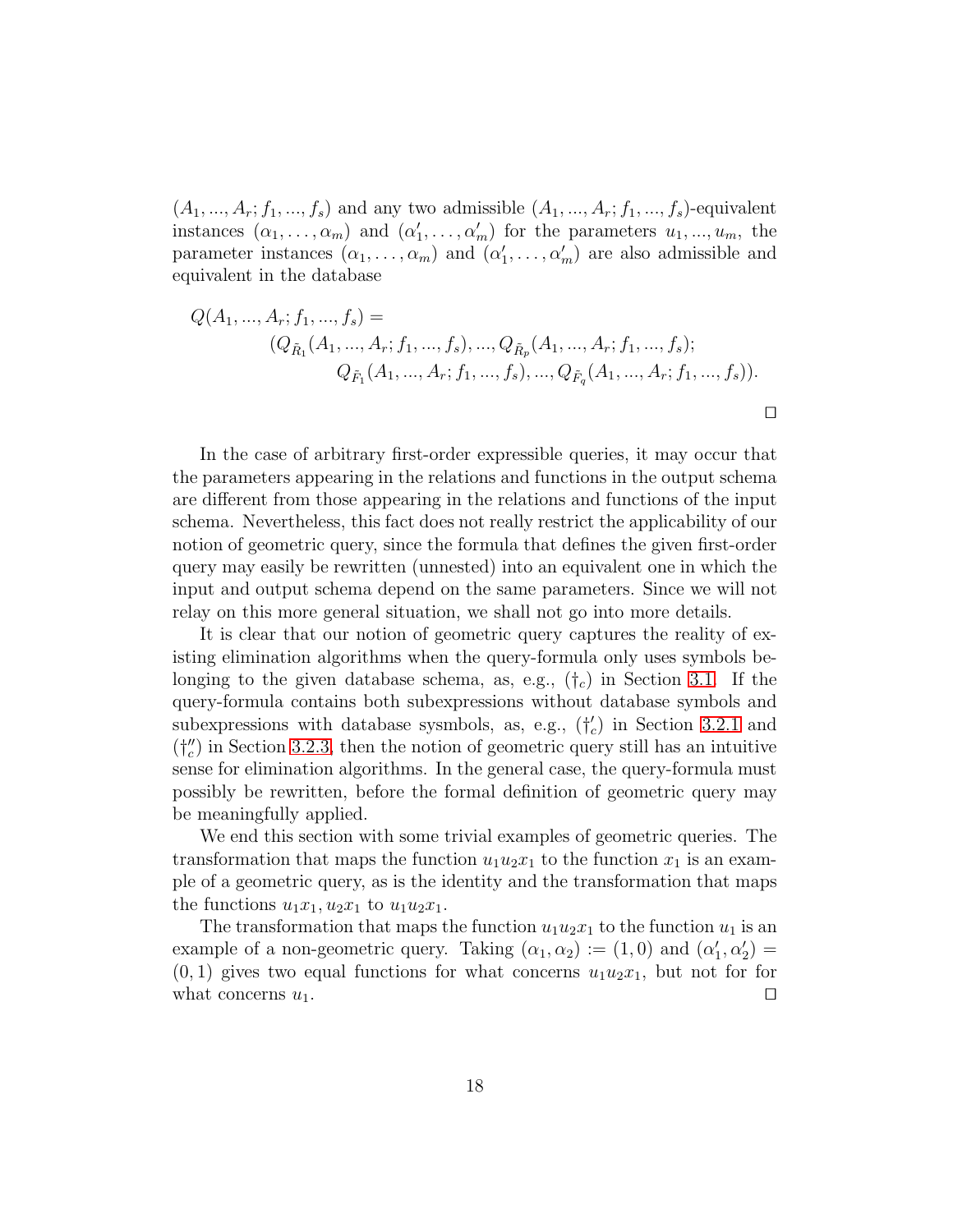### 3.4 Specification of queries

#### 3.4.1 First-order specification

First-order logic over the real or complex numbers extended with relation and function names, used to address input relations and functions, allows to define output relations in the traditional way.

As remarked in the introduction, the creation of output functions requires an extension of first-order logic by special terms in order to *specify* these functions. The  $FO(+, \times, =, <, 0, 1, F_{11}, ..., F_{nn}, F)$ -formula (†) in the Introduction is a first example of such a specification. Both the determinant and the square of the determinant of any database instance of the schema  $(F_{11}, ..., F_{nn})$  satisfy this specification.

A less trivial example is given by the specification formula

$$
(\bigwedge_{i=1}^{n} (\forall z)(\forall x_1) \cdots (\forall x_n) (F_i(u_1, ..., u_m, x_1, ..., x_n) = 0
$$
  
\n
$$
\rightarrow F_i(u_1, ..., u_m, zx_1, ..., zx_n) = 0)
$$
  
\n
$$
\land (\exists x_1) \cdots (\exists x_n) (\bigwedge_{i=1}^{n} F_i(u_1, ..., u_m, x_1, ..., x_n) = 0
$$
  
\n
$$
\land \bigvee_{i=1}^{n} x_i \neq 0)) \leftrightarrow \tilde{F}(u_1, ..., u_m) = 0
$$
  
\n(†)

over the input schema  $\mathcal{S} = (F_1, ..., F_n)$ , with  $ar(F_i) = m + n$   $(i = 1, ..., n)$ and output schema  $\tilde{\mathcal{S}} = (\tilde{F})$  with  $ar(\tilde{F}) = m$ .

This formula can be interpreted as a descriptive specification of a (typically geometric) query which maps instances  $(f_1, ..., f_n)$  over  $S = (F_1, ..., F_n)$ to instances  $(f)$  of the output schema  $\mathcal{S} = (F)$ .

The reader should be aware that this formula, contrary to the formula (†) of the Introduction, does not apriori restrict the degree of the input polynomials with respect to the  $x_1, ..., x_n$ .

However, fixing an input  $(f_1, ..., f_n)$  that satisfies the left-hand side of the equivalence in the specification (†), the polynomials  $f_i$  satisfy for suitable non-negative integers  $d_i$  the condition  $f_i(u_1, ..., u_m, zx_1, ..., zx_n)$  $z^{d_i} f_i(u_1, ..., u_m, x_1, ..., x_n)$   $(i = 1, ..., n)$ . As we have already observed in Sec-tion [3.2.1,](#page-12-0) for each occurrence of degrees  $(d_1, ..., d_n)$  the notion of resultant is well defined and denoted by  $\text{Res}_{x_1,\dots,x_n}^{d_1,\dots,d_n}(f_1,\dots,f_n)$ . Hence if we interpret the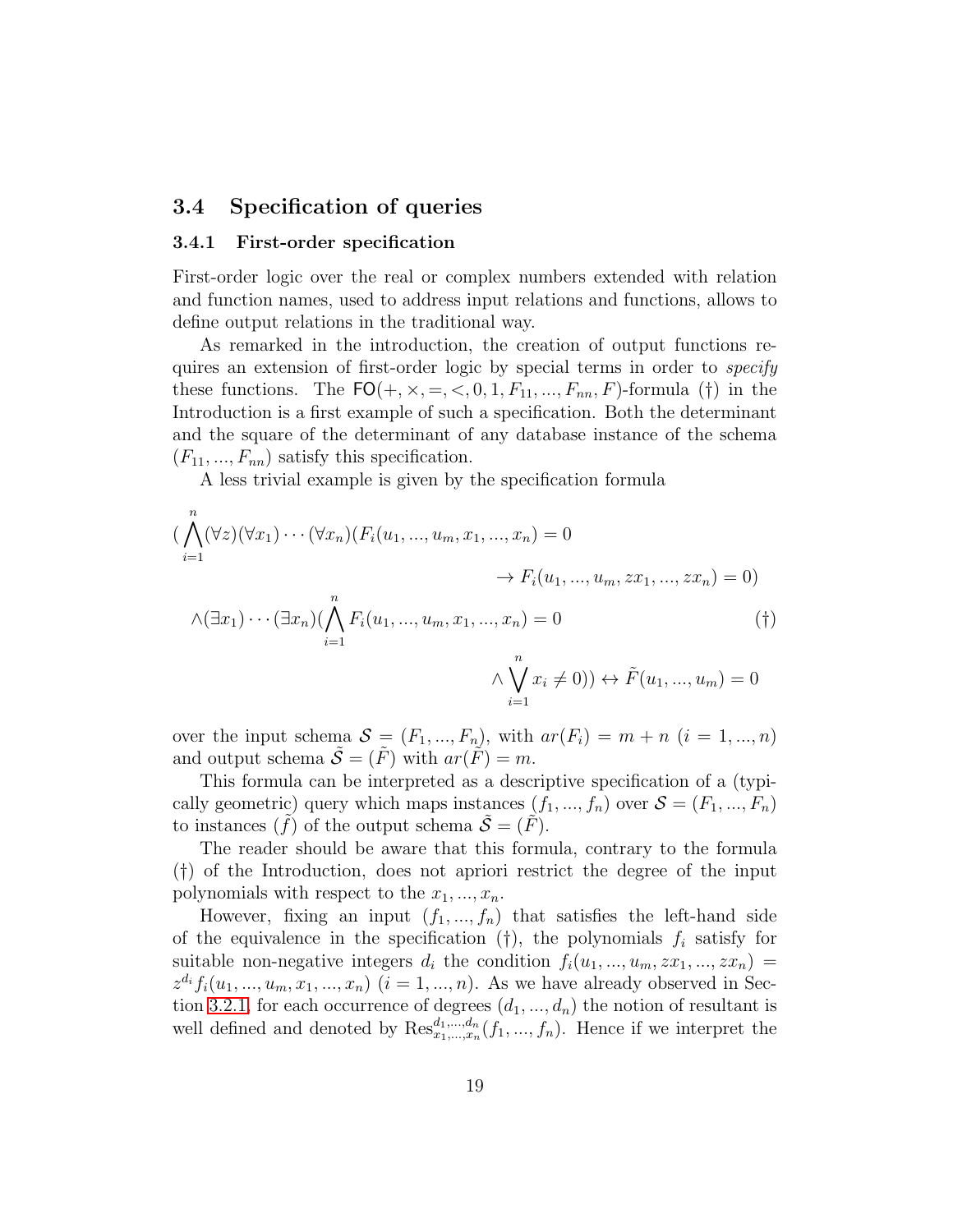function symbol  $\tilde{F}$  by  $\text{Res}_{x_1,\dots,x_n}^{d_1,\dots,d_n}(f_1,...,f_n)$ , we obtain the output of a query which satisfies the given specification.

The traditional informal specification of the resultant is operative, but as illustrated here, the formalism of constraint databases allows the declarative specification of objects such as resultants and determinants.

#### 3.4.2 Higher-order specification

Now, we consider an example of a specification of an elimination task that cannot be formulated by means of a first-order formula. We use a specification in English, based on database schemas as before.

As, we have already seen in Section [3.1](#page-9-0) and [3.2.3,](#page-14-0) for varying polynomial function  $g(u_1, ..., u_m, x_1, ..., x_n)$ , the family of elimination problems expressed by

$$
(\exists x_1)\cdots(\exists x_n)(\bigwedge_{i=1}^n x_i^2 - x_i = 0 \land y = g(u_1, ..., u_m, x_1, ..., x_n)), \qquad (*)
$$

can be interpreted as the application of the query expressed by the  $FO(+, \times, =, <, 0, 1, G)$ -formula

$$
(\exists x_1) \cdots (\exists x_n) (\bigwedge_{i=1}^n x_i^2 - x_i = 0 \land y = G(u_1, ..., u_m, x_1, ..., x_n)) \qquad (\dagger''_c)
$$

over the input schema  $\mathcal{S} = (G)$  to the database instance  $(g)$  containing the polynomial function g.

The canonical elimination polynomial of  $(*_a)$  is

$$
p(y, u_1, ..., u_m) := \prod_{(\varepsilon_1, ..., \varepsilon_n) \in \{0, 1\}^n} (y - g(u_1, ..., u_m, \varepsilon_1, ..., \varepsilon_n)).
$$
 (\*)

The elimination algorithms, described in the geometric elimination literature, aim at obtaining a representation of the polynomial  $p$ , such that for any given values of the parameters  $u_1, ..., u_m$ , p can be evaluated as a polynomial function in y, e.g., by means of a division-free arithmetic circuit. More specifically, the aim is to find polynomials  $\omega_1(u_1, ..., u_m), ..., \omega_\ell(u_1, ..., u_m)$  and a polynomial

$$
q(t_1, ..., t_\ell, y) = \sum_{0 \le j \le 2^n} g_j(t_1, ..., t_\ell) y^j,
$$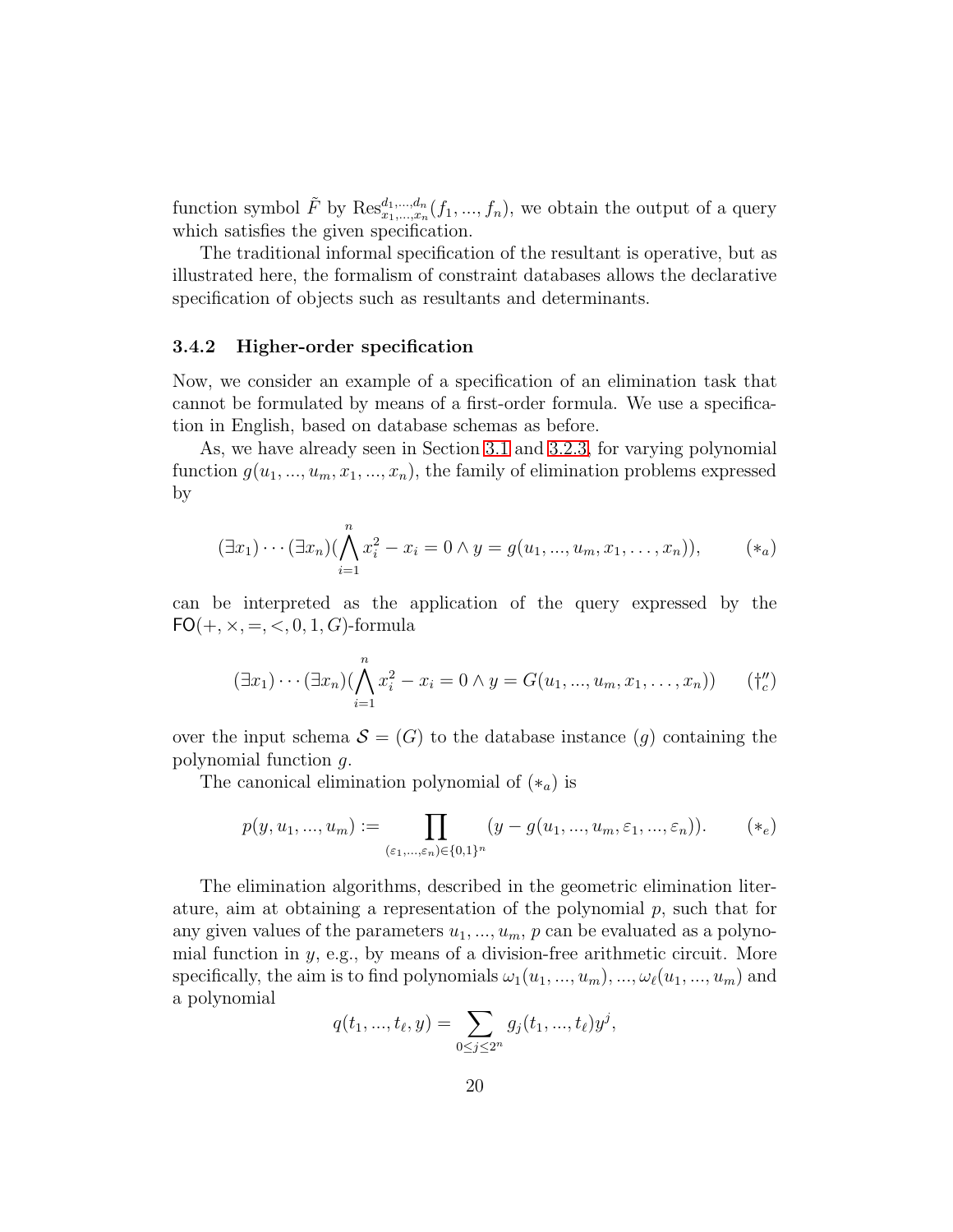belonging to  $\mathbf{Q}[t_1, ..., t_\ell]$  and  $\mathbf{Q}[t_1, ..., t_\ell, y]$  respectively, such that the identity

$$
p(y, u_1, ..., u_m) = q(\omega_1(u_1, ..., u_m), ..., \omega_\ell(u_1, ..., u_m), y)
$$
  
= 
$$
\sum_{j=0}^{2^n} q_j(\omega_1(u_1, ..., u_m), ..., \omega_\ell(u_1, ..., u_m))y^j
$$

is satisfied.

The idea behind this elimination strategy is that of *partial evaluation*. This means that the evaluation of  $p$  with respect to  $y$  is postponed and that  $p(y, u_1, ..., u_m)$  is written, for some fixed values of  $u_1, ..., u_m$ , as a polynomial function q, in some pre-processed parameter dependent values  $\omega_1(u_1, ..., u_m), \ldots, \omega_\ell(u_1, ..., u_m)$  such that, for the evaluation of p in the input y, no branchings are needed anymore.

In the language of constraint databases, this pre-processing of  $g(u_1, ..., u_m, x_1, ..., x_n)$  into the functions  $\omega_1(u_1, ..., u_m), ..., \omega_\ell(u_1, ..., u_m)$ , can be modeled as a query with input schema  $S = (G)$  and output schema  $\tilde{\mathcal{S}} = (\tilde{\Omega_1}, ..., \tilde{\Omega_\ell})$ , with  $ar(\Omega_j) = m$   $(j = 1, ..., \ell)$ . We remark that, as soon as  $u_1, ..., u_m$  and  $\ell$  are fixed, also the database schema  $\tilde{S}$  becomes fixed.

In the geometric elimination literature, algorithms are (implicitly or explicitly) required to be robust (see [\[7\]](#page-42-6) for the definition of the notion of robustness). In the formalism of constraint databases, robustness can be specified by requiring that the query, that transforms  $g(u_1, ..., u_m, x_1, ..., x_n)$ into  $\omega_1(u_1, ..., u_m), ..., \omega_\ell(u_1, ..., u_m)$ , is a *geometric query*. This means that for any two parameter instances  $(\alpha_1, ..., \alpha_m)$  and  $(\alpha'_1, ..., \alpha'_m)$  for which  $g(\alpha_1, ..., \alpha_m, x_1, ..., x_n)$  and  $g(\alpha'_1, ..., \alpha'_m, x_1, ..., x_n)$  determine the same polynomials in  $x_1, ..., x_n$ , also  $\omega_1(\alpha_1, ..., \alpha_m) = \omega_1(\alpha'_1, ..., \alpha'_m), ...,$  $\omega_{\ell}(\alpha_1, ..., \alpha_m) = \omega_{\ell}(\alpha'_1, ..., \alpha'_m)$  holds. Therefore we may conclude that the query that transforms the input database instance  $(g)$  into the output database instance  $(p)$  is also a geometric query. On the other hand, we observe that  $\omega(u_1, ..., u_m), ..., \omega_{\ell}(u_1, ..., u_m)$  may be interpreted as parameters of a fixed division-free circuit with input  $y$ , which is represented by the polynomial  $q$ and which is independent of the input  $q$ . This circuit evaluates the polynomial  $p(u_1, ..., u_m, y)$ .

The task of transforming the elimination problem  $(*_a)$ , given by the polynomial  $g(u_1, ..., u_m, x_1, ..., x_n)$ , into a collection of intermediate polynomials  $\omega_1(u_1, ..., u_m), ..., \omega_\ell(u_1, ..., u_m)$  that satisfy a number of restrictions, can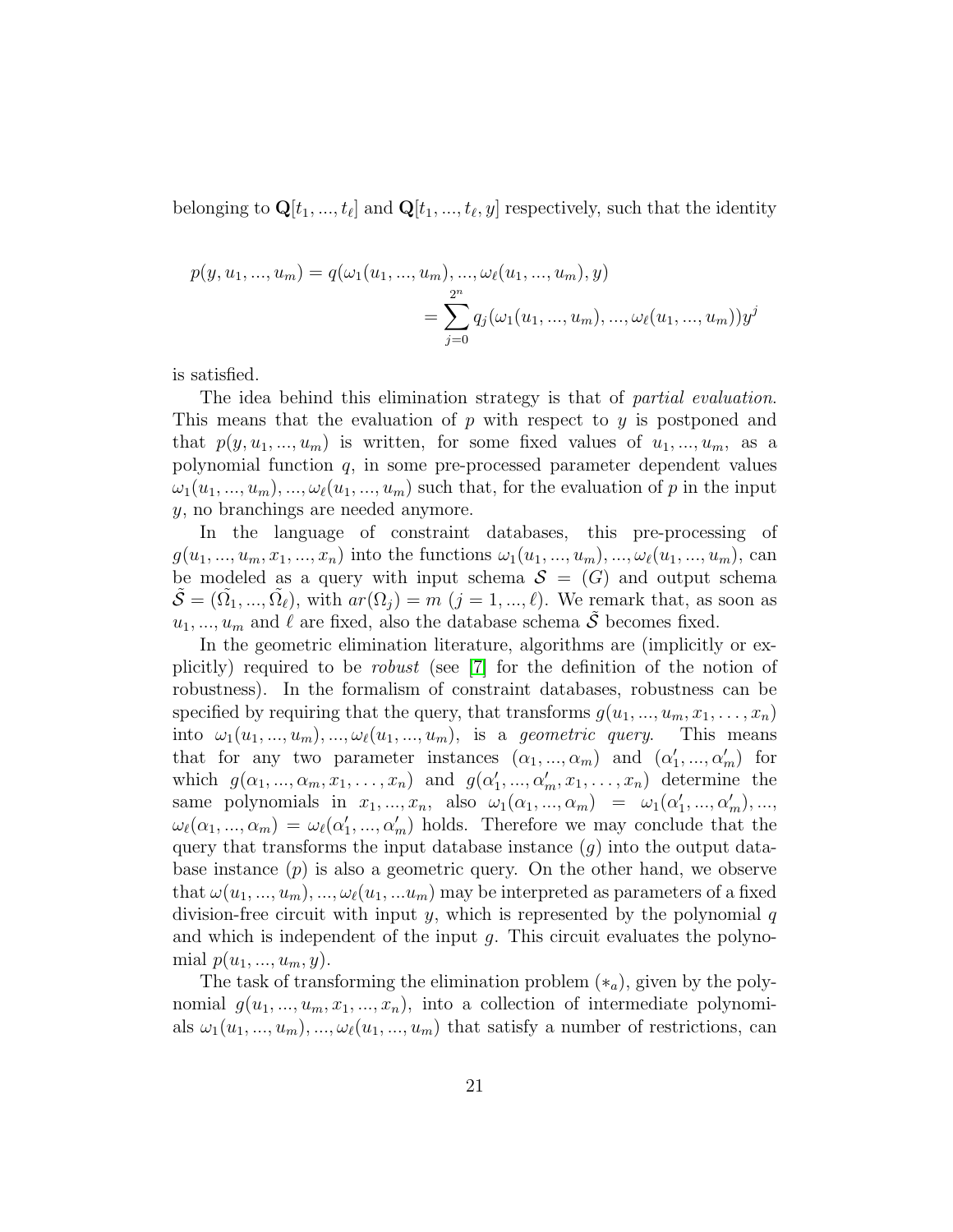therefore be specified using the constraint database formalism, as we have just illustrated.

We conclude this section by mentioning that we may ask how long the vector  $(\omega_1(u_1, ..., u_m), ..., \omega_\ell(u_1, ..., u_m))$  has to be in order to be able to express  $p(u_1, ..., u_m, y)$  by a fixed division-free arithmetic circuit with input y, which is independent of the polynomial  $g$ . As the main result of this paper, it turns out that the notion of geometric query implies, that the number  $\ell$ , necessarily has to be exponentially big in the number of quantified variables, *i.e.*,  $\ell \geq 2^n$ .

# <span id="page-21-0"></span>4 Representation of databases and algorithmic model for query evaluation

## 4.1 Representation of databases

The function symbols appearing in a database schema will be interpreted by polynomial functions that are well-defined in any commutative ring. Typically, the data structure to implement these functions are division-free arithmetic circuits that allow the evaluation of the function in an arbitrary commutative ring.

The relation symbols appearing in a database schema will be interpreted by relations that may be evaluated in an arbitrary commutative ring. The relations are implemented by arithmetic boolean circuits.

Section [2](#page-6-0)

These representations may be considered as implementations of a certain datatype which allows in case of function symbols the evaluation of the function in an arbitrary commutative ring and in case of relation symbols the evaluation of membership

This paper uses notions from algebraic geometry and commutative algebra. These notions can be found in standard textbooks, such as [\[22\]](#page-44-3) and we refer to Appendix A for an overview of them.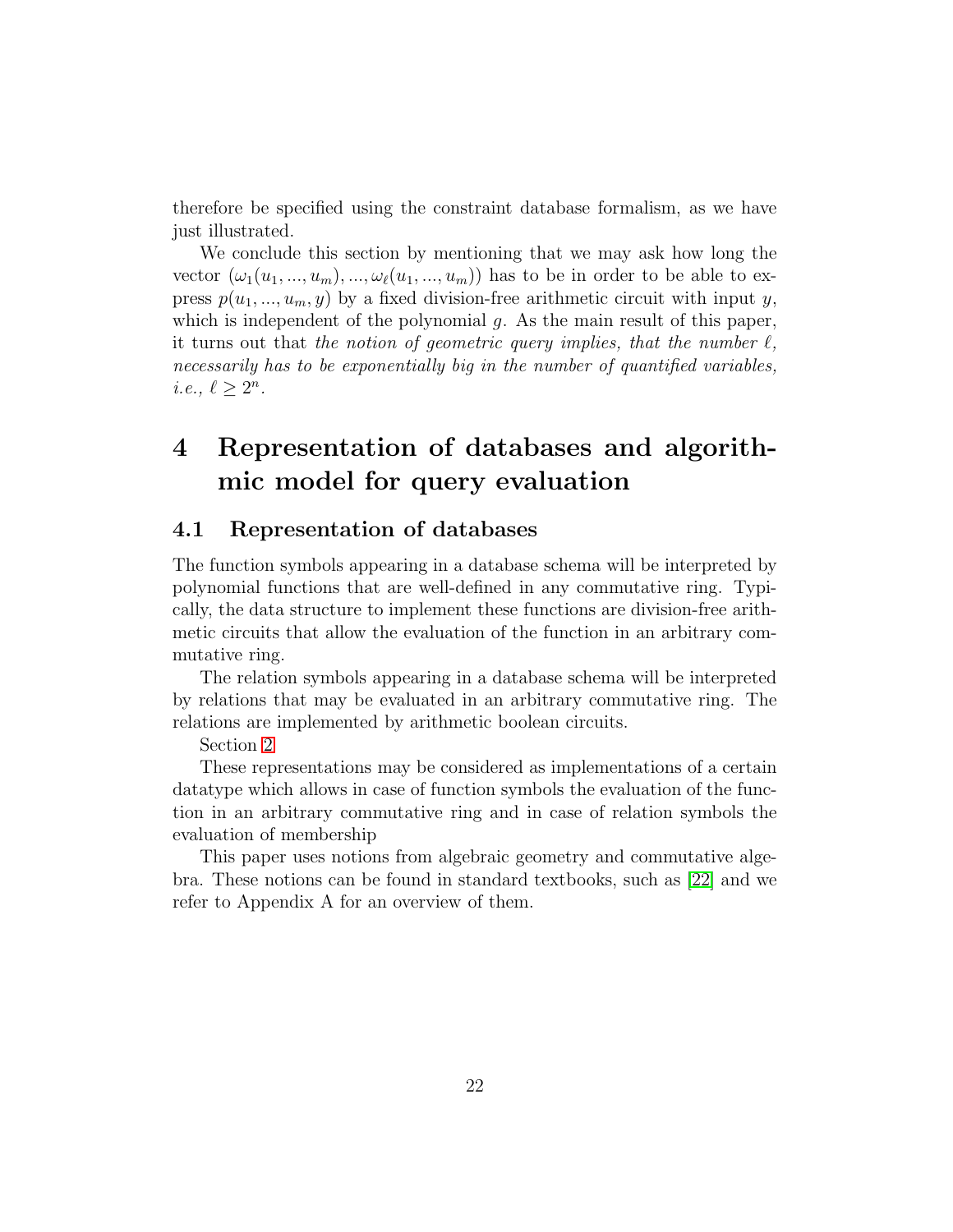### <span id="page-22-0"></span>4.2 Algorithmic models and complexity measures.

#### 4.2.1 Data structures: essentially division-free arithmetic circuits

The algorithmic problems considered in this paper will depend on continuous parameters and therefore the corresponding input data structures have to contain entries for these parameters. We call them problem or input parameters. Once such a parametric problem is given, the specialization of the parameters representing input objects are called (admissible) problem or input instances and these may in principle be algebraically dependent. An algorithm solving the given problem operates on the corresponding input data structure and produces for each admissible input instance an output instance which belongs to a previously chosen output data structure.

The procedures or algorithms considered in this paper operate with essentially division-free arithmetic circuits as basic data structures for the representation of inputs and outputs. An essentially division–free arithmetic circuit (or straight-line program) is an algorithmic device that can be represented by a labeled directed acyclic graph (dag) as follows: the circuit depends on certain input nodes, labeled by indeterminates over the field of the rationals Q. These indeterminates are thought to be subdivided in two disjoints sets, representing the parameters and the variables of the given circuit. For the sake of definiteness, let  $U_1, \ldots, U_r$  be the parameters and  $Y_1, \ldots, Y_t$  the variables of the circuit. Let  $K := \mathbf{Q}(U_1, \ldots, U_r)$  be the field of quotients of polynomials in  $\mathbf{Q}[U_1, \ldots, U_r]$ . We call K the parameter field of the circuit. The circuit nodes of indegree zero which are not inputs are labeled by elements of Q, which are called the *scalars* of the circuit (here "indegree" means the number of incoming edges of the corresponding node). Internal nodes are labeled by arithmetic operations (addition, subtraction, multiplication and division). We require that the internal nodes of the circuit represent polynomials in the variables  $Y_1, \ldots, Y_t$ . We call these polynomials the intermediate results of the given circuit. The coefficients of these polynomials belong to the parameter field  $K$ . In order to achieve this requirement, we allow in an essentially division-free circuit only divisions which involve elements of  $K$ . Thus essentially division–free circuits do not contain divisions involving intermediate results which depend on the variables  $Y_1, \ldots, Y_t$ . A circuit which contains only divisions by non–zero elements of Q is called totally division-free.

Finally we suppose that the given circuit contains one or more nodes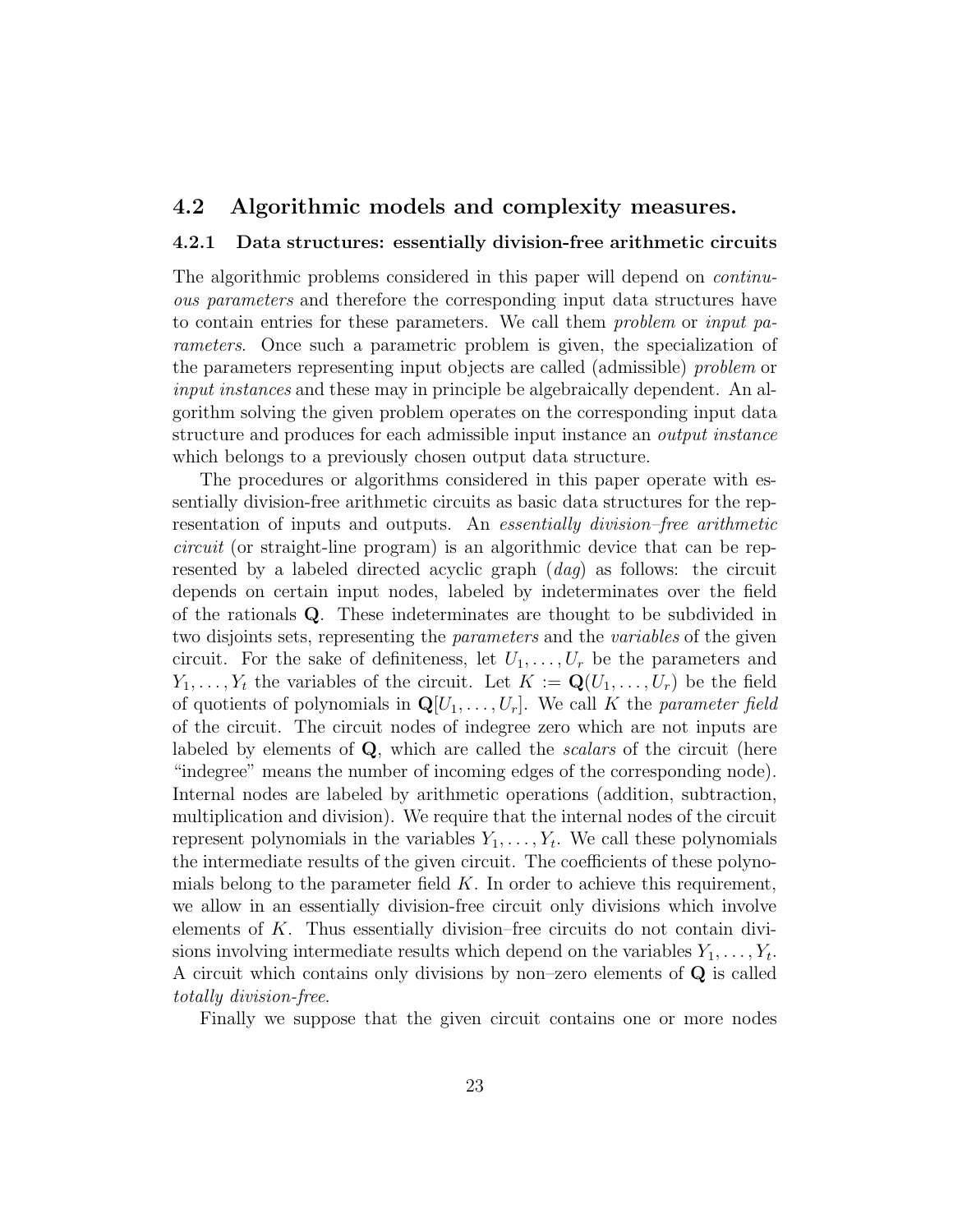which are labeled as output nodes. The results of these nodes are called outputs of the circuit. Output nodes may occur labeled additionally by sign marks of the form "= 0" or " $\neq$  0" or may remain unlabeled. Thus the given circuit represents by means of the output nodes which are labeled by sign marks a system of parametric polynomial equations and inequations. This system determines in its turn for each admissible parameter instance a locally closed set (i.e., an embedded affine variety) with respect to the Zariski topology of the affine space  $A<sup>t</sup>$  of variable instances. The output nodes of the given circuit which remain unlabeled by sign marks represent a parametric polynomial application (in fact a morphism of algebraic varieties) which maps for each admissible parameter instance the corresponding locally closed set into a suitable affine space. We shall interpret the system of polynomial equations and inequations represented by the circuit as a parametric family of systems in the variables of the circuit. The corresponding varieties constitute a parametric family of varieties. The same point of view is applied to the morphism determined by the unlabeled output nodes of the circuit. We shall consider this morphism as a parametric family of morphisms.

#### 4.2.2 Complexity models

To a given essentially division-free arithmetic circuit we may associate different complexity measures and models. In this paper we shall be mainly concerned with sequential computing time, measured by the size of the circuit. Occasionally we will also refer to *parallel time*, measured by the *depth* of the circuit. In our main complexity model is the total one, where we take into account all arithmetic operations (additions, subtractions, multiplications and possibly occurring divisions) at unit costs. For purely technical reasons we shall also consider two non-scalar complexity models, one over the ground field  $\bf{Q}$  and the other one over the parameter field K. In the nonscalar complexity model over  $K$  we count only the *essential* multiplications (i.e. multiplications between intermediate results which actually involve variables and not only parameters). This means that  $K$ -linear operations (i.e. additions and multiplications by arbitrary elements of  $K$ ) are cost free. Similarly, Q-linear operations are not counted in the non-scalar model over Q.

Let  $\theta_1, \ldots, \theta_m$  be the elements of the parameter field K computed by the given circuit. Since this circuit is essentially division–free we conclude that its outputs belong to  $\mathbf{Q}[\theta_1, \ldots, \theta_m][Y_1, \ldots, Y_t]$ . Let L be the non-scalar size (over  $K$ ) of the given circuit and suppose that the circuit contains q output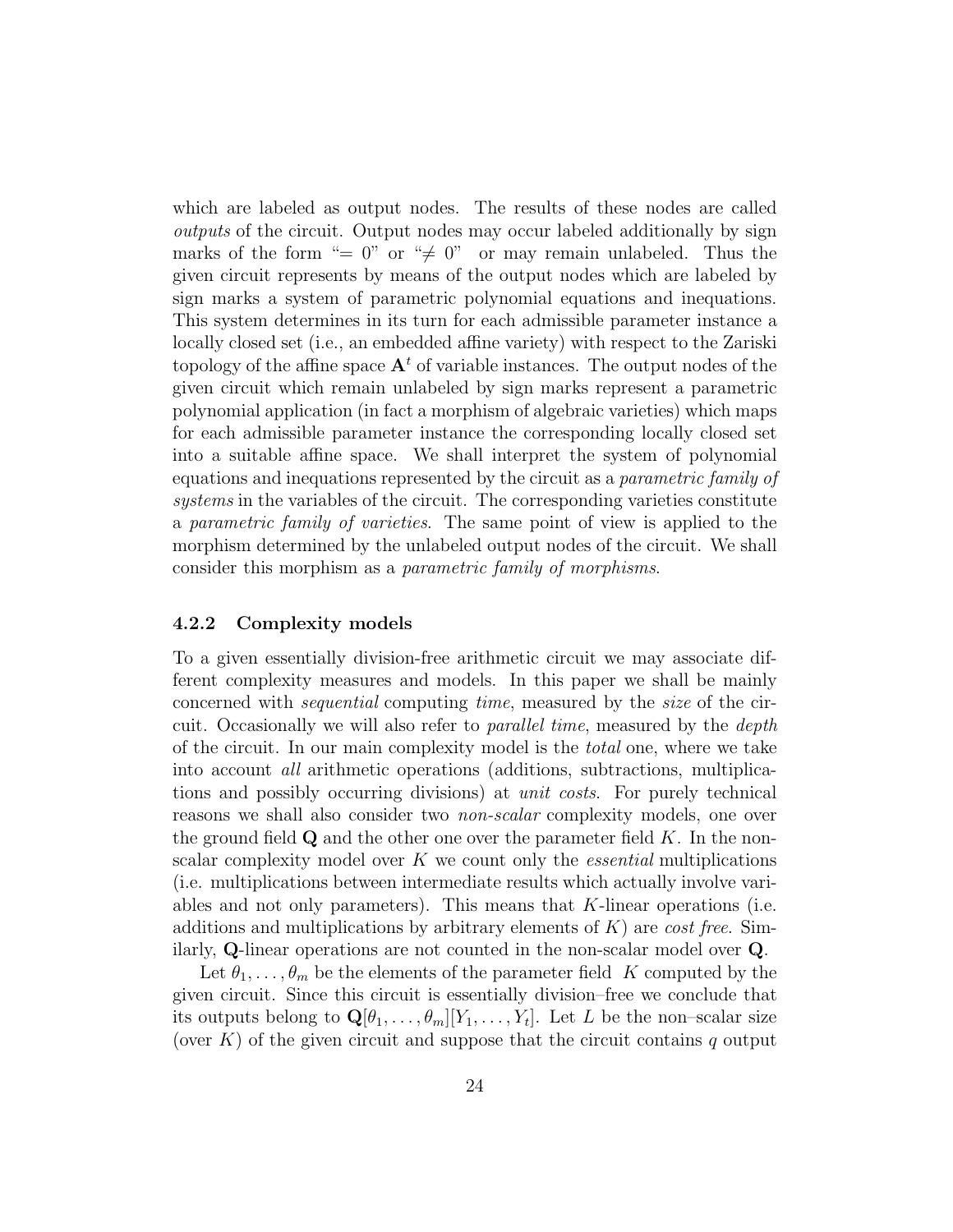nodes. Then the circuit may be rearranged (without affecting its non–scalar complexity nor its outputs) in such a way that the condition

<span id="page-24-0"></span>
$$
m = L2 + (2t - 1)L + q(L + t + 1)
$$
 (1)

is satisfied. In the sequel we shall always assume that we have already performed this rearrangement. Let  $Y := (Y_1, \ldots, Y_t), \ \theta := (\theta_1, \ldots, \theta_m)$  and let  $f_1, \ldots, f_q \in \mathbf{Q}[\theta][Y]$  be the outputs of the given circuit. Let  $Z_1, \ldots, Z_m$  be new indeterminates and write  $Z := (Z_1, \ldots, Z_m)$ . Then there exist polynomials  $F_1, \ldots, F_q \in \mathbb{Q}[Z, Y]$  such that  $f_1 = F_1(\theta, Y), \ldots, f_q = F_q(\theta, Y)$  holds. Let us write  $f := (f_1, \ldots, f_q)$ and  $F := (F_1, \ldots, F_q)$ . Consider the object class

$$
\mathcal{O} := \{ F(\zeta, Y) : \zeta \in \mathbf{A}^m \}
$$

which we think represented by the data structure  $\mathcal{D} := \mathbf{A}^m$  by means of the obvious encoding which maps each code  $\zeta \in \mathcal{D}$  to the object  $F(\zeta, Y) \in \mathbf{C}[Y]^q$ .

For the moment, let us consider as input data structure the Zariski open subset  $\mathcal{U} \subseteq \mathbf{A}^r$  where the rational map  $\theta = (\theta_1, \dots, \theta_m)$  is defined. Then the given essentially division–free arithmetic circuit represents an algorithm which computes for each input code  $u \in \mathcal{U}$  an output code  $\theta(u)$  representing the output object  $f(u, Y) = F(\theta(u), Y)$ . This algorithm is in the above sense essentially division–free. From identity  $(1)$  we deduce that the size m of the data structure  $\mathcal D$  is closely related to the non–scalar size L of the given circuit. In particular we have the estimate

<span id="page-24-1"></span>
$$
\sqrt{m} - (t + q) \le L. \tag{2}
$$

Later we shall meet specific situations where we are able to deduce from a previous (mathematical) knowledge of the mathematical object  $f = (f_1, \ldots, f_q)$  a lower bound for the size of the output data structure of any essentially division–free algorithm which computes for an arbitrary input code  $u \in \mathcal{U}$  the object  $f(u, Y)$ . Of course, in such situations we ob-tain by means of [\(2\)](#page-24-1) a lower bound for the non–scalar size (over  $K$ ) of any essentially division–free arithmetic circuit which solves the same task. In particular we obtain lower bounds for the total size and for the non–scalar size over  $Q$  of all such arithmetic circuits.

#### 4.2.3 Elimination problems

Given an essentially division-free arithmetic circuit as input, an *elimination* problem consists in the task of finding an essentially division-free output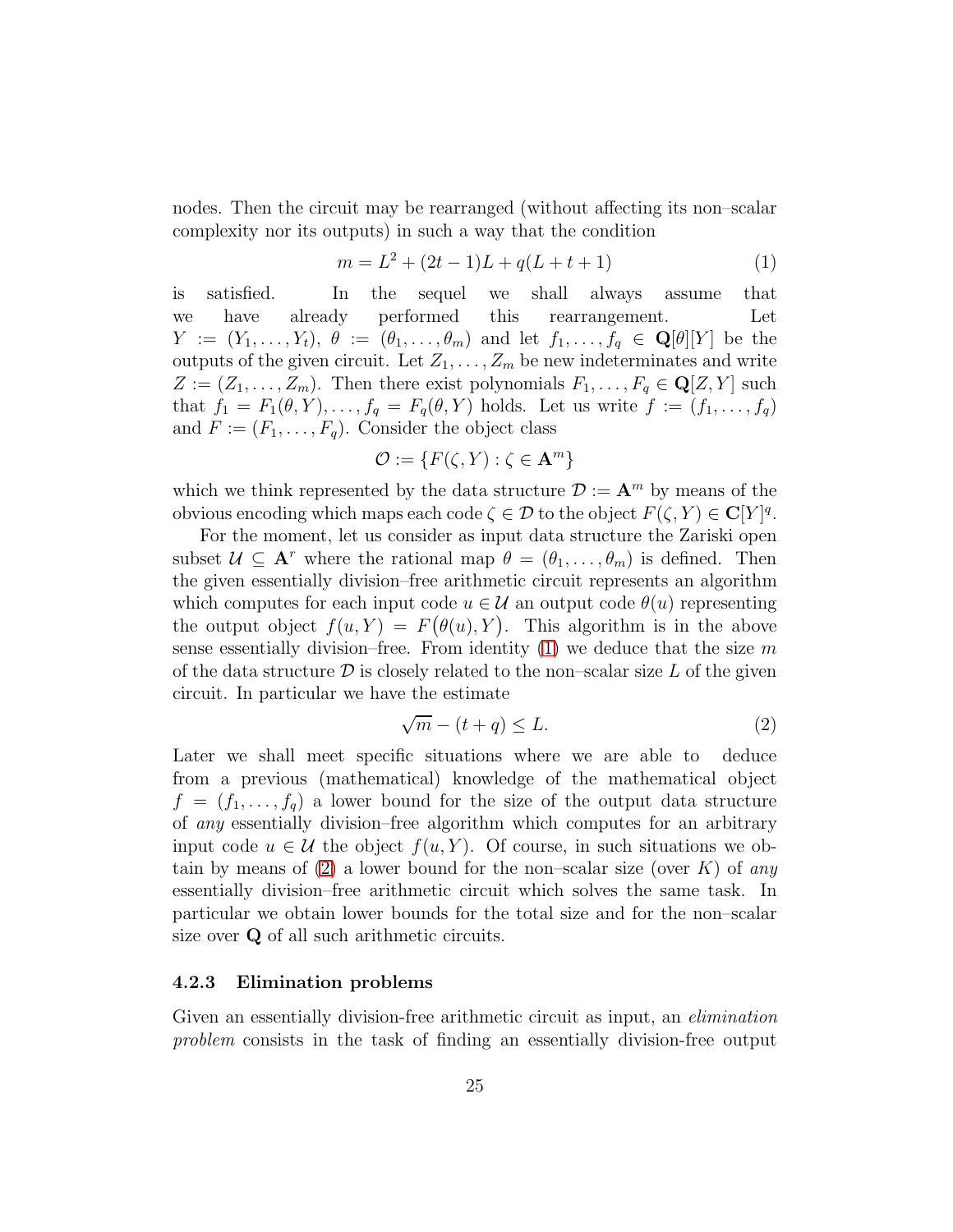circuit which describes the Zariski closure of the image of the morphism determined by the input circuit. The output circuit and the corresponding algebraic variety are also called a solution of the given elimination problem. We say that a given parameter point fixes an *instance* of the elimination problem under consideration. In this sense a problem instance is described by an input and an output (or solution) instance.

In this paper we restrict our attention to input circuits which are totally division-free and contain only output nodes labelled by "=0" and unlabelled output nodes. Mostly our output circuits will also be totally divisionfree and will contain only one output node, labelled by the mark  $\degree=0$ . This output node will always represent a canonical elimination polynomial associated to the elimination problem under consideration (see Section [4.3](#page-27-0) for more details).

In case that our output circuit contains divisions (depending only on parameters but not on variables), we require to be able to perform these divisions for any problem instance. In order to make this requirement sound, we admit in our algorithmic model certain limit processes in the spirit of de l'Hôpital's rule (below we shall modelise these limit processes algebraically, in terms of places and valuations). The restriction we impose on the possible divisions in an output circuit represents a first fundamental geometric uniformity requirement for our algorithmic model.

#### 4.2.4 Parametric elimination procedures

An algorithm which solves a given elimination problem may be considered as a (geometric) elimination procedure. However this simple minded notion is too restrictive for our purpose of showing lower complexity bounds for elimination problems. It is thinkable that there exists for every individual elimination problem an efficient ad hoc algorithm, but that there is no universal way to find and to represent all these ad hoc procedures. Therefore, a geometric elimination procedure in the sense of this paper will satisfy certain uniformity and universality requirements which we are going to explain now.

We modelise our elimination procedures by families of *arithmetic* networks (also called arithmetic-boolean circuits) which solve entire classes of elimination problems of arbitrary input size. In this sense we shall require the universality of our geometric elimination procedures. Moreover, we require that our elimination procedures should be essentially division-free.

In a universal geometric elimination procedure, branchings and divisions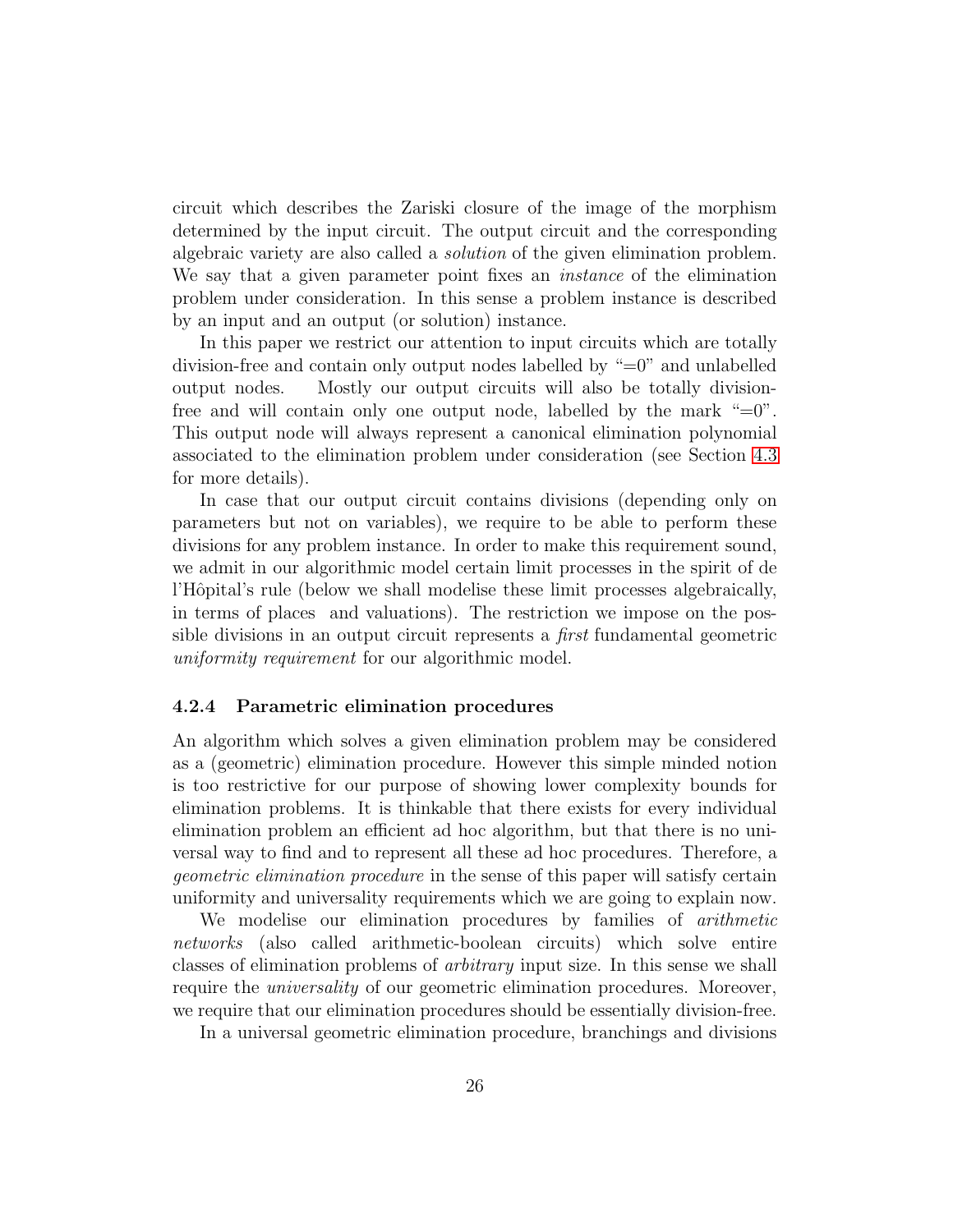by intermediate results (that involve only parameters, but not variables) cannot be avoided. From our elimination procedures we shall require to be parsimonious with respect to branchings (and divisions). In particular we shall require that our elimination procedures do not introduce branchings and divisions for the solution of a given elimination problem when traditional algorithms do not demand this (an example of such a situation is given by the flat families of elimination problems we are going to consider below in Section [4.3\)](#page-27-0). This restriction represents a *second* fundamental uniformity requirement for our algorithmic model.

We call a universal elimination procedure *parametric* if it satisfies our first and second uniformity requirement, i.e., if the procedure does not contain branchings which otherwise could be avoided and if all possibly occurring divisions can be performed on all problem instances, in the way we have explained before. In this paper we shall only consider parametric elimination procedures.

We call a parametric elimination procedure *geometrically robust* if it produces for any input instance an output circuit which depends only on the mathematical objects "input equation system" and "input morphism" but not on their circuit representation. We shall apply this notion only to elimination problems given by (geometrically or scheme-theoretically) flat families of algebraic varieties. This means informally that a parametric elimination procedure is geometrically robust if it produces for flat families of problem instances "continuous" solutions.

Of course, our notion of geometric robustness depends on the (geometric or scheme-theoretical) context, i.e. it is not the same for schemes or varieties. In Section [4.3](#page-27-0) we shall explain our idea of geometric robustness in the typical situation of flat families of algebraic varieties given by reduced complete intersections.

Traditionally, the size of a system of polynomial equations (and inequations) is measured in purely extrinsic, syntactic terms (e.g. number of parameters and variables, degree of the input polynomials, size and depth of the input circuit etc). However, there exists a new generation of symbolic and numeric algorithms which take also into account intrinsic, semantic (e.g. geometric or arithmetic) invariants of the input equation system in order to measure the complexity of elimination procedure under consideration more accurately.

In this paper we shall turn back to the traditional point of view. In [\[7\]](#page-42-6) it was shown that, under certain universality and uniformity restrictions,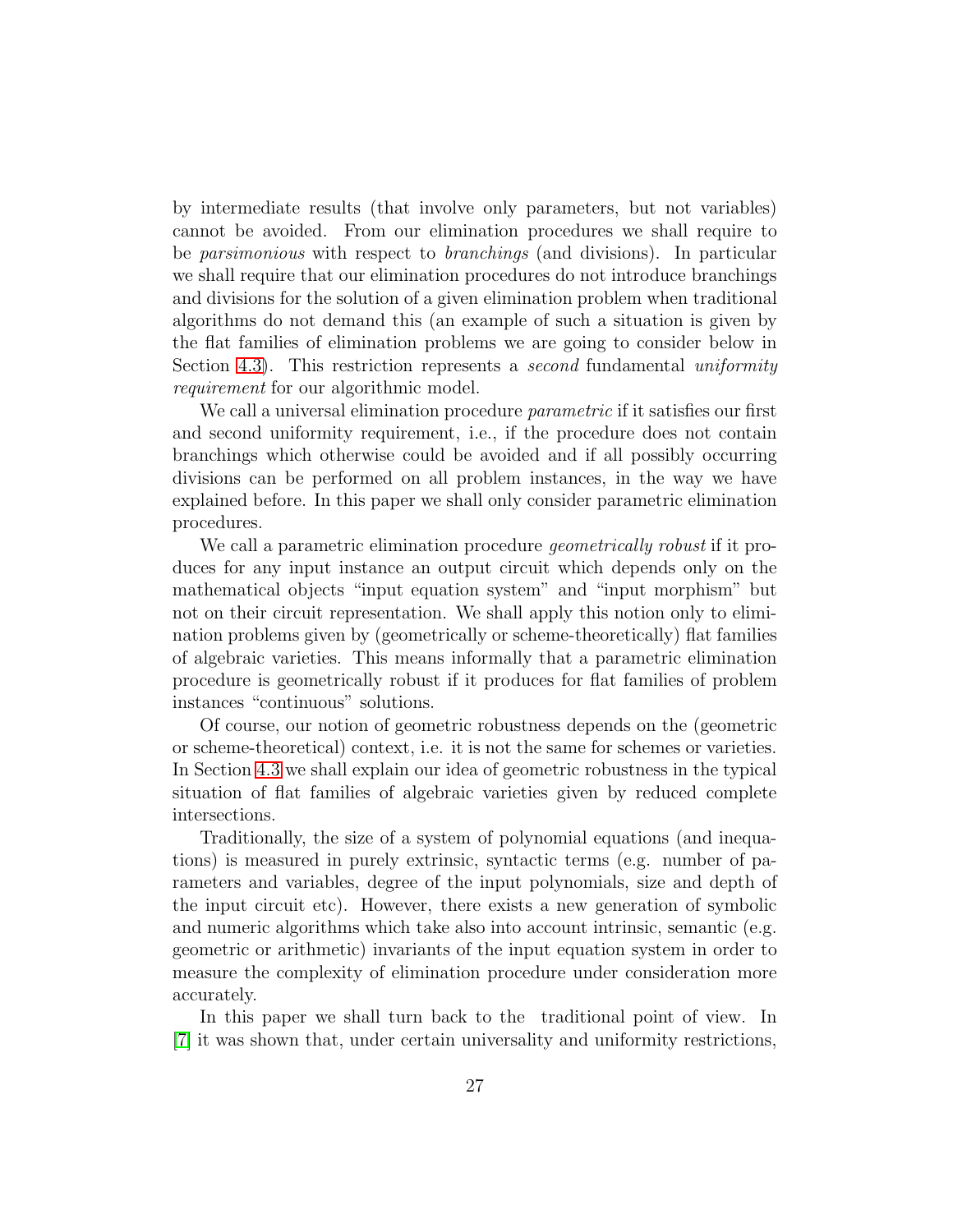no parametric elimination procedure which includes efficient computation of Zariski closures and of generically squarefree parametric greatest common divisors for circuit represented algebraic families of polynomials, is able to solve an arbitrary elimination problem in polynomial (sequential) time, if time is measured in terms of circuit size and input length is measured in syntactical terms only.

### <span id="page-27-0"></span>4.3 Flat families of elimination problems

#### 4.3.1 Definitions and preliminaries

Let, as before, let  $U_1, \ldots, U_r, X_1, \ldots, X_n, Y$  be indeterminates over **Q**. In the sequel we shall consider  $X_1, \ldots, X_n$  and Y as variables and  $U_1, \ldots, U_r$  as parameters. Let  $G_1, \ldots, G_n$  and F be polynomials belonging to the **Q**-algebra  $\mathbf{Q}[U_1,\ldots,U_r,X_1,\ldots,X_n]$ . Suppose that the polynomials  $G_1,\ldots,G_n$  form a regular sequence in  $\mathbf{Q}[U_1,\ldots,U_r,X_1,\ldots,X_n]$  defining thus an equidimensional subvariety  $V := \{G_1 = 0, \ldots, G_n = 0\}$  of the  $(r + n)$ -dimensional affine space  $\mathbf{A}^r \times \mathbf{A}^n$  over the field **C**. The algebraic variety V has dimension r. Let  $\delta$  be the (geometric) degree of V (this degree does not take into account multiplicities or components at infinity). Suppose furthermore that the morphism of affine varieties  $\pi : V \longrightarrow \mathbf{A}^r$ , induced by the canonical projection of  $\mathbf{A}^r \times \mathbf{A}^n$  onto  $\mathbf{A}^r$ , is finite and generically unramified (this implies that  $\pi$  is flat and that the ideal generated by  $G_1, \ldots, G_n$  in  $\mathbf{Q}[U_1,\ldots,U_r,X_1,\ldots,X_n]$  is radical). Let  $\tilde{\pi}:V\longrightarrow \mathbf{A}^{r+1}$  be the morphism defined by  $\tilde{\pi}(z) := (\pi(z), F(z))$  for any point z of the variety V. The image of  $\tilde{\pi}$  is a hypersurface of  $A^{r+1}$  whose minimal equation is a polynomial of  $k[U_1, \ldots, U_r, Y]$  which we denote by P. Let us write deg P for the total degree of the polynomial P and  $\deg_Y P$  for its partial degree in the variable Y. Observe that P is monic in Y and that deg  $P \leq \delta \deg F$  holds. Furthermore, for a Zariski dense set of points u of  $\mathbf{A}^r$ , we have that  $\deg_Y P$  is the cardinality of the image of the restriction of F to the finite set  $\pi^{-1}(u)$ . The polynomial  $P(U_1, \ldots, U_r, F)$  vanishes on the variety V.

Let us consider an arbitrary point  $u = (u_1, \ldots, u_r)$  of  $\mathbf{A}^r$ . For arbitrary polynomials  $A \in \mathbf{Q}[U_1, \ldots, U_r, X_1, \ldots, X_n]$  and  $B \in \mathbf{Q}[U_1, \ldots, U_r, Y]$ we denote by  $A^{(u)}$  and  $B^{(u)}$  the polynomials  $A(u_1, \ldots, u_r, X_1, \ldots, X_n)$ and  $B(u_1, \ldots, u_r, Y)$  which belong to  $\mathbf{Q}(u_1, \ldots, u_r)[X_1, \ldots, X_n]$  and  $\mathbf{Q}(u_1, \ldots, u_r)[Y]$  respectively. Similarly we denote for an arbitrary polynomial  $C \in \mathbf{Q}[U_1, \ldots, U_r]$  by  $C^{(u)}$  the value  $C(u_1, \ldots, u_r)$  which belongs to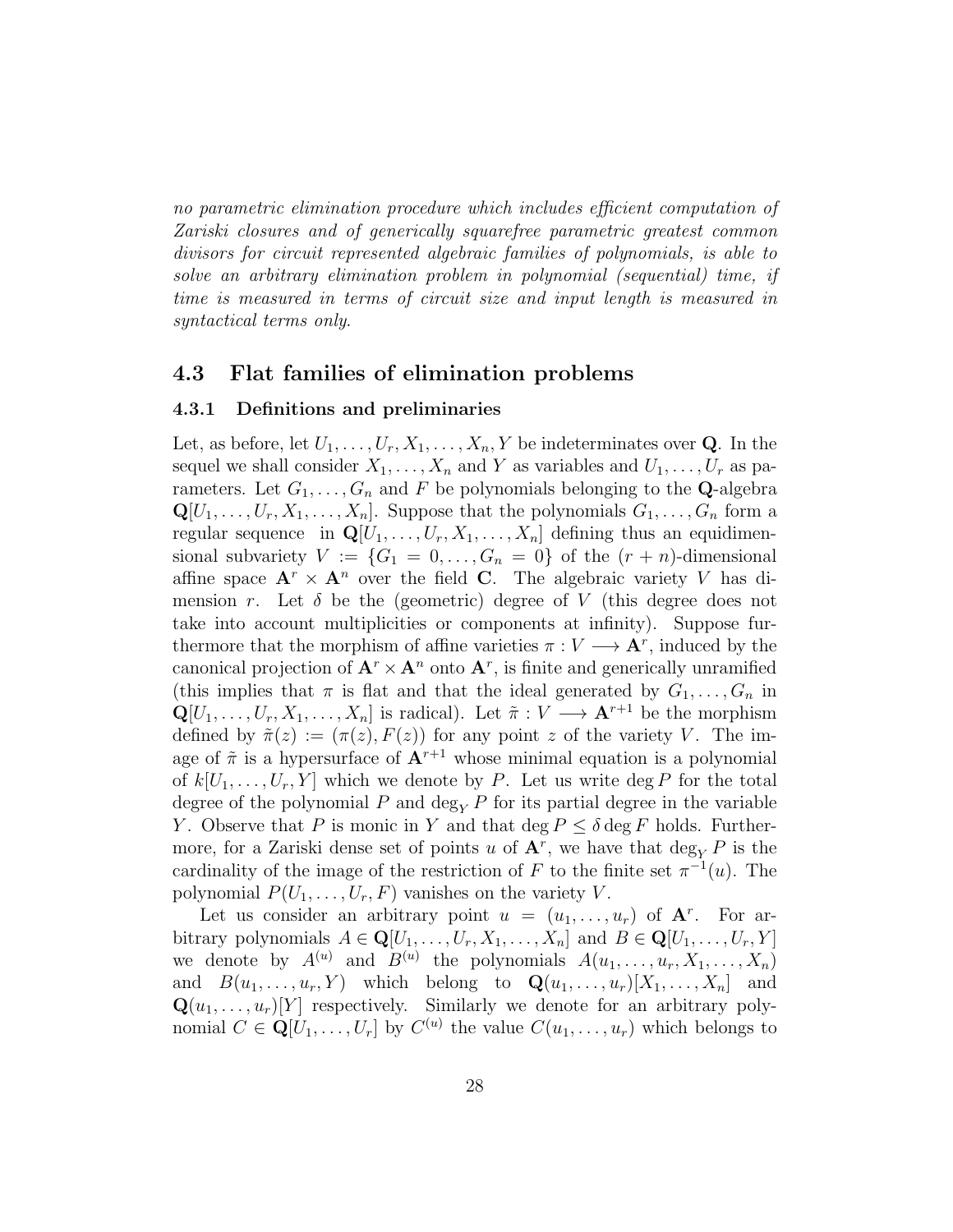the field  $\mathbf{Q}(u_1, \ldots, u_r)$ . The polynomials  $G_1^{(u)}$  $a_1^{(u)}, \ldots, G_n^{(u)}$  define a zero dimensional subvariety  $V^{(u)} := \{G_1^{(u)} = 0, \ldots, G_n^{(u)} = 0\} = \pi^{-1}(u)$  of the affine space  $\mathbf{A}^n$ . The degree (cardinality) of  $V^{(u)}$  is bounded by  $\delta$ . Denote by  $\tilde{\pi}^{(u)}: V^{(u)} \longrightarrow A^1$  the morphisms induced by the polynomial  $F^{(u)}$  on the variety  $V^{(u)}$ . Observe that the polynomial  $P^{(u)}$  vanishes on the (finite) image of the morphism  $\tilde{\pi}^{(u)}$ . Observe also that the polynomial  $P^{(u)}$  is not necessarily the minimal equation of the image of  $\tilde{\pi}^{(u)}$ .

We call the equation system  $G_1 = 0, \ldots, G_n = 0$  and the polynomial F a flat family of elimination problems depending on the parameters  $U_1, \ldots, U_r$ and we call P the associated *elimination polynomial*. An element  $u \in A^r$ is considered as a parameter point which determines a particular problem *instance* (see Section [4.2\)](#page-22-0). The equation system  $G_1 = 0, \ldots, G_n = 0$  together with the polynomial  $F$  is called the *general instance* of the given flat family of elimination problems and the elimination polynomial  $P$  is called the *general* solution of this flat family.

The problem instance determined by the parameter point  $u \in \mathbf{A}^r$  is given by the equations  $G_1^{(u)} = 0, \ldots, G_n^{(u)} = 0$  and the polynomial  $F^{(u)}$ . The polynomial  $P^{(u)}$  is called a solution of this particular problem instance. We call two parameter points  $u, u' \in \mathbf{A}^r$  equivalent (in symbols:  $u \sim u'$ ) if  $G_1^{(u)}=G_1^{(u')}$  $G_n^{(u)},\ldots,G_n^{(u)}=G_n^{(u')}$  and  $F^{(u)}=F^{(u')}$  holds. Observe that  $u \sim u'$ implies  $P^{(u)} = P^{(u')}$ . We call polynomials  $A \in \mathbf{Q}[U_1, \ldots, U_r, X_1, \ldots, X_n]$ ,  $B \in \mathbf{Q}[U_1, \ldots, U_r, Y]$  and  $C \in \mathbf{Q}[U_1, \ldots, U_r]$  invariant (with respect to  $\sim$ ) if for any two parameter points  $u, u'$  of  $\mathbf{A}^r$  with  $u \sim u'$  the respective identities  $A^{(u)} = A^{(u')}$ ,  $B^{(u)} = B^{(u')}$  and  $C^{(u)} = C^{(u')}$  hold.

#### 4.3.2 Arithmetic circuits

An arithmetic circuit in  $\mathbf{Q}[U_1, \ldots, U_r, Y]$  with scalars in  $\mathbf{Q}[U_1, \ldots, U_r]$  is a totally division-free arithmetic circuit in  $\mathbf{Q}[U_1, \ldots, U_r, Y]$ , say  $\beta$ , modelised in the following way:  $\beta$  is given by a directed acyclic graph whose internal nodes are labelled as before by arithmetic operations. There is only one input node of  $\beta$ , labelled by the variable Y. The other nodes of indegree zero the circuit  $\beta$  may contain, are labelled by arbitrary elements of  $\mathbf{Q}[U_1, \ldots, U_r]$ . These elements are considered as the *scalars of*  $\beta$ *.* We call such an arithmetic circuit β invariant (with respect to the equivalence relation  $\sim$ ) if all its scalars are invariant polynomials of  $\mathbf{Q}[U_1, \ldots, U_r]$ . Considering instead of Y the variables  $X_1, \ldots, X_n$  as inputs, one may analogously define the notion of an arithmetic circuit in  $\mathbf{Q}[U_1, \ldots, U_r, X_1, \ldots, X_n]$  with scalars in  $\mathbf{Q}[U_1, \ldots, U_r]$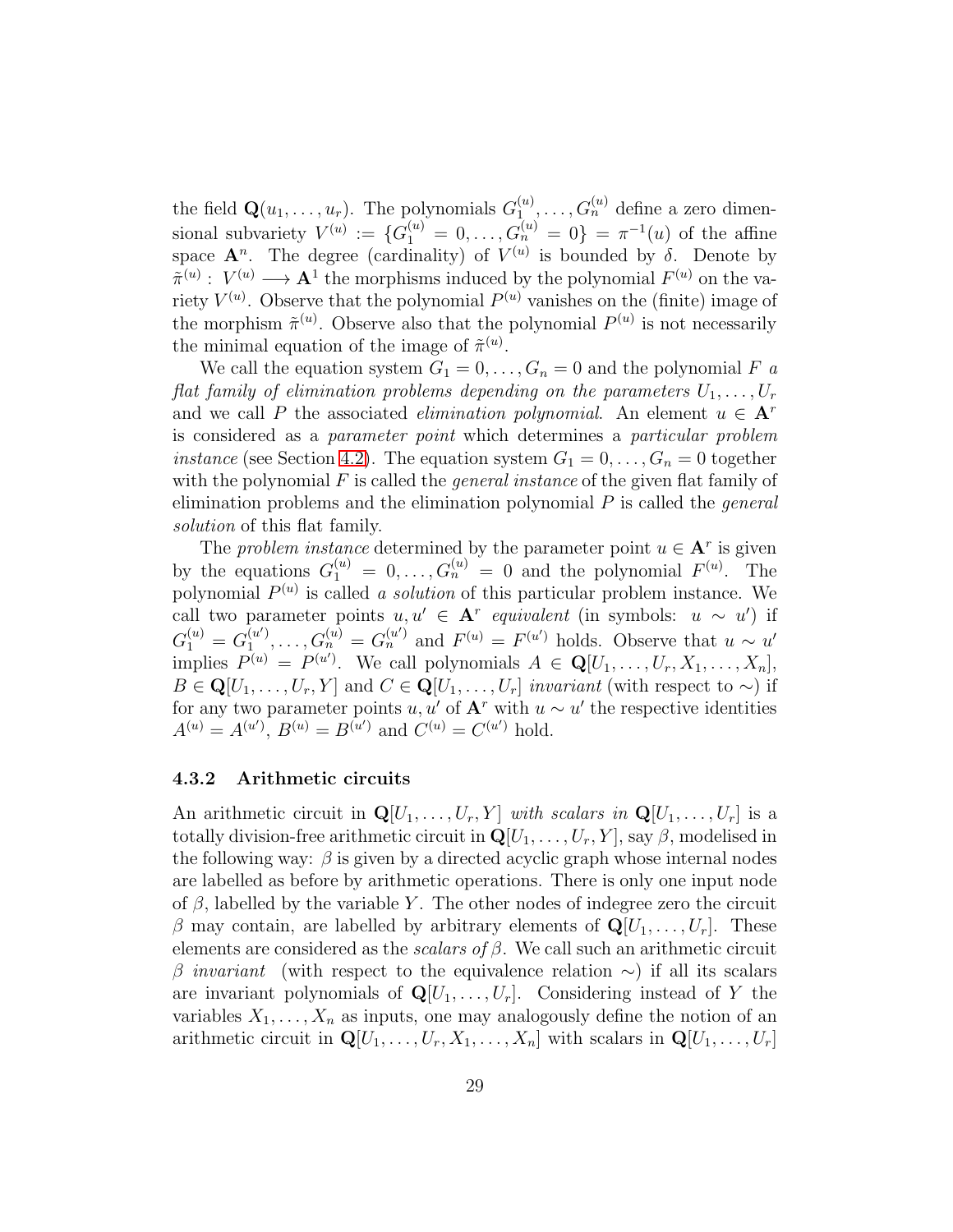and the meaning of its invariance. However, typically we shall limit ourselves to circuits in  $\mathbf{Q}[U_1,\ldots,U_r,Y]$  with scalars in  $\mathbf{Q}[U_1,\ldots,U_r]$ .

#### 4.3.3 Geometrically robust parametric elimination problems

We are now ready to characterise in the given situation what we mean by a geometrically robust parametric elimination procedure. Suppose that the polynomials  $G_1, \ldots, G_n$  and F are given by a totally division-free arithmetic circuit  $\beta$  in  $\mathbf{Q}[U_1, \ldots, U_r, X_1, \ldots, X_n]$ . A geometrically robust parametric elimination procedure accepts the circuit  $\beta$  as input and produces as output an invariant circuit  $\Gamma$  in  $\mathbf{Q}[U_1,\ldots,U_r,Y]$  with scalars in  $\mathbf{Q}[U_1,\ldots,U_r]$ , such that  $\Gamma$  represents the polynomial P. Observe that in our definition of geometric robustness we did not require that  $\beta$  is an invariant circuit because this would be too restrictive for the modelling of concrete situations in computational elimination theory.

The invariance property required for the output circuit  $\Gamma$  means the following: let  $u = (u_1, \ldots, u_r)$  be a parameter point of  $\mathbf{A}^r$  and let  $\Gamma^{(u)}$  be the arithmetic circuit in  $\mathbf{Q}(u_1, \ldots, u_r)[Y]$  obtained from the circuit  $\Gamma$  evaluating in the point u the elements of  $\mathbf{Q}[U_1, \ldots, U_r]$  which occur as scalars of Γ. Then the invariance of Γ means that the circuit  $\Gamma^{(u)}$  depends only on the particular problem instance determined by the parameter point  $u$  but not on  $u$  itself. Said otherwise, a geometrically robust elimination procedure produces the solution of a particular problem instance in a way which is independent of the possibly different representations of the given problem instance.

By definition, a geometrically robust parametric elimination procedure produces always the general solution of the flat family of elimination problems under consideration. This means that for flat families, geometrically robust parametric elimination procedures do not introduce branchings in the output circuits. It turns out that the following meta-statement becomes true: within the standard philosophy of commutative algebra, none of the known (exponential time) parametric elimination procedures can be improved to a polynomial time algorithm. For this purpose it is important to remark that the known parametric elimination procedures (which are without exception based on linear algebra as well as on comprehensive Gröbner basis techniques) are all geometrically robust.

The invariance property of these procedures is easily verified in the situation of a flat family of elimination problems. One has only to observe that all known elimination procedures accept the input polynomials  $G_1, \ldots, G_n$  and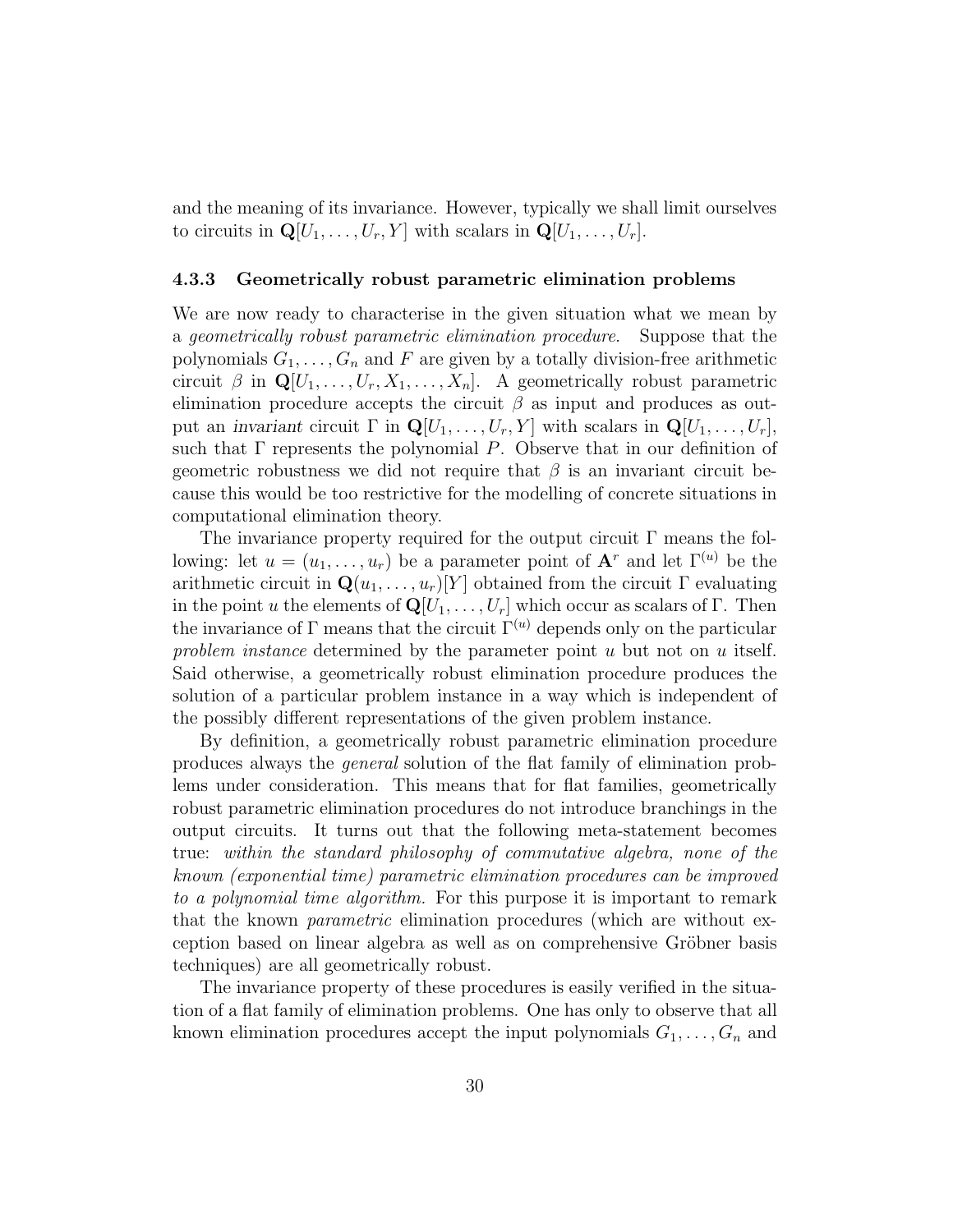F in their dense or sparse coefficient representation or as evaluation black box with respect to the variables  $X_1, \ldots, X_n$ .

Finally let us observe that robust elimination procedures can be specified as geometric queries.

# 5 A lower complexity bound for evaluating geometric queries

As main result of this paper, we obtain that *for geometric FO - queries the* size of the output data schema may become necessarily exponentially big in the number of quantified variables occurring in the query.

The proof of this fact goes along the lines of Theorem below.

## 6 Sample point queries

### 6.1 Sample point queries and generalized sample point queries

### 6.1.1 The example of rationally parameterized families of polynomial functions.

A particular instance of interest is the case that the semi-algebraic set A is contained in  $\mathbb{R}^{m+n+1}$  and represents a rational family of polynomial functions from  $\mathbf{R}^n$  to  $\mathbf{R}$ . To be more precise, let  $\pi: \mathbf{R}^{m+n+1} \to \mathbf{R}^m$  be the canonical projection of any point of  $\mathbb{R}^{m+n+1}$  on its first m coordinates. Suppose that A is non-empty and that for any  $u = (u_1, \ldots, u_m) \in \pi(A)$  the semi-algebraic set  $({u} \times \mathbf{R}^{n+1}) \cap A$  is the graph of an *n*-variate polynomial  $f_u \in \mathbf{R}[x_1, \ldots, x_n]$ . It is a natural extension of our previously introduced sample-point query to ask for a procedure which enables us for each  $u \in \pi(A)$  and each  $x \in \mathbb{R}^n$ to compute the value of  $f_u(x)$ . The output of such a procedure may be a purely existential prenex first-order formula in the free variables  $u_1, \ldots, u_m$ and  $x_1, \ldots, x_n$  which represents for each  $u \in \pi(A)$  a division-free arithmetic circuit which evaluates the polynomial  $f_u$  (observe that there exists a uniform degree bound for all these polynomials). One easily verifies that all our requirements on the semi-algebraic set A, except that of the polynomial character of the function represented by the graph  $({u} \times \mathbb{R}^{n+1}) \cap A$ , are first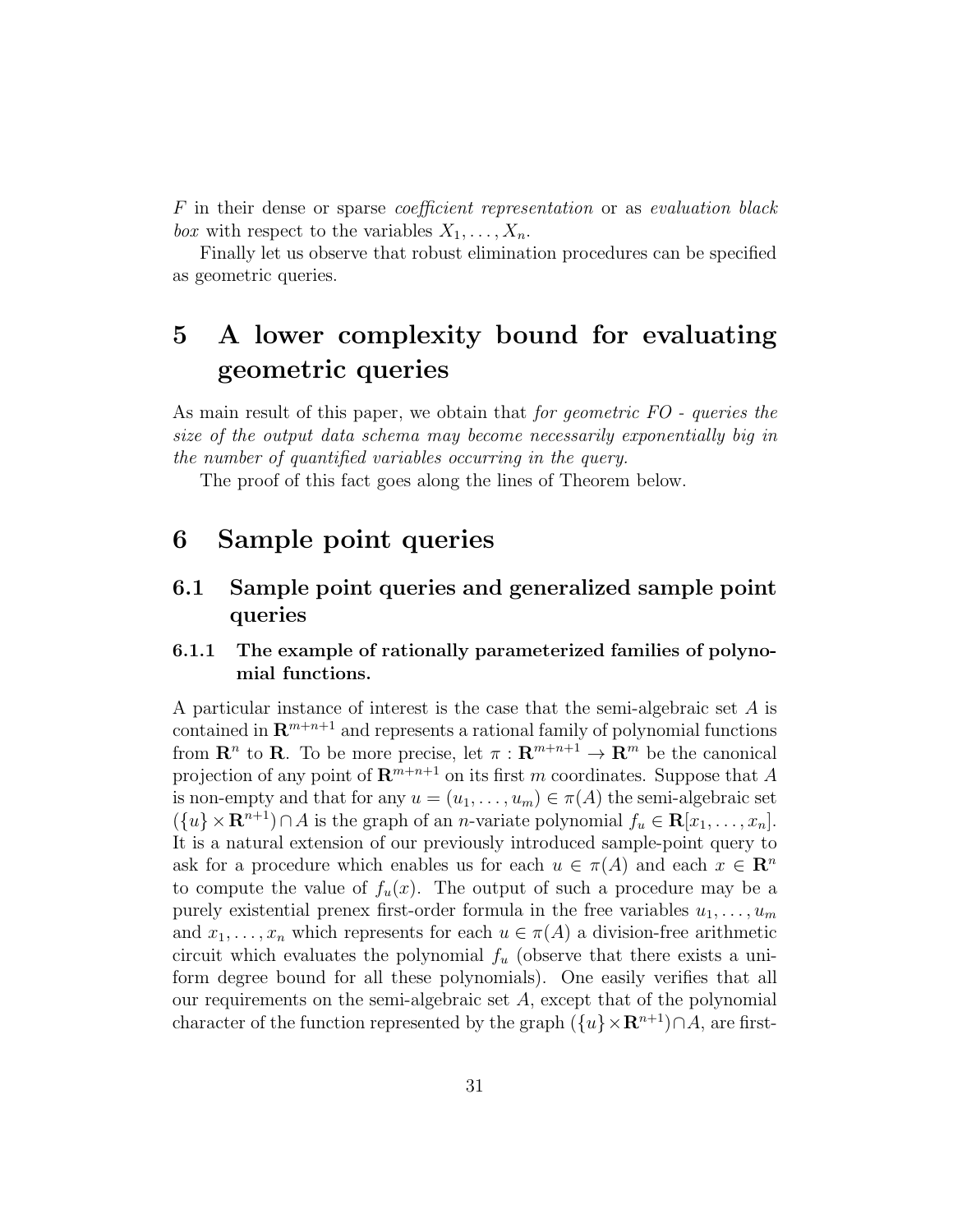order definable over the reals. Nevertheless, over the complex numbers, when A is a constructible (i.e., a first-order definable subset of  $\mathbb{C}^{m+n+1}$ ), all these requirements are first-order expressible. This leads us to a new type of computable queries which return on input a semi-algebraic or constructible set A as above and an element  $u \in \pi(A)$ , a first-order formula which represents a division-free arithmetic circuit evaluating the polynomial  $f_u$ . Uniformity of query evaluation with respect to  $u$  is expressed by the requirement that the terms contained in this formula have to depend *rationally* on  $u$ .

In the following, we shall refer to this type of queries as *extended sample* point queries. We shall refer to  $u_1, \ldots, u_m$  as the parameters and to  $x_1, \ldots, x_n$ as the variables of the query.

Suppose now that A is a constructible subset of  $\mathbb{C}^{m+n+1}$  with irreducible Zariski-closure. Let V be the Zariski-closure of  $\pi(A)$ . Then V is an irreducible affine subvariety of  $\mathbb{C}^m$ . We denote the function field of V by K. It is not difficult to see that for generically chosen parameter points  $u \in \pi(A)$ , the extended sample point query associated to A can be realized by a greatest common divisor computation in the polynomial ring  $K[x_1, \ldots, x_n]$ .

#### 6.1.2 Variables versus parameters.

The previous example is motivated by spatial data that come from physical observation and are only known with uncertainty. Another motivation comes from parametric optimization. Optimization problems described in can also be studied in parametric form, i.e., in the case where the linear inequalities and the target function contain coefficients that depend on a time parameter [\[5\]](#page-42-7) and [\[14\]](#page-43-1). In this case, an optimum is not an arbitrary set of sample points but an analytic (or at least continuous) function which depends on a time parameter.

We are now going to explain why we distinguished between the parameters  $u_1, \ldots, u_m$  and the variables  $x_1, \ldots, x_n$  in our discussion of rationally parameterized families of polynomial functions. In the example above, let  $\Phi(u_1,$  $..., u_m; x_1, ..., x_m, y$  be a quantifier-free formula which defines the semialgebraic or constructible set A. Let us suppose that  $\Phi$  contains a subformula  $\Psi(u_1, \ldots, u_m)$  which expresses an internal algebraic dependency between the parameters  $u_1, \ldots, u_m$ . With respect to the variables  $x_1, \ldots, x_n$  there is no such subformula contained in  $\Phi$ . For the sake of simplicity, we shall suppose that  $\Psi$  defines the set  $\pi(A)$  and that there exists a formula  $\Omega(u_1, \ldots, u_m; x_1, \ldots, x_m; x_m)$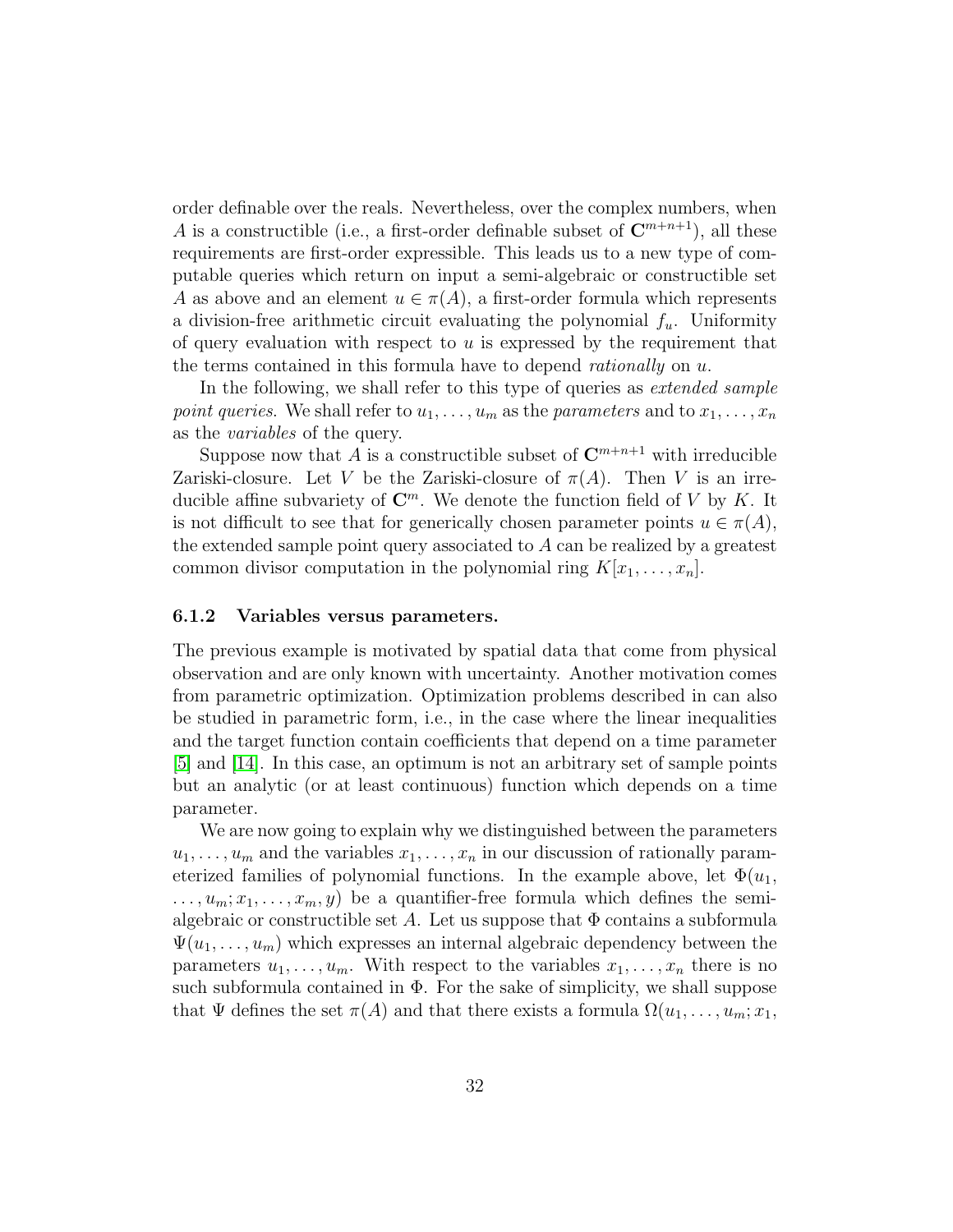$\dots, x_n, y$  such that  $\Phi(u_1, \dots, u_m; x_1, \dots, x_m, y)$  can be written as

$$
\Psi(u_1,\ldots,u_m)\wedge\Omega(u_1,\ldots,u_m;x_1,\ldots,x_m,y).
$$

Below we shall meet natural examples of parameterized algebraic families of polynomial functions where the formula  $\Psi$  becomes of uncontrolled size and is of few interest, whereas the formula  $\Omega$  becomes the relevant part of the output information of a suitable elimination algorithm. This situation occurs for instance when the points u of  $\mathbb{R}^m$  satisfying the formula  $\Psi$  are given in parametric form (i.e., when they are image points of some polynomial or rational map coming from some affine source space). In this case, we are only interested in the subformula  $\Omega$ , since points  $u \in \mathbb{R}^m$  satisfying  $\Psi$  can easily be produced in sufficient quantity. In subsequent queries,  $x_1, \ldots, x_n$ may appear as bounded variables, whereas the parameters  $u_1, \ldots, u_m$  are not supposed to be subject to quantification. The example of the  $u_1, \ldots, u_m$ expressing uncertainty in physical spatial data illustrates this. These different rôles motivate us to distinguish between  $u_1, \ldots, u_m$  and  $x_1, \ldots, x_n$  and to call them parameters and variables, respectively.

#### 6.1.3 The branching-parsimonious algorithmic model.

In the model, that we are going to use in the sequel, parameters and variables receive a different treatment. (Free) variables may be specialized into arbitrary real (or complex) values, whereas the specialization of parameters may be subject to certain restrictions. In the above example of a rationally parameterized family of polynomial functions, the *n*-tuple of variables  $(x_1, \ldots, x_n)$ may be specialized into any point of the affine space  $\mathbb{R}^n$  (or  $\mathbb{C}^n$ ), whereas the m-tuple of parameters  $(u_1, \ldots, u_m)$  may only be specialized into points satisfying  $\Psi(u_1,\ldots,u_m)$ , i.e., into points belonging to  $\pi(A)$ . Once the *n*-tuple of variables  $(x_1, \ldots, x_n)$  is specialized into a point of the corresponding affine space, this point cannot be modified anymore. However, we allow infinitesimal modifications of a given specialization of the m-tuple of parameters  $(u_1,$  $\ldots, u_m$ ) within the domain of definition determined by the formula  $\Psi$ . In the branching-parsimonious model, we require that an arithmetic boolean circuit which represents the semi-algebraic or constructible set A does not contain divisions which involve the variables  $x_1, \ldots, x_n$ . Similarly, for a given point  $u \in \pi(A)$ , we require that the arithmetic circuit representing the polynomial  $f_u$  is division-free. However, divisions by algebraic expressions in the parameters  $u_1, \ldots, u_m$  are sometimes unavoidable (e.g., in the case of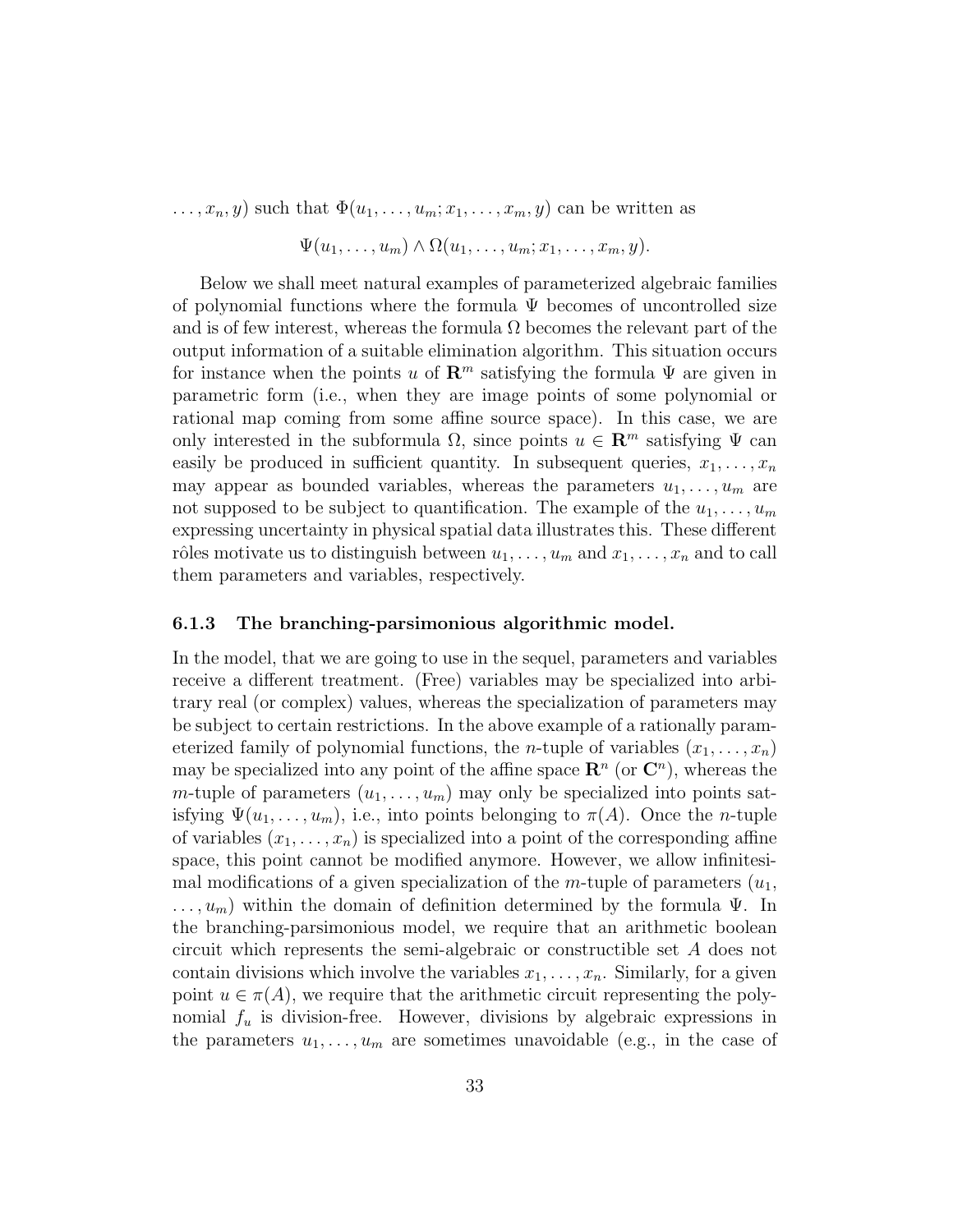parametric greatest common divisor computations; see  $(7, 9)$ ). Therefore, we allow certain limited divisions by algebraic expressions which depend only on the parameters  $u_1, \ldots, u_m$ . More precisely, we allow that the arithmetic boolean circuits representing the set  $A$  or the output of the corresponding extended sample point query computes certain, but not arbitrary, rational functions in the parameters  $u_1, \ldots, u_m$ , called *scalars* of the circuit. However, we do not allow the division of a positive-degree polynomial in the variables  $x_1, \ldots, x_n$  by a non-constant scalar. In the above sense, we require for our branching-parsimonious algorithmic model that arithmetic boolean circuits are essentially division-free with respect to variables (see [\[7,](#page-42-6) [9\]](#page-43-8) for a precise definition).

### 6.1.4 Branching-free output representations of extended sample point queries.

Since we allow certain infinitesimal modifications of the parameters  $u_1, \ldots,$  $u_m$  within their domain of definition, we sometimes may replace divisions (and corresponding branchings) by limit processes in the spirit of L'Hôpital's rule. It is possible to mimic algebraically this kind of limit process by places (see [\[19\]](#page-44-4) for the notion of place and [\[7,](#page-42-6) [9\]](#page-43-8) for motivations of this idea).

Branchings corresponding to divisions can trivially be avoided by restricting input data. Therefore a meaningful notion of branching-parsimonious (or branching-free) algorithm requires the consideration of Zariski-closures of input data sets. This may partially explain the rather technical assumptions and tools in the following ad hoc definition of a branching-free representation of the output of an extended sample point query.

Suppose now that in the example above  $A$  is a constructible subset of  $\mathbb{C}^{m+n+1}$  with irreducible Zariski-closure B. Let V be the Zariski-closure of  $\pi(A)$  in  $\mathbb{C}^m$ . Then V is an irreducible affine variety whose function field we denote by  $K$ . Moreover, the irreducible affine variety  $B$  is birationally equivalent to  $V \times \mathbb{C}^n$ . Suppose furthermore that  $\pi(B) = V$  holds and that B represents a rationally parameterized family of polynomial functions which extends the family represented by A. Then we say that the extended sample point query associated with A admits a branching-free output representation if there exists an essentially division-free, single-output arithmetic circuit  $\beta$ with inputs  $x_1, \ldots, x_n$  and scalars  $\theta_1, \ldots, \theta_s \in K$  satisfying the following conditions:

(i) for any point  $u \in \pi(A)$  where the rational functions  $\theta_1, \ldots, \theta_s$  are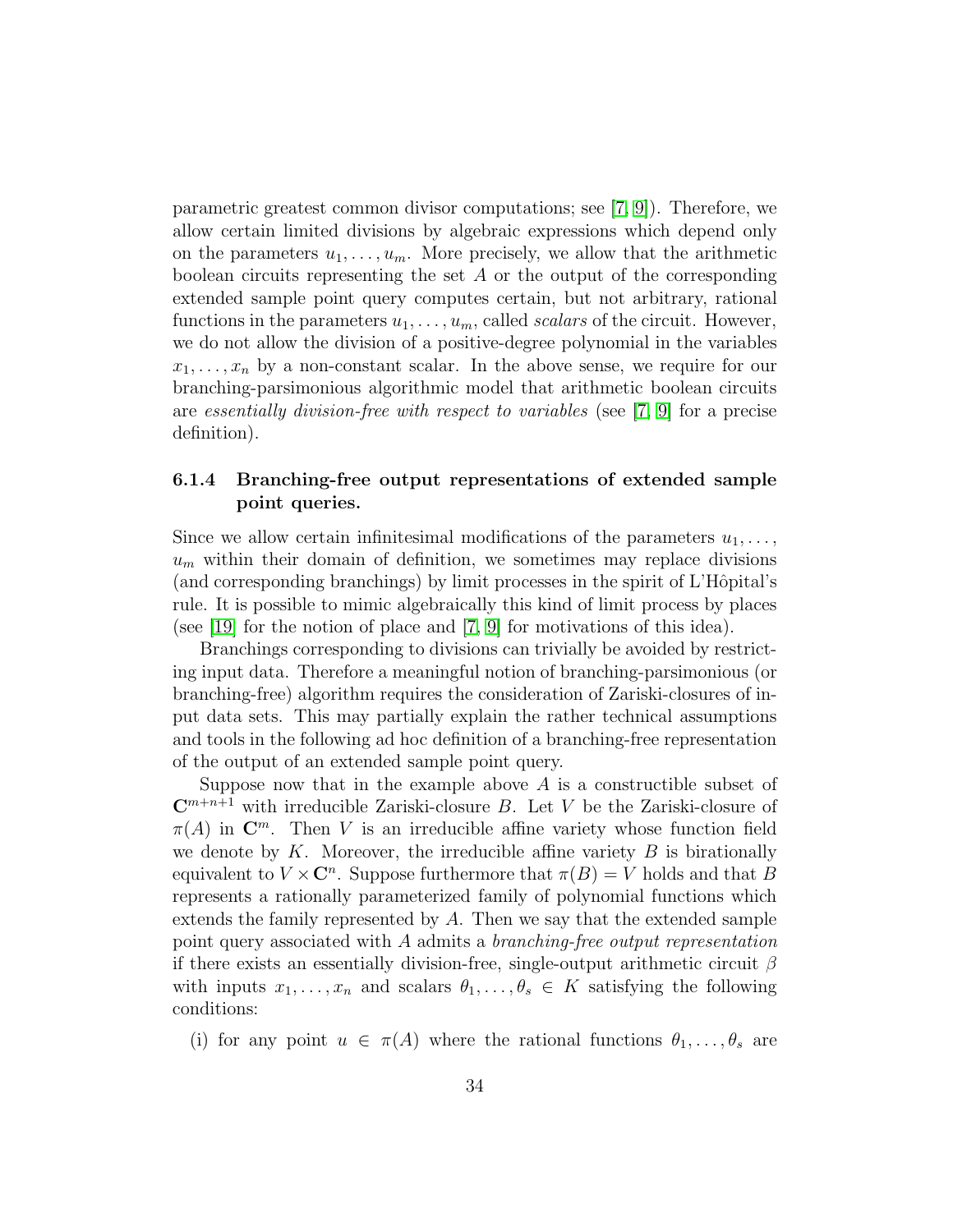defined, the division-free arithmetic circuit, obtained from  $\beta$  by specializing the scalars  $\theta_1, \ldots, \theta_s$  into the complex values  $\theta_1(u), \ldots, \theta_s(u),$ evaluates the polynomial  $f_u$ ;

(ii) for any point  $u \in V$  and any place  $\varphi : K \to \mathbb{C} \cup \{\infty\}$  whose valuation ring extends the local ring of the affine variety  $V$  at the point u, the values  $\varphi(\theta_1), \ldots, \varphi(\theta_s)$  are finite and uniquely determined by u (therefore we shall write  $\theta_1(u) := \varphi(\theta_1), \ldots, \theta_s(u) := \varphi(\theta_s)$ ).

Let an arithmetic circuit  $\beta$  be given as above. Then we call  $\beta$  a branchingfree representation of the output of the extended sample point query associated to A.

Observe that the output of the circuit  $\beta$  represents a polynomial belonging to  $K[x_1, \ldots, x_n]$  whose coefficients satisfy condition (ii). Moreover, the arithmetic circuit  $\beta$  constitutes a division-free representation of the extended sample point query associated to the Zariski-closure  $B$  of  $A$ . Finally, let us remark that for any  $u \in V$ ,  $x \in \mathbb{C}^n$  and  $y \in \mathbb{C}$ , the point  $(u, x, y)$  belongs to B if and only if the circuit  $\beta_u$ , obtained from  $\beta$  by replacing the scalars  $\theta_1, \ldots, \theta_s$  by the complex numbers  $\theta_1(u), \ldots, \theta_s(u)$ , computes on input x the output y.

We require that a *branching-parsimonious* query evaluation algorithm produces a branching-free output representation of the given extended sample point query if the query admits such a representation.

Let us also observe that extended sample point queries appear in a natural way if we apply the constraint database concept to data processing in the context of approximation theory and functional analysis.

## 6.2 A lower complexity bound for evaluating sample point queries

In this section, we restrict our attention to constraint databases defined in the language  $FO(+, \times, 0, 1, =)$  over the complex numbers. We shall consider two ternary relational predicates, namely  $S(v_1, v_2, w)$  and  $P(v_1, v_2, w)$ . Our query language will therefore be  $FO(+, \times, 0, 1, =, S, P)$ . Let L, n be given natural numbers and let  $r := (L + n + 1)^2$ . For any polynomial  $f \in \mathbb{C}[x_1, \ldots, x_n]$ , we denote by  $L(f)$  the minimal non-scalar size of all division-free arithmetic circuits with inputs  $x_1, \ldots, x_n$  and scalars from **C** which evaluate the poly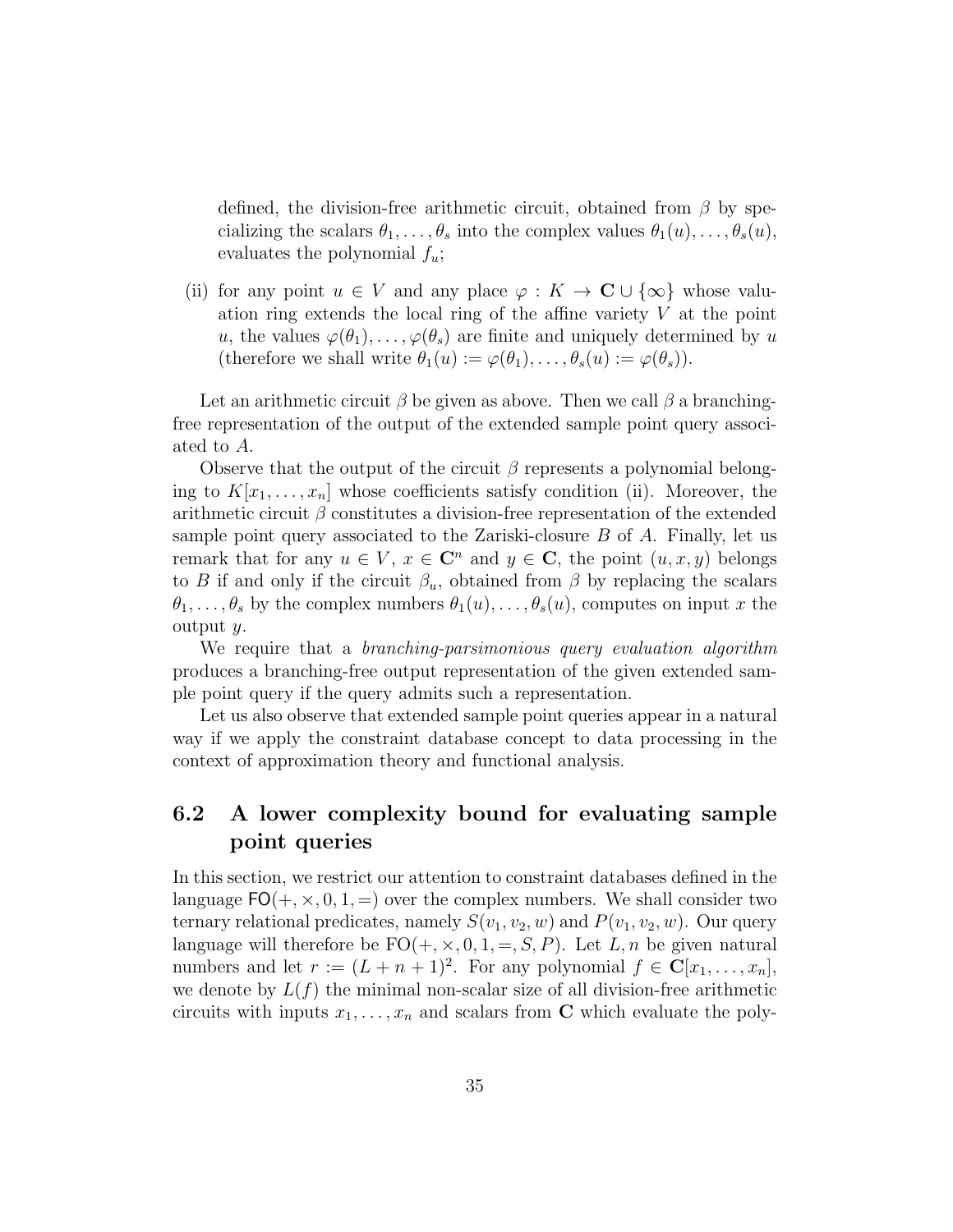nomial f. Let

$$
W_{L,n} := \{ f \in \mathbf{C}[x_1,\ldots,x_n] \mid L(f) \le L \}.
$$

One sees easily that all polynomials contained in  $W_{L,n}$  have degree at most  $2^L$  and that  $W_{L,n}$  forms a Q-definable object class which has a Q-definable holomorphic encoding by the continuous data structure  $\mathbf{C}^r$ . Observe that Zariski-closure  $W_{L,n}$  of  $W_{L,n}$  is a Q-definable, absolutely irreducible algebraic variety consisting of the polynomials of  $\mathbf{C}[x_1, \ldots, x_n]$  which have approximate complexity at most L. Moreover, the affine variety  $\overline{W_{L,n}}$  forms a cone in its ambient space (i.e., for any  $\lambda \in \mathbb{C}$  we have  $\lambda W_{L,n} \subseteq W_{L,n}$ ). For details on complexity and data structure models we refer to [\[6,](#page-42-4) [7\]](#page-42-6).

Let  $z_1, \ldots, z_r$  and y be new variables. Choose now a directed acyclic graph  $\mathcal{D}_{L,n}$  representing a generic, division-free arithmetic circuit with input nodes  $x_1, \ldots, x_n$ , output node y and scalar nodes  $z_1, \ldots, z_r$  such that any polynomial of  $W_{L,n}$  may be evaluated by the division-free arithmetic circuit obtained from  $\mathcal{D}_{L,n}$  by a suitable specialization of the parameters  $z_1, \ldots, z_r$  into complex values. Without loss of generality, we may assume that the number of internal nodes of  $\mathcal{D}_{L,n}$  is of order  $O((L+n)^2)$ . Translating the structure of the directed acyclic graph  $\mathcal{D}_{L,n}$  into first-order logic one infers easily a formula  $\Psi_{L,n}(S, P, z_1, \ldots, z_r, x_1, \ldots, x_n, y)$  in the free variables  $z_1, \ldots, z_r, x_1$ ,  $\ldots, x_n, y$  of the query language  $FO(+, \times, 0, 1, =, S, P)$  such that  $\Psi_{L,n}(S, P)$ satisfies the following conditions.

- (i)  $\Psi_{L,n}(S, P)$  is prenex, purely existential and of length  $O((L+n)^2)$ ;
- (ii) interpreting the predicates S and P in  $\Psi_{L,n}$  as the graphs of the addition and the multiplication of complex numbers, and specializing the variables  $z_1, \ldots, z_r$  into the complex numbers  $\zeta_1, \ldots, \zeta_r$ , the formula  $\Psi_{L,n}(S, P, \zeta_1, \ldots, \zeta_r, x_1, \ldots, x_n, y)$  describes the graph of the polynomial of  $\mathbf{C}[x_1,\ldots,x_n]$  computed by the arithmetic circuit, obtained from  $\mathcal{D}_{L,n}$  by specializing the scalars  $z_1, \ldots, z_r$  into  $\zeta_1, \ldots, \zeta_r$ .

Let  $m := 4(L+n)^2 + 2$ . From [\[7\]](#page-42-6), Corollary 3 (see also [\[9,](#page-43-8) Lemma 4]) we deduce that there exists an identification sequence  $\gamma_1, \ldots, \gamma_m \in \mathbb{Q}^n$  for the object class  $W_{L,n}$ . Let  $\Delta_{L,n}(S, P)$  be a closed  $FO(+, \times, 0, 1, =, S, P)$ -formula saying that  $S$  and  $P$  are the graphs of two binary operations which map  $\mathbb{C}^2$  into C, that  $\gamma_1, \ldots, \gamma_n$  is an identification sequence for the object class of applications from  $\mathbb{C}^n$  to  $\mathbb{C}$ , defined by the  $\mathrm{FO}(+,\times,0,1,=,S,P)$ -formula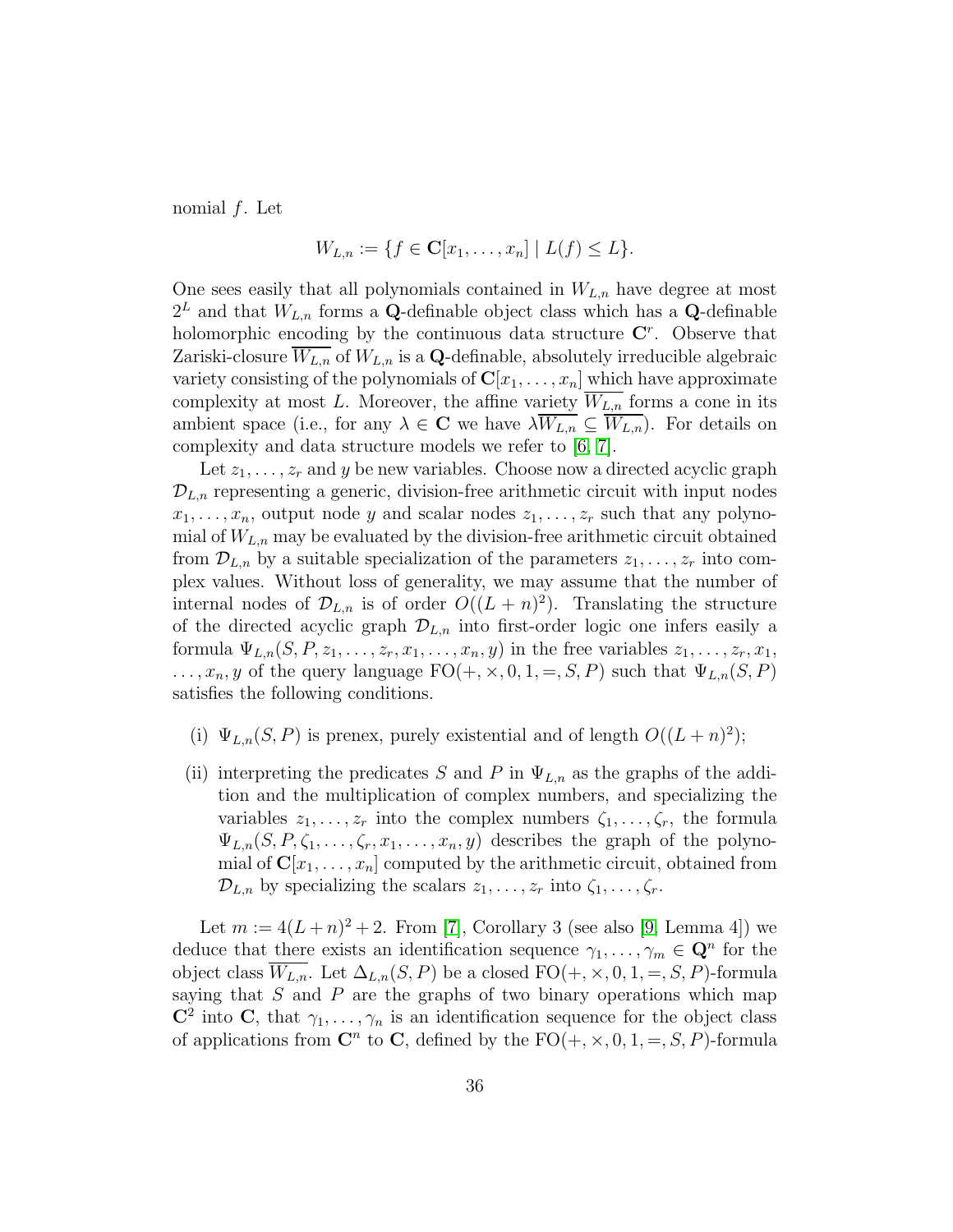$\Psi_{L,n}(S, P)$  and that this object class is not empty. Without loss of generality, we may assume that  $\Delta_{L,n}(S, P)$  has length  $O((L+n)^2)$  and is prenex with a fixed number of quantifier alternations (which is independent of L and n).

We consider now the  $FO(+, \times, 0, 1, =, S, P)$ -formulas  $\Phi_{L,n}(S, P, u_1, \ldots,$  $u_r, x_1, \ldots, x_n, y$  defined by

$$
(\exists z_1)\cdots(\exists z_r)(\Psi_{L,n}(S, P, z_1, \ldots, z_r, x_1, \ldots, x_n, y) \wedge \bigwedge_{1 \leq k \leq m} \Psi_{L,n}(S, P, z_1, \ldots, z_r, \gamma_k, u_k)) \wedge \Delta_{L,n}(S, P)
$$

and  $\Omega_{L,n}(S, P, u_1, \ldots, u_r)$  defined by

$$
(\exists z_1)\cdots(\exists z_r)\big(\bigwedge_{1\leq k\leq m}\Psi_{L,n}(S,P,z_1,\ldots,z_r,\gamma_k,u_k)\big)\wedge\Delta_{L,n}(S,P).
$$

Without loss of generality, we may assume that  $\Phi_{L,n}(S, P)$  and  $\Omega_{L,n}(S, P)$ are prenex formulas of length  $O((L+n)^2)$  having a *fixed* number of quantifier alternations and containing the free variables  $u_1, \ldots, u_m; x_1, \ldots, x_n, y$  and  $u_1, \ldots, u_m$ , respectively. Let  $\pi : \mathbb{C}^{m+n+1} \to \mathbb{C}^m$  be the canonical projection which maps each point of  $\mathbb{C}^{m+n+1}$  on its first m coordinates and let D be a constraint database over the schema  $(S, P)$  over the complex numbers. Suppose that D satisfies the formula  $\Delta_{L,n}(S, P)$ . With respect to the database D, the formula  $\Phi_{L,n}(S, P, u_1, \ldots, u_r, x_1, \ldots, x_n, y)$  defines a non-empty constructible subset  $A_{L,n}(D)$  of  $\mathbb{C}^{m+n+1}$  and the formula  $\Omega_{L,n}(S, P, u_1, \ldots, u_r)$ defines the set  $\pi(A_{L,n}(D))$ . Moreover, for any  $u \in \pi(A_{L,n}(D))$ , the formula  $\Phi_{L,n}(S, P, u, x_1, \ldots, x_n, y)$  describes the graph of a *n*-variate polynomial map. Therefore, it makes sense to consider, for any natural numbers  $n$ and L, the generalized sample point query associated to the formula  $\Phi_{L,n}(S)$ ,  $P, u_1, \ldots, u_n, x_1, \ldots, x_n, y$ . Suppose now that there is given a branching*parsimonious* procedure  $\mathcal P$  which evaluates this family of extended sample point queries. We are now going to analyze the complexity behaviour of  $P$  for this query on the particular input database D, where S and P are interpreted as the graphs of the sum and the product of complex numbers.

<span id="page-36-0"></span>We are now able to state and to prove the main complexity result of this paper.

Theorem 1 Let notations and assumptions be as before. Then the branching-parsimonious procedure  $P$  requires sequential time  $2^{\Omega(n)}$  in order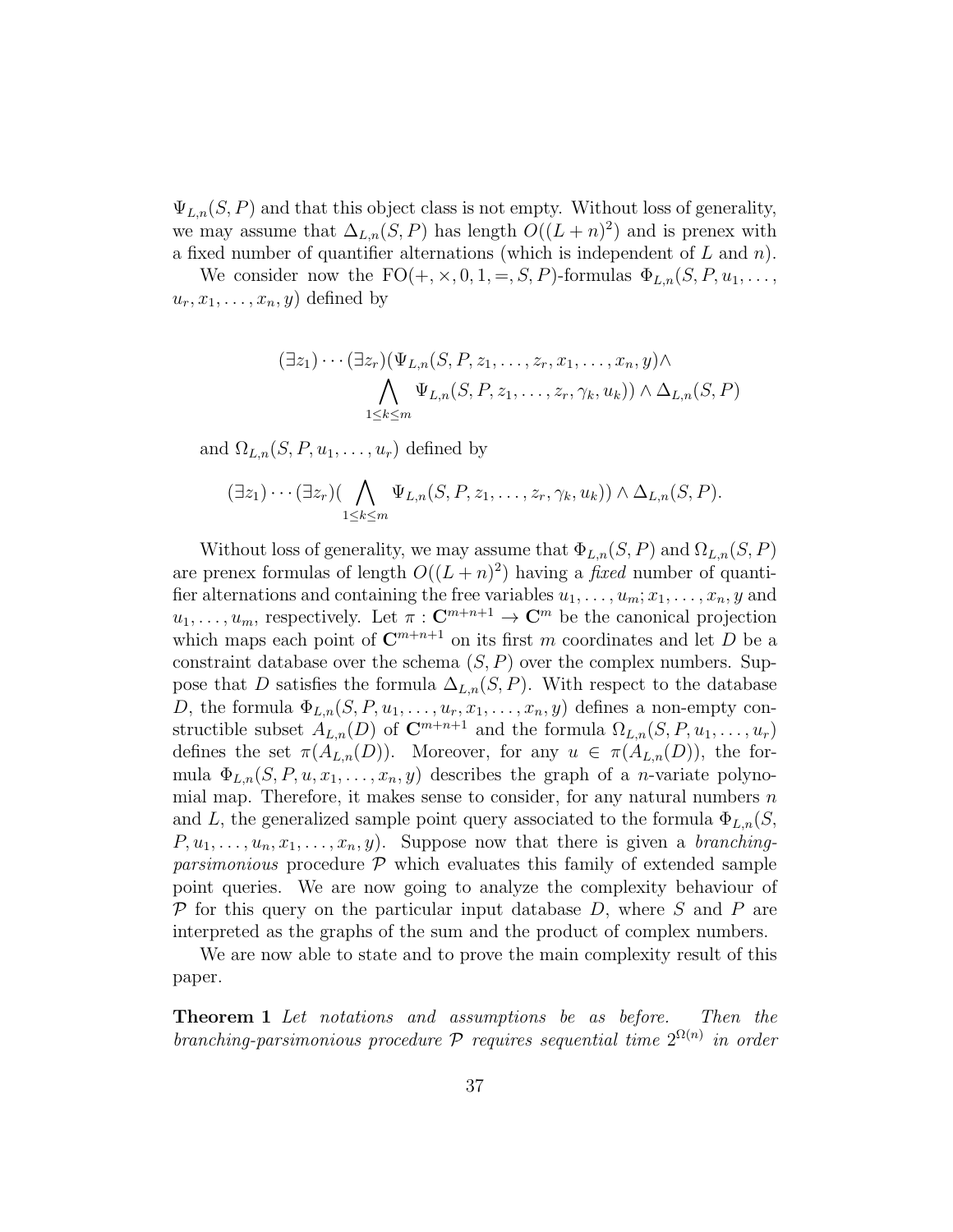to evaluate on input the database D the extended sample point query associated to the size  $O(n^2)$  first-order formula  $\Phi_{n,n}(S, P)$ . In particular, extended sample point queries associated to first-order formulas with a fixed number of quantifier alternations cannot be evaluated by branching-parsimonious procedures in polynomial time.

Proof. The arguments we are now going to use follow the general lines of the proofs of [\[9,](#page-43-8) Theorem 5] and [\[7,](#page-42-6) Theorem 4].

For the moment let us fix the integer parameters  $L$  and  $n$ .

Observe that the closed formula  $\Delta_{L,n}(S, P)$  is valid on the database D. Therefore the constructible set  $A_{L,n} := A_{L,n}(D)$  is nonempty.

Let  $B_{L,n}$  and  $V_{L,n}$  be the Zariski-closures of  $A_{L,n}$  and  $\pi(A_{L,n})$  in  $\mathbb{C}^{m+n+1}$ and  $\mathbf{C}^m$ , respectively.

Let  $\lambda_{L,n} := \overline{W}_{L,n} \times \mathbb{C}^n \to \mathbb{C}^{m+n+1}$  and  $\mu_{L,n} := \overline{W}_{L,n} \to \mathbb{C}^m$  be the morphisms of Q-definable affine varieties defined for  $f \in \overline{W}_{L,n}$  and  $x \in \mathbb{C}^n$  by  $\lambda_{L,n}(f,x) := (f(\gamma_1), \ldots, f(\gamma_m), x, f(x))$  and  $\mu_{L,n}(f) := (f(\gamma_1), \ldots, f(\gamma_m)).$ From the syntactic form of  $\Phi_{L,n}(S, P)$  and  $\Omega_{L,n}(S, P)$  one infers immediately that

$$
\lambda_{L,n}(W_{L,n} \times \mathbf{C}^n) = A_{L,n}
$$

and

$$
\mu_{L,n}(W_{L,n}) = \pi(A_{L,n})
$$

holds.

Therefore  $B_{L,n}$  and  $V_{L,n}$  are Q-definable absolutely irreducible affine varieties and we may consider  $\lambda_{L,n}$  and  $\mu_{L,n}$  as dominant morphism mapping  $\overline{W}_{L,n} \times \mathbf{C}^n$  into  $B_{L,n}$  and  $\overline{W}_{L,n}$  into  $V_{L,n}$ . Observe that  $\overline{W}_{L,n}$  and  $V_{L,n}$  form closed cones in their respective ambient spaces. Since  $\gamma_1, \ldots, \gamma_m$  were chosen as an identification sequence for the object class  $W_{L,n}$ , we may conclude that  $\mu_{L,n} : \overline{W}_{L,n} \to V_{L,n}$  is an injective dominant morphism of closed affine cones, which is homogeneous of degree one.

Therefore  $\mu_{L,n}$  is a finite, bijective and birational morphism of affine varieties (see, e.g., [\[22,](#page-44-3) I.5.3 Theorem 8 and proof of Theorem 7], [\[9,](#page-43-8) Lemma 4] or [\[7,](#page-42-6) Lemma 5]).

Let  $\widetilde{\pi}: \mathbb{C}^{m+n+1} \to \mathbb{C}^{m+n}$  be the canonical projection which maps each point of  $\mathbb{C}^{m+n+1}$  on its first  $m+n$  coordinates. Then  $\widetilde{\pi} \circ \lambda_{L,n} : \overline{W}_{L,n} \times \mathbb{C}^n \to$  $V_{L,n} \times \mathbb{C}^n$  is a finite bijective and birational morphism of affine varieties and therefore  $\lambda_{L,n} : \overline{W}_{L,n} \times \mathbb{C}^n \to B_{L,n}$  has the same property. This implies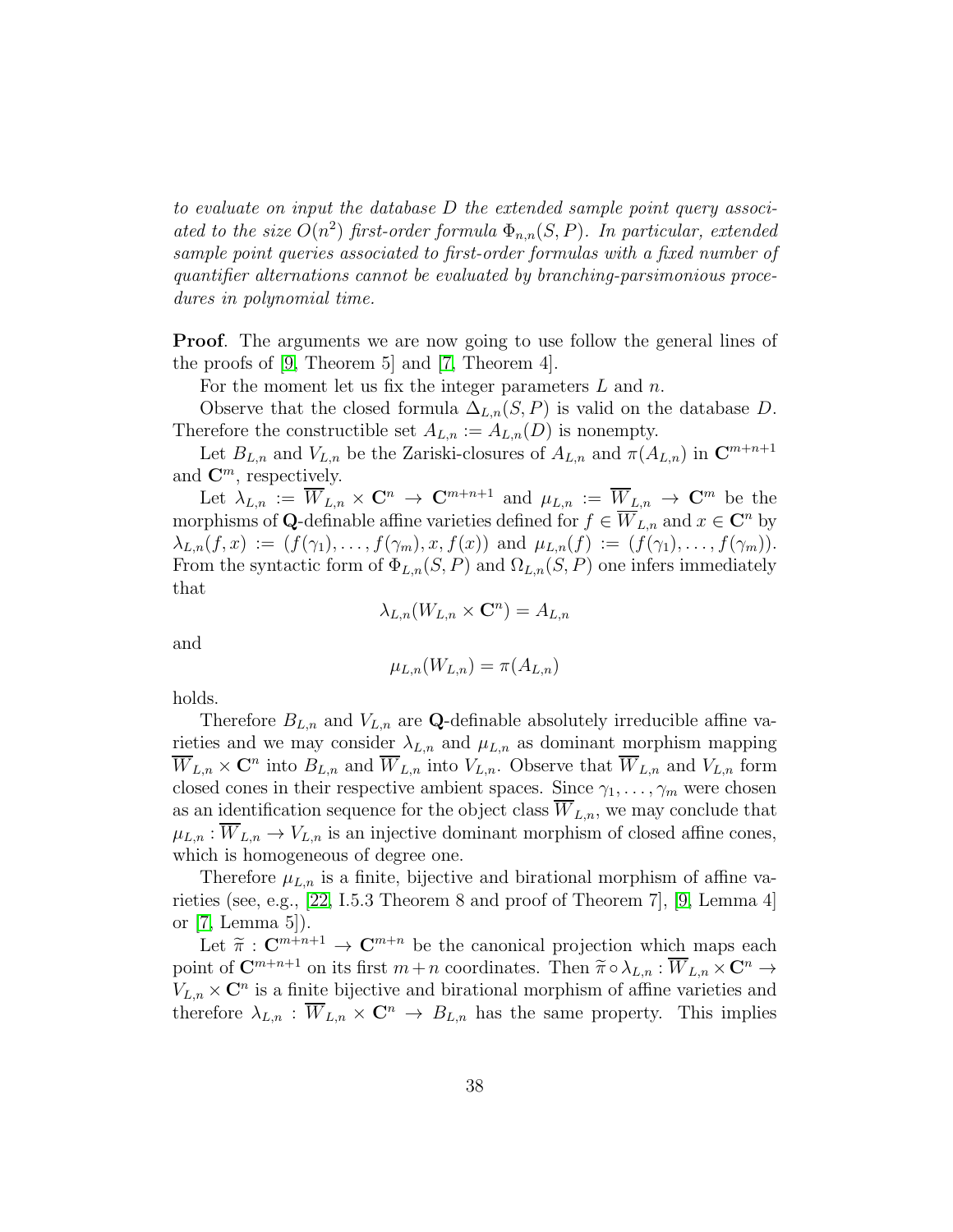$\pi(B_{L,n})=V_{L,n}$  and that  $B_{L,n}$  represents a rationally parameterized family of polynomial functions which extends the family represented by  $A_{L,n}$ .

Let  $K_{L,n}$  the function field over **C** of the absolutely irreducible variety  $V_{L,n}$ and let  $R_{L,n}$  be the C-algebra of all rational functions  $\theta$  of  $K_{L,n}$  such that for any point  $u \in V_{L,n}$  and any place  $\varphi : K_{L,n} \to \mathbb{C} \cup \{ \infty \}$  whose valuation ring extends the local ring of the affine variety  $V_{L,n}$  at the point u, the value  $\varphi(\theta)$  is finite and uniquely determined by u. Thus, for  $u \in V_{L,n}$  and  $\varphi: K_{L,n} \to \mathbb{C} \cup$  $\{\infty\}$  as above, we may associate to any polynomial  $f := \sum a_{i_1...i_n} x_1^{i_1} \dots x_n^{i_n} \in$  $R_{L,n}[x_1,\ldots,x_n]$  the polynomial  $f(u,x_1,\ldots,x_n) := \sum a_{i_1...i_n}(u)x_1^{i_1} \ldots x_n^{i_n} :=$  $\sum_{i} \varphi(a_{i_1\ldots i_n}) x_1^{i_1} \ldots x_n^{i_n}$ , which belongs to  $\mathbf{C}[x_1,\ldots,x_n]$ .

Since  $\mu_{L,n}$ :  $\overline{W}_{L,n} \to V_{L,n}$  is a finite, bijective and birational morphism of affine varieties, we conclude that  $R_{L,n}$  contains the coordinate ring of the affine variety  $W_{L,n}$  (see e.g. [\[19\]](#page-44-4)). This implies that there exists a polynomial  $f_{L,n} \in R_{L,n}[x_1,\ldots,x_n] \subset K[x_1,\ldots,x_n]$  with the following property: for any  $u \in V_{L,n}$ ,  $x \in \mathbb{C}^n$  and  $y \in \mathbb{C}$ , the point  $(u, x, y)$  belongs to  $B_{L,n}$  if and only if  $f_{L,n}(u, x) = y$  holds.

A branching-free output representation of the extended sample point query associated to the constructible set  $A_{L,n}$  can now easily be realized by any arithmetic circuit which first computes all monomial terms of the polynomial  $f_{L,n}$  and finally sums them up.

Therefore, the given branching-parsimonious query evaluation procedure P produces on input consisting of the database D and the formula  $\Phi_{L,n}(S, P)$ a branching-free representation of the extended sample point query associated to  $A_{L,n}$ . This branching-free representation is realized by an essentially division-free single-output arithmetic circuit  $\beta_{L,n}$  with inputs  $x_1, \ldots, x_n$  and scalars  $\theta_1^{(L,n)}$  $\theta_1^{(L,n)}, \ldots, \theta_{s_{L,n}}^{(L,n)}$  belonging to  $R_{L,n}$  such that  $\beta_{L,n}$  computes at its output the polynomial  $f_{L,n} \in R_{L,n}[x_1,\ldots,x_n].$ 

Let t and  $\ell_1, \ldots, \ell_n$  be new variables and let us now consider the polynomial  $g_n := t \prod_{1 \leq i \leq n} (\ell_i + x_i)$  defining the constructible object class

$$
\Gamma_n := \{ \tau \prod_{1 \le i \le n} (\lambda_i + x_i) \mid \tau, \lambda_1, \dots, \lambda_n \in \mathbf{C} \}
$$

of n-variate complex polynomial functions.

Observe that each element of  $\Gamma_n$  has nonscalar sequential time complexity at most n.

Therefore the Zariski-closure  $\overline{\Gamma}_n$  of the object class  $\Gamma_n$  is contained in  $W_{n,n}$ .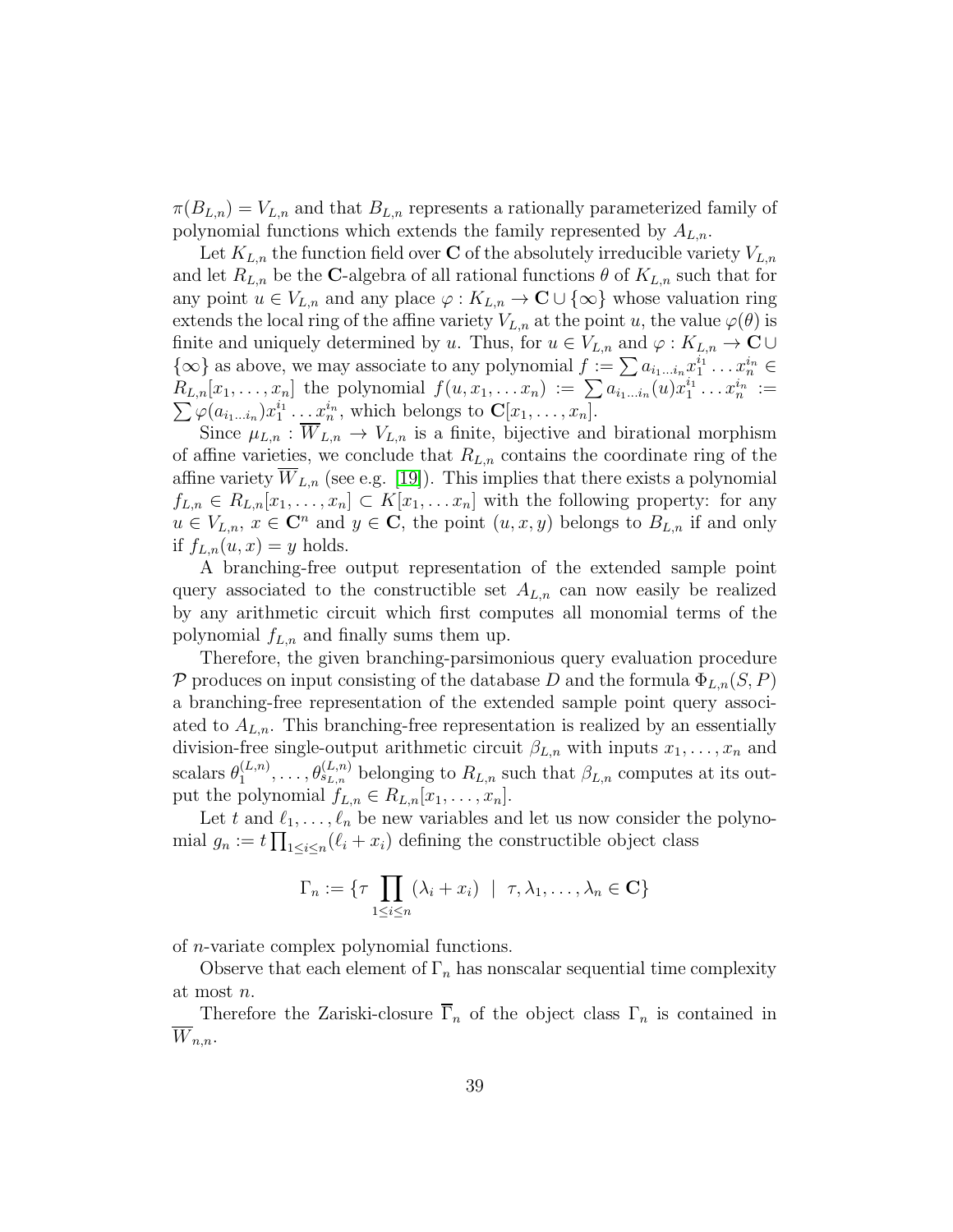Observe that  $\overline{\Gamma}_n$  is an absolutely irreducible, **Q**-definable affine variety. Since  $\mu_{n,n} : \overline{W}_{n,n} \to V_{n,n}$  is a finite morphism of irreducible affine varieties, we conclude that  $C_n := \mu_{n,n}(\overline{\Gamma}_n)$  is an absolutely irreducible, **Q**-definable closed affine subvariety of  $V_{n,n}$ .

Let  $E_n$  and  $L_n$  be the coordinate ring and the rational function field over C of the absolutely irreducible affine variety  $C_n$ .

Observe that we may identify  $E_n$  with  $\mathbf{C}[g_n(t, \ell_1, \ldots, \ell_n, \gamma_1), \ldots, g_n(t, \eta_n)]$  $\ell_1, \ldots, \ell_n, \gamma_m$ ] and  $L_n$  with  $\mathbf{C}(g_n(t, \ell_1, \ldots, \ell_n, \gamma_1), \ldots, g_n(t, \ell_1, \ldots, \ell_n, \gamma_m)).$ Therefore we may consider  $E_n$  as a C-subdomain of the polynomial ring  $\mathbf{C}[t,\ell_1,\ldots,\ell_n]$  and  $L_n$  as a C-subfield of  $\mathbf{C}(t,\ell_1,\ldots,\ell_n)$ .

The rational functions  $\theta_1^{(n,n)}$  $\theta_1^{(n,n)}, \ldots, \theta_{s_{n,n}}^{(n,n)}$  of the affine variety  $V_{n,n}$  may be not defined on the subvariety  $C_n$ . Nevertheless, since they belong to the C-algebra  $R_{n,n}$ , one verifies easily that there exist rational functions  $\sigma_1^{(n)}$  $\mathcal{L}_1^{(n)}, \ldots, \sigma_{s_{n,n}}^{(n)}$  of the affine variety  $C_n$  satisfying the following condition: for any point  $u \in C_n$  and any place  $\psi : L_n \to \mathbb{C} \cup \{ \infty \}$  whose evaluation ring extends the local ring of  $C_n$  at the point u, the values of  $\psi$  at  $\sigma_1^{(n)}$  $\sigma^{(n)}_{1},\ldots,\sigma^{(n)}_{s_{n,n}}$ are given by  $\psi(\sigma_1^{(n)})$  $\binom{n}{1} = \theta_1^{(n,n)}$  $\mathcal{L}_{1}^{(n,n)}(u),\ldots,\psi(\sigma_{s_{n,n}}^{(n)})=\theta_{s_{n,n}}^{(n,n)}(u)$  and therefore finite and uniquely determined by u.

In particular, the rational functions  $\sigma_1^{(n)}$  $\sigma_1^{(n)}, \ldots, \sigma_{s_{n,n}}^{(n)} \in L_n$  are integral over the C-algebra  $E_n$  and hence contained in the polynomial ring  $C[t, \ell_1, \ldots, \ell_n]$ (see, e.g., [\[19\]](#page-44-4)). Therefore we may consider  $\sigma_1^{(n)}$  $\mathcal{L}_1^{(n)}, \ldots, \sigma_{s_{n,n}}^{(n)}$  as polynomials in the variables t and  $\ell_1, \ldots, \ell_n$  (i.e. as elements of  $\mathbf{C}[t, \ell_1, \ldots, \ell_n]$ ).

¿From  $g_n = t \prod_{1 \leq i \leq n} (\ell_i + x_i)$ , we infer the identities

$$
g_n(0, \ell_1, \ldots, \ell_n, \gamma_1) = 0, \ldots, g_n(0, \ell_1, \ldots, \ell_n, \gamma_m) = 0.
$$

Since the polynomials  $\sigma_1^{(n)}$  $\mathcal{L}_1^{(n)}, \ldots, \sigma_{s_{n,n}}^{(n)}$  depend integrally from  $g_n(t, \ell_1,$  $\ldots, \ell_n, \gamma_m), \ldots, g_n(t, \ell_1, \ldots, \ell_n, \gamma_m)$ , we deduce now easily that the polynomials  $\sigma_1^{(n)}$  $\sigma_1^{(n)}(0,\ell_1,\ldots,\ell_n),\ldots,\sigma_{s_{n,n}}^{(n)}(0,\ell_1,\ldots,\ell_n)$  do not depend on the variables  $\ell_1, \ldots, \ell_n$ , i.e., they belong to **C**.

Let now  $\beta_n$  be the division-free arithmetic circuit with scalars in  $\mathbf{C}[t,\ell_1]$ ,  $\ldots, \ell_n$  obtained by replacing in the circuit  $\beta_{n,n}$  the scalars  $\theta_1^{(n,n)}$  $\theta_{1}^{(n,n)},\ldots,\theta_{s_{n,n}}^{(n,n)}$ by the polynomials  $\sigma_1^{(n)}$  $\overline{\mathcal{O}}^{(n)}_{1},\ldots,\overline{\mathcal{O}}^{(n)}_{s_{n,n}}.$ 

One verifies easily that the circuit  $\tilde{\beta}_n$  computes the polynomial

$$
g_n = t \prod_{1 \leq i \leq n} (\ell_i + x_i) = \sum_{\substack{\delta_1, \dots, \delta_n, \varepsilon_1, \dots, \varepsilon_n \in \{0, 1\} \\ \delta_1 + \varepsilon_1 = 1, \dots, \delta_n + \varepsilon_n = 1}} t \ell_1^{\delta_1} \dots \ell_n^{\delta_n} x_1^{\varepsilon_1} \dots x_n^{\varepsilon_n}.
$$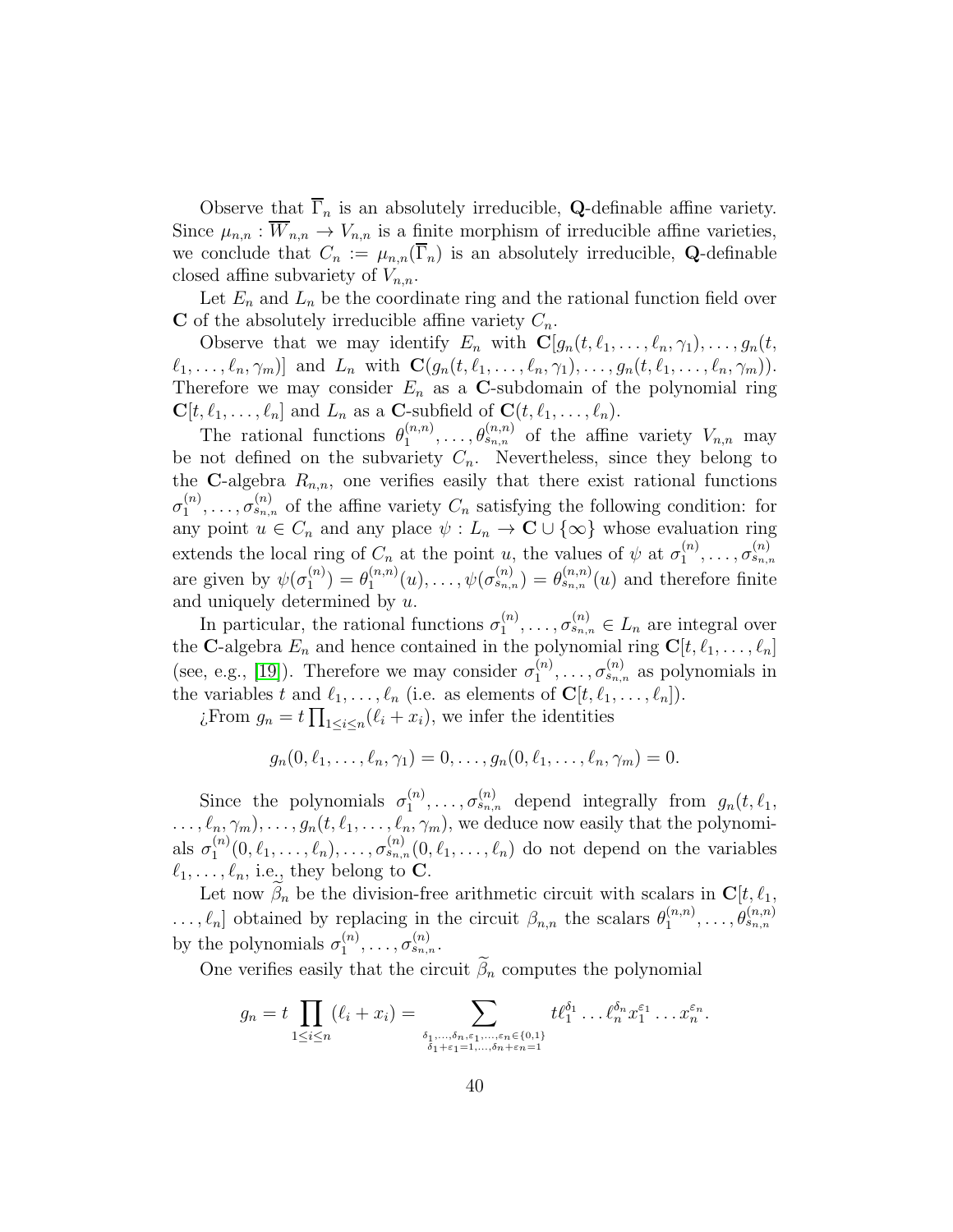Let  $v_1, \ldots, v_{s_{n,n}}$  be new variables. From the directed acyclic graph structure of  $\beta_n$  (or  $\beta_{n,n}$ ) one deduces immediately that for each  $(\delta_1,\ldots,\delta_n) \in$  $\{0,1\}^n$  there exists a polynomial  $Q_{(\delta_1,\ldots,\delta_n)}^{(n)} \in \mathbf{Q}[v_1,\ldots,v_{s_{n,n}}]$  satisfying the condition  $Q_{(\delta_1)}^{(n)}$  $\binom{n}{\delta_1,...,\delta_n}(\sigma_1^{(n)})$  $\mathcal{L}_1^{(n)}, \ldots, \sigma_{s_{n,n}}^{(n)} = t\ell_1^{\delta_1} \ldots \ell_n^{\delta_n}$ . Let  $Q_n : \mathbf{C}^{s_{n,n}} \to \mathbf{C}^{2^n}$  the polynomial map defined by  $Q_n := (Q_{(\delta_1)}^{(n)})$  $(\delta_1,...,\delta_n); (\delta_1,...,\delta_n) \in \{0,1\}^n$ ).

Consider now an arbitrary integer  $1 \leq \rho \leq 2^n$  and let  $\lambda_{\rho,1} :=$  $\rho^{2^0}, \ldots, \lambda_{\rho,n} \;:=\; \rho^{2^{n-1}},\;\lambda_\rho\;:=\;(\lambda_{\rho,1}, \ldots, \lambda_{\rho,n})\;\text{ and }\; \alpha_\rho^{(n)}\;:\; \mathbf{C}\;\to\;\mathbf{C}^{s_{n,n}}\;\text{ and}$  $\beta_{\rho}^{(n)}$ :  $\mathbf{C} \to \mathbf{C}^{2^n}$  be the parameterized algebraic curves defined for  $\tau \in \mathbf{C}$ by

$$
\alpha_{\rho}^{(n)}(\tau) := (\sigma_1^{(n)}(\tau, \lambda_{\rho}), \ldots, \sigma_{s_{n,n}}^{(n)}(\tau, \lambda_{\rho}))
$$

and

$$
\beta_{\rho}^{(n)}(\tau) := (\tau \lambda_{\rho,1}^{\delta_1} \dots \lambda_{\rho,n}^{\delta_n}; \ (\delta_1, \dots, \delta_n) \in \{0,1\}^n) = (\tau \rho^j; \ 0 \le j < 2^n).
$$

Observe that the functional identity

<span id="page-40-0"></span>
$$
\beta_{\rho}^{(n)} = Q_n \circ \alpha_{\rho}^{(n)} \tag{3}
$$

is valid.

Since the polynomials  $\sigma_1^{(n)}$  $\sigma_1^{(n)}(0,\ell_1,\ldots,\ell_n),\ldots,\sigma_{s_{n,n}}^{(n)}(0,\ell_1,\ldots,\ell_n)$  do not depend on the variables  $\ell_1, \ldots, \ell_n$ , there exists a point  $a_n \in \mathbb{C}^{s_{n,n}}$ , independent on  $\rho$ , such that  $\alpha_{\rho}^{(n)}(0) = a_n$  holds.

Let us denote the derivatives of  $\alpha_p^{(n)}$ ,  $\beta_p^{(n)}$  and  $Q_n$  by  $\frac{d\alpha_p^{(n)}}{d\tau}$ ,  $\frac{d\beta_p^{(n)}}{d\tau}$  and  $DQ_n$ . Furthermore let  $\omega_{\rho}^{(n)} := \frac{d\alpha_{\rho}^{(n)}}{d\tau}(0) \in \mathbf{C}^{s_{n,n}},$  let  $\eta_n : \mathbf{C}^{s_{n,n}} \to \mathbf{C}^{2^n}$  be the C-linear map defined by  $\eta_n := (DQ_n)(a_n)$  and observe that  $\frac{d\beta_p^{(n)}}{d\tau}(0) = (\rho^j; 0 \le j < 2^n)$ holds. Applying the chain rule to  $(3)$ , we infer the following identities:

$$
(\rho^j; \ 0 \le j < 2^n) = \frac{d\beta_{\rho}^{(n)}}{d\tau}(0) = (DQ_n)(\alpha_{\rho}^{(n)}(0)(\frac{d\alpha_{\rho}^{(n)}}{d\tau}(0))
$$
  
= 
$$
(DQ_n)(a_n)(\omega_{\rho}^{(n)}) = \eta_n(\omega_{\rho}^{(n)}).
$$

Since  $(\rho^j)_{1 \leq \rho \leq 2^n, 0 \leq j < 2^n}$  is a nonsingular Vandermonde matrix, we conclude now that the image of the C-linear map  $\eta_n : \mathbf{C}^{s_{n,n}} \to \mathbf{C}^{2^n}$  contains  $2^n$  linear independent points. Therefore  $\eta_n$  is surjective. This implies  $s_{n,n} \geq 2^n$ .

Therefore the arithmetic circuit  $\beta_{n,n}$ , which represents the output produced by the procedure  $P$  on input consisting of the database D and the formula  $\Phi_{n,n}$ , contains at least  $2^n$  scalars.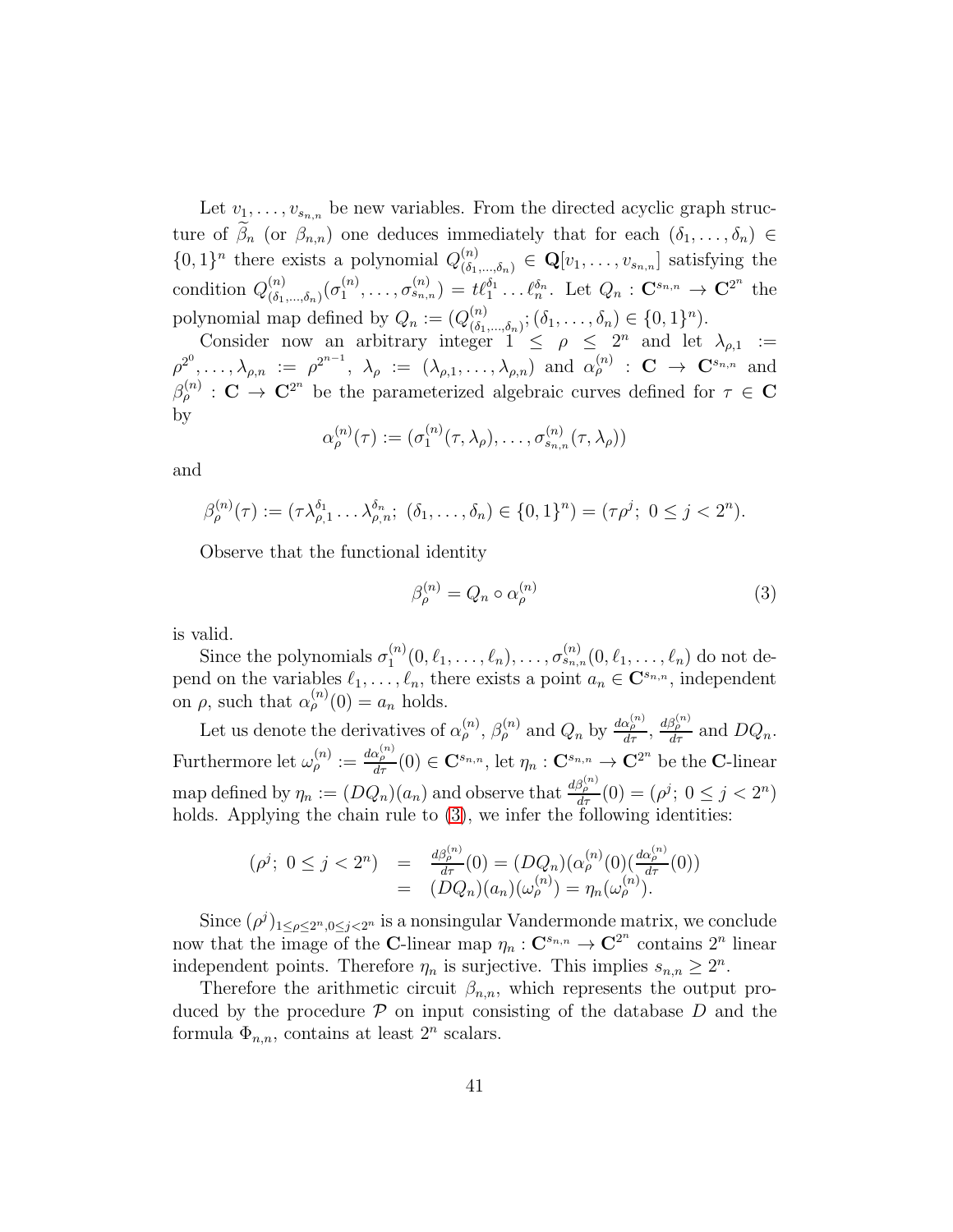This implies that the nonscalar size of the circuit  $\beta_{n,n}$  is at least  $2^{\frac{n}{2}} - n - 1$ . In conclusion, the procedure  $P$  requires  $2^{\Omega(n)}$  sequential time in order to produce the output  $\beta_{n,n}$  on input consisting of the data base D and the size  $O(n^2)$  formula  $\Phi_{n,n}$ . □

The main outcome of Theorem [1](#page-36-0) and its proof can be paraphrased as follows: constraint database theory applied to quite natural computation tasks, as, e.g., branching-parsimonious interpolation of low complexity polynomials, leads necessarily to non-polynomial sequential time lower bounds.

In view of the  $P_{\mathbf{R}} \neq NP_{\mathbf{R}}$  conjecture in the algorithmic model of Blum– Shub–Smale over the real and complex numbers, it seems unlikely that this worst case complexity behavior can be improved substantially if we drop some or all of our previously introduced requirements on queries and their output representations. Nevertheless we wish to stress that these requirements constitute a fundamental technical ingredient for the argumentation in the proof of Theorem [1.](#page-36-0)

# 7 Conclusion and future research on the complexity of query evaluation

In this paper, we have emphasized the importance of *data structures* and their effect on the complexity of quantifier elimination.

However, the intrinsic inefficiency of quantifier-elimination procedures represents a bottle-neck for real-world implementations of constraint database systems. As we have argued, it is unlikely that constraint database systems that are based on general purpose quantifier-elimination algorithms will ever become efficient. Also, restriction to work with linear data, as in most existing constraint database systems [\[18,](#page-43-3) Part IV], will also not lead to more efficiency. A promising direction is the study of a concept like the *system* degree, that has shown to be a fruitful notion for the complexity analysis of quantifier elimination in elementary geometry and has been implemented in the software package (polynomial equation solver "Kronecker", see [\[11\]](#page-43-0)). In the context of query evaluation in constraint databases, the notion of system degree is still unsatisfactory since it is determined both by the query formula and the quantifier-free formulas describing the input database relations. It is a task for future constraint database research to develop a well-adapted complexity invariant in the spirit of the system degree in elimination theory.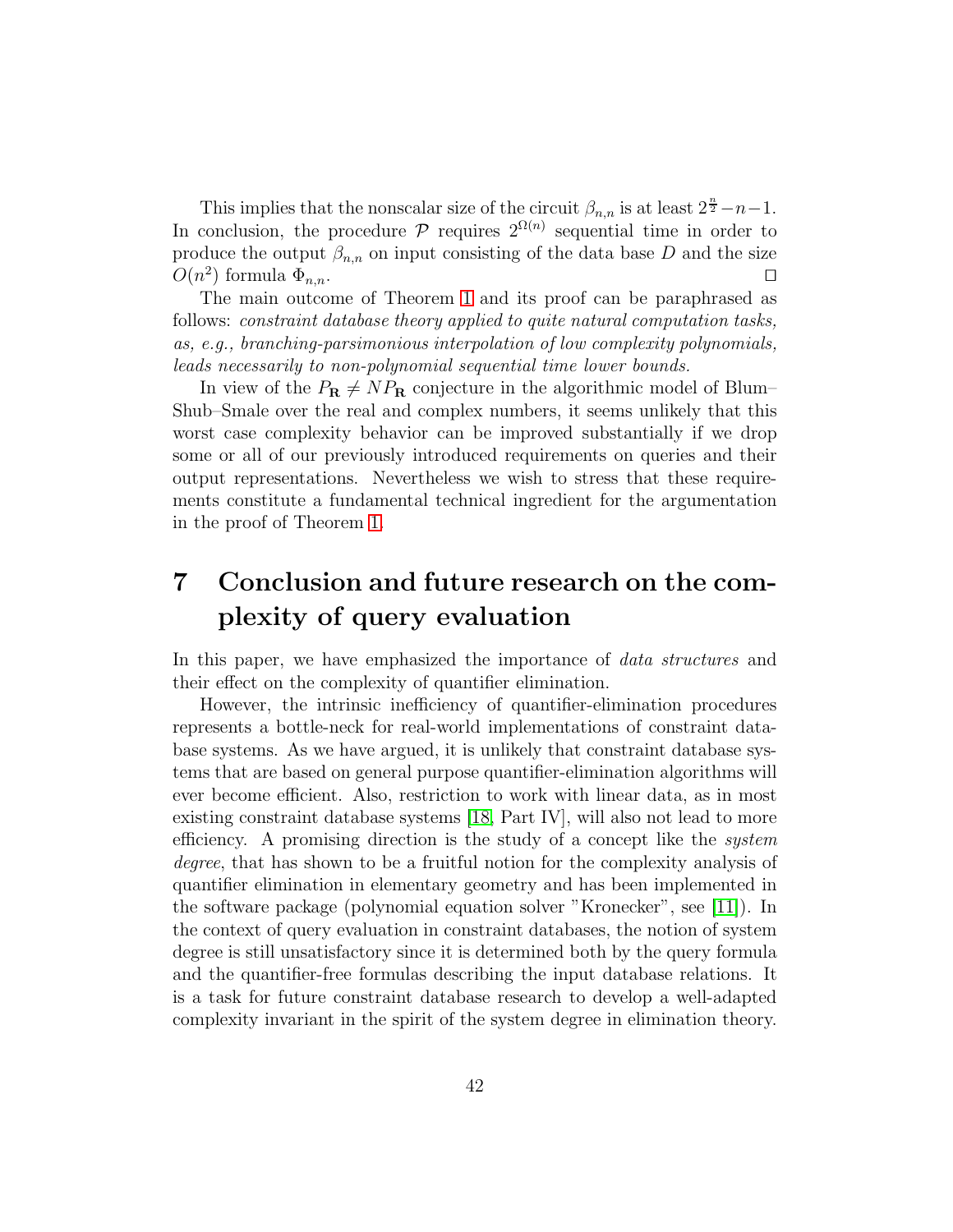Another direction of research is the study of query evaluation for firstorder languages that capture certain genericity classes. For example, the first-order logic FO(between) has point variables rather than being based on real numbers and it captures the fragment of first-order logic over the reals that expresses queries that are invariant under affine transformations of the ambient space [\[12\]](#page-43-9). Although a more efficient complexity of query evaluation in this language cannot be expected, it is interesting to know whether languages such as FO(between) have quantifier elimination themselves (after an augmentation with suitable predicates).

## <span id="page-42-5"></span>References

- <span id="page-42-0"></span>[1] M.F. Atiyah and I.G. Macdonald. Introduction to commutative algebra. Addison-Wesley, 1969.
- [2] B. Bank, M. Giusti, J. Heintz, and G. M. Mbakop. Polar varieties, real equation solving and data structures: The hypersurface case. Journal of Complexity, 13:5–27, 1997. Best Paper Award Journal of Complexity 1997.
- <span id="page-42-2"></span><span id="page-42-1"></span>[3] B. Bank, M. Giusti, J. Heintz, and G.M. Mbakop. Polar varieties and efficient real elimination. Mathematische Zeitschrift, 238:115–144, 2001.
- [4] B. Bank, M. Giusti, J. Heintz, and L.M. Pardo. Generalized polar varieties and an efficient real elimination procedure. Submitted to Kibernetika, 2003.
- <span id="page-42-7"></span><span id="page-42-4"></span>[5] B. Bank, J. Guddat, D. Klatte, B. Kummer, and K. Tammer. Non-Linear Parametric Optimization. Birkhauser Verlag, Basel, 1983.
- [6] P. Bürgisser, M. Clausen, and M. A. Shokrollahi. *Algebraic Complexity* Theory. Springer-Verlag, 1997.
- <span id="page-42-6"></span>[7] D. Castro, M. Giusti, J. Heintz, G. Matera, and L. M. Pardo. The hardness of polynomial solving. Foundations of Computational Mathematics, 3:347–420, 2003.
- <span id="page-42-3"></span>[8] M. Giusti, K. Hägele, J. Heintz, J. E. Morais, J. L. Montaña, and L. M. Pardo. Lower bounds for diophantine approximation. Journal of Pure and Applied Algebra, 117&118:277–317, 1997.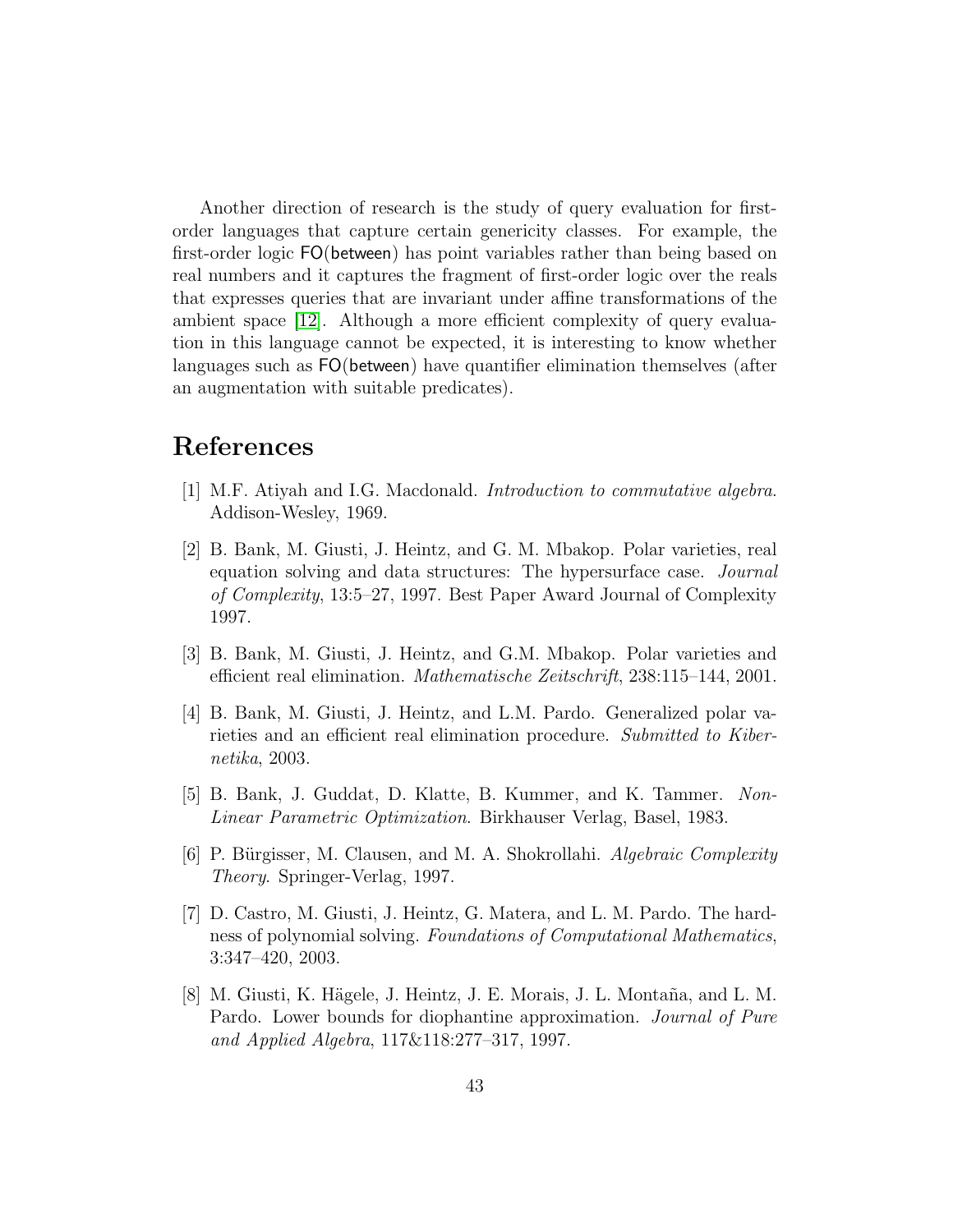- <span id="page-43-8"></span>[9] M. Giusti and J. Heintz. Kronecker's smart, little black boxes. In R. De-Vore, Iserles A., and E. Suli, editors, Foundations of Computational Mathematics, pages 69–104, Cambridge, 2001. Cambridge University Press.
- <span id="page-43-4"></span>[10] M. Giusti, J. Heintz, J. E. Morais, J. Morgenstern, and L. M. Pardo. Straight–line programs in geometric elimination theory. Journal of Pure and Applied Algebra, 124:101–146, 1998.
- <span id="page-43-9"></span><span id="page-43-0"></span>[11] M. Giusti, G. Lecerf, and B. Salvy. A Gröbner free alternative for polynomial system solving. Journal of Complexity, 17(1):154–211, 2001.
- [12] M. Gyssens, J. Van den Bussche, and D. Van Gucht. Complete geometrical query languages. Journal of Computer and System Sciences, 58(3):483–511, 1999. A preliminary report appeared in the Proceedings 16th ACM Symposium on Principles of Database Systems (PODS'97).
- <span id="page-43-5"></span>[13] J. Heintz, T. Krick, S. Puddu, J. Sabia, and A. Waissbein. Deformation techniques for efficient polynomial equation solving. Journal of Complexity, 16:70–109, 2000.
- <span id="page-43-1"></span>[14] J. Heintz and B. Kuijpers. Constraint databases, data structures and efficient query evaluation. Proceedings of the 1st International Symposium "Applications of Constraint Databases" (CDB'04), Lecture Notes in Computer Science, 3074:1–24, 2004.
- <span id="page-43-6"></span>[15] J. Heintz, G. Matera, and A. Weissbein. On the time–space complexity of geometric elimination procedures. Applicable Algebra in Engineering, Communication and Computing, 11(4):239–296, 2001.
- <span id="page-43-7"></span>[16] G. Jeronimo, T. Krick, J. Sabia, and M. Sombra. The computational complexity of the Chow form. To appear in Foundations of Computational Mathematics, 4:41–117, 2004.
- <span id="page-43-2"></span>[17] P.C. Kanellakis, G.M. Kuper, and P.Z. Revesz. Constraint query languages. Journal of Computer and System Science, 51(1):26–52, 1995. A preliminary report appeared in the Proceedings 9th ACM Symposium on Principles of Database Systems (PODS'90).
- <span id="page-43-3"></span>[18] G.M. Kuper, J. Paredaens, and L. Libkin. Constraint databases. Springer-Verlag, 1999.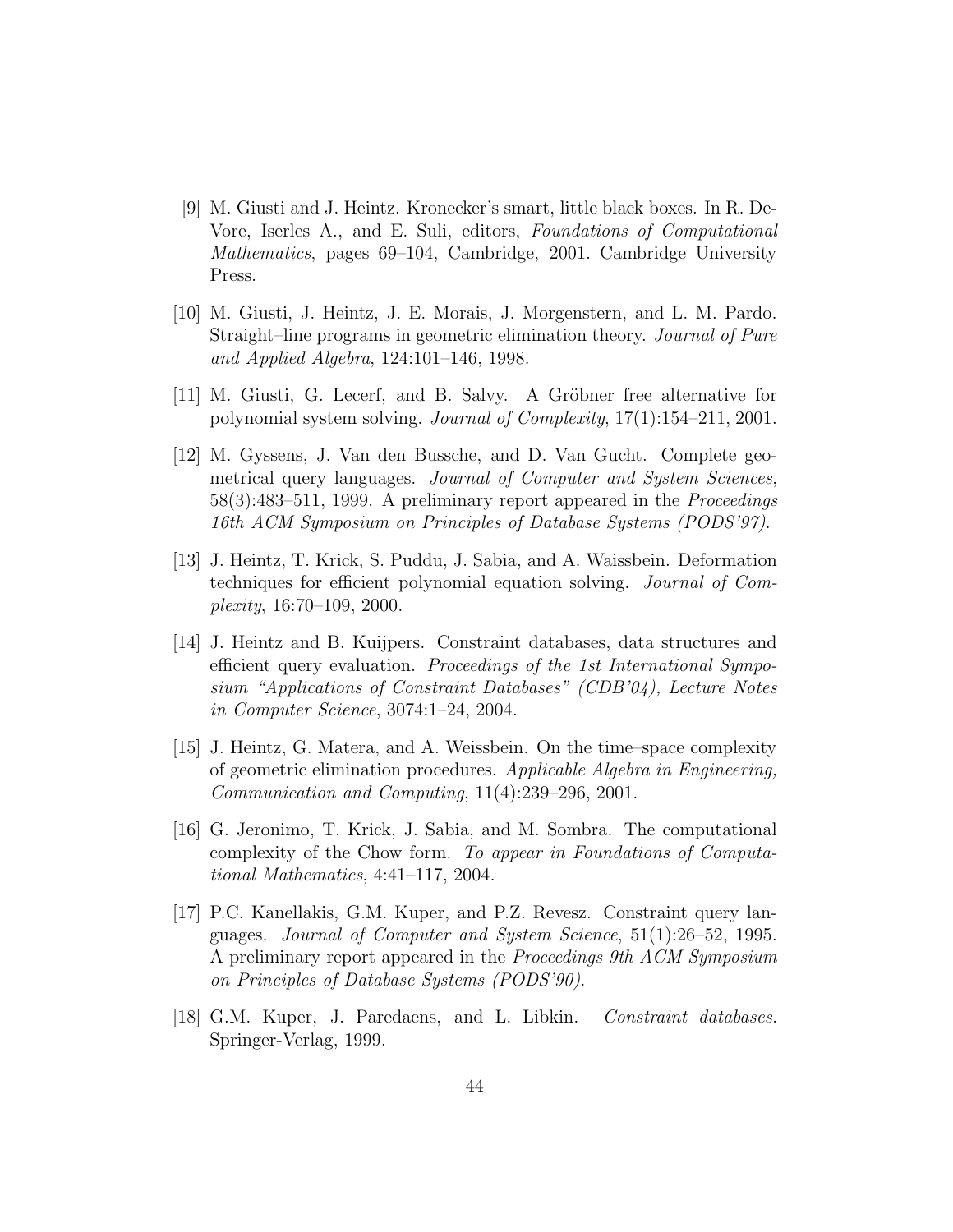- <span id="page-44-4"></span><span id="page-44-1"></span>[19] S. Lang. Algebra. Addison-Wesley Publishing Company, Reading, Massachusetts, 1969.
- <span id="page-44-2"></span>[20] G. Lecerf. Quadratic Newton iterations for systems with multiplicity. Foundations of Computational Mathematics, 2:247–293, 2002.
- [21] E. Schost. Computing parametric geometric resolutions. Applicable Algebra in Engineering, Communication and Computing, 13(5):349–393, 2003.
- <span id="page-44-3"></span><span id="page-44-0"></span>[22] I. R. Shavarevich. Basic Algebraic Geometry : Varieties in Projective Space. Springer-Verlag, 1994.
- [23] L. van den Dries. Tame Topology and O-minimal Structures, volume 248 of London Mathematical Society Lecture Note Series. Cambridge University Press, 1998.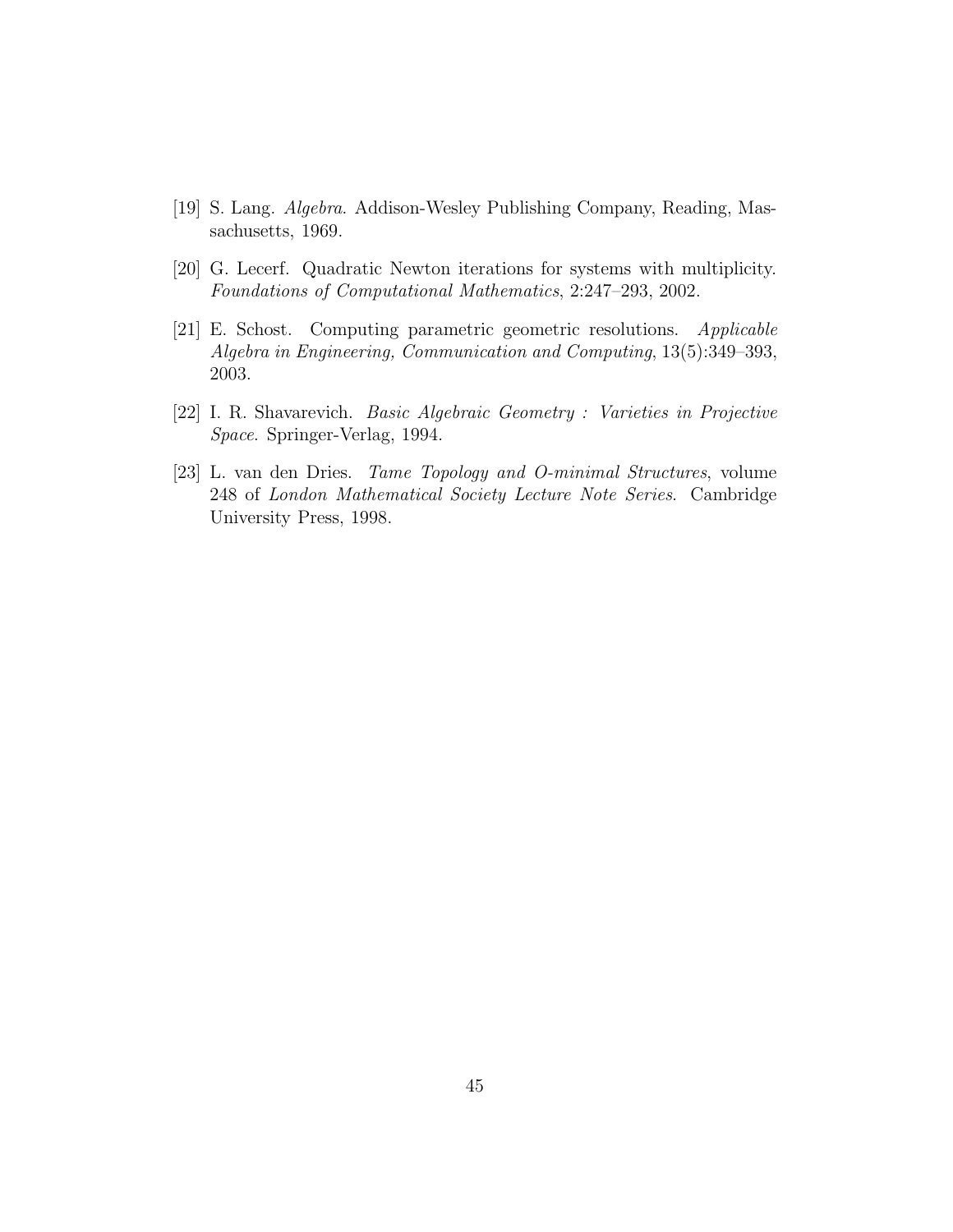# Appendix A: Language and tools from algebraic geometry.

Let k be the field  $\mathbf{Q}, \mathbf{R}$  or  $\mathbf{C}$ . We assume k to be "effective" with respect to arithmetic operations as addition/subtraction, multiplication/division. Let  $k$  be an algebraically closed field containing  $k$  (in the sequel we shall call such a field an algebraic closure of  $k$ ).

We denote by  $N$  the set of natural numbers and by  $Z^+$  the set of nonnegative integers.

Fix  $n \in \mathbb{Z}^+$  and let  $X_0, \ldots, X_n$  be indeterminates over k. We denote by  $\mathbf{A}^n := \mathbf{A}^n(\overline{k})$  the *n*-dimensional affine space and by  $\mathbf{P}^n := \mathbf{P}^n(\overline{k})$  the *n*dimensional projective space over  $\bar{k}$ . The spaces  $\mathbf{A}^n$  and  $\mathbf{P}^n$  are thought to be endowed with their respective Zariski topologies over  $k$  and with their respective sheaves of k–rational functions with values in  $\overline{k}$ . Thus the points of  $\mathbf{A}^n$  are elements  $(x_1, \ldots, x_n)$  of  $\overline{k}$  and the points of  $\mathbf{P}^n$  are (non uniquely) represented by non–zero elements  $(x_0, \ldots, x_n)$  of  $\overline{k}^{n+1}$  and denoted by  $(x_0 : \cdots : x_n)$ . The indeterminates  $X_1, \ldots, X_n$  are considered as the coordinate functions of the affine space  $A<sup>n</sup>$ . The coordinate ring (of polynomial functions) of  $\mathbf{A}^n$  is identified with the polynomial ring  $k[X_1, \ldots, X_n]$ . Similarly we consider the (graded) polynomial ring  $k[X_0, \ldots, X_n]$  as the projective coordinate ring of  $\mathbf{P}^n$ . Consequently we represent rational functions of  $\mathbf{P}^n$  as quotients of homogeneous polynomials of equal degree belonging to  $k[X_0, \ldots, X_n]$ . Let  $F_1, \ldots, F_s$  be polynomials which belong to  $k[X_1, \ldots, X_n]$  or are homogeneous and belong to  $k[X_0, \ldots, X_n]$ . We denote by  $\{F_1 = 0, \ldots, F_s = 0\}$  or  $V(F_1, \ldots, F_s)$  the algebraic set of common zeroes of the polynomials  $F_1, \ldots, F_s$  in  $\mathbf{A}^n$  and  $\mathbf{P}^n$  respectively. We consider the set  $V := \{F_1 = 0, \ldots, F_s = 0\}$  as (Zariski–)closed (affine or projective) subvariety of its ambient space  $\mathbf{A}^n$  or  $\mathbf{P}^n$  and call V the affine or projective variety defined by the polynomials  $F_1, \ldots, F_s$ . We think the variety V to be equipped with the induced Zariski topology and its sheaf of rational functions. The irreducible components of V are defined with respect to its Zariski topology over k. We call V irreducible if V contains a single irreducible component and equidimensional if all its irreducible components have the same dimension. The dimension  $\dim V$  of the variety V is defined as the maximal dimension of all its irreducible components. If  $V$  is equidimensional we define its (geometric) degree as the number of points arising when we intersect V with  $\dim V$  many generic (affine) linear hyperplanes of its ambient space